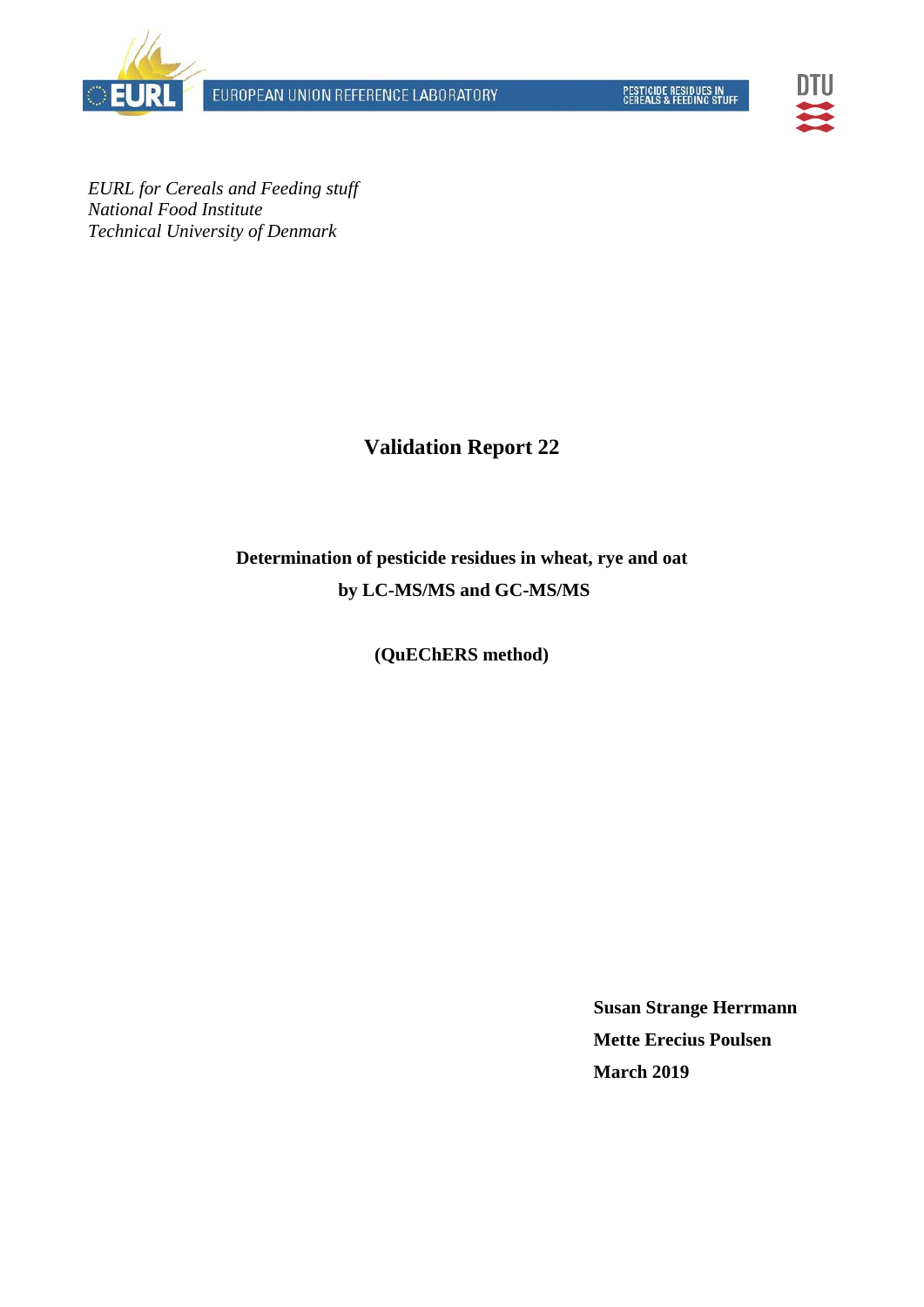# **CONTENT:**

| Appendix 1b. MRM transitions for LC-MS/MS for compounds in mixture ABC 18                                                                                                                           |    |
|-----------------------------------------------------------------------------------------------------------------------------------------------------------------------------------------------------|----|
| Appendix 2. Recoveries, repeatability ( $RSDr$ ), internal reproducibility ( $RSDR$ ) and Limit of<br>Quantification (LOQ) for pesticides validated on three cereal commodities, oat, rye and wheat | 23 |
|                                                                                                                                                                                                     |    |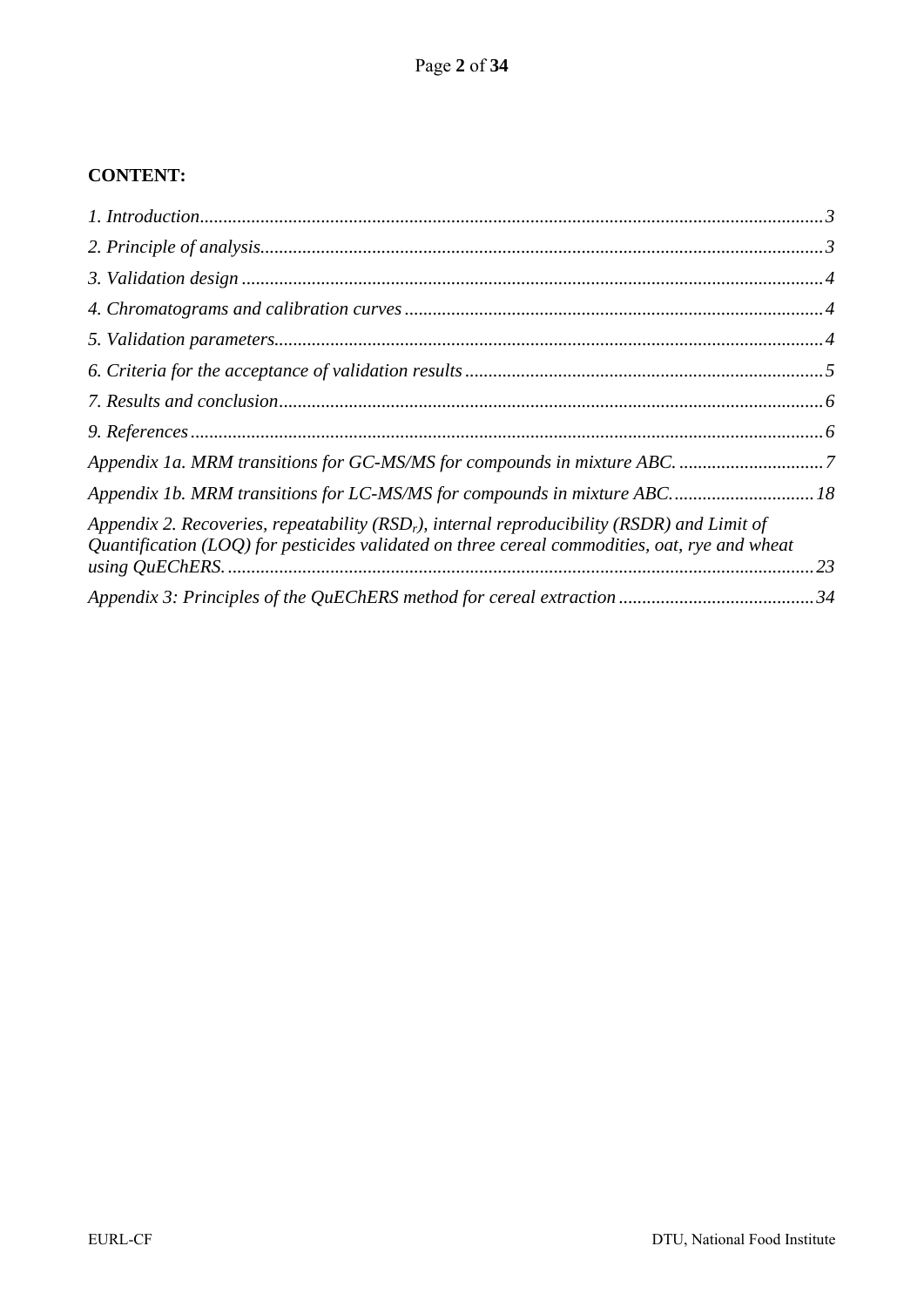# **1. Introduction**

This report describes the validation of the QuEChERS method combined with GC-MS/MS and LC-MS/MS. The method was validated for 147 pesticides and metabolites on LC-MSMS and 140 on GC-MSMS in wheat, rye and oat. The QuEChERS method is an extraction method which has been developed to be Quick, Easy, Cheap, Efficient, Rugged and Safe. The method is most commonly used on fruit, vegetables and cereals<sup>1</sup>.

# **2. Principle of analysis**

**Sample preparation:** The samples is milled with a sieve at 1 mm.

The extraction procedure is outlines in Appendix 3 and described briefly in the following.

**Extraction:** The sample is shaken and a salt and buffer mixture is added and the sample is shaken again.

**Clean-up:** After centrifugation the supernatant is transferred to a clean tube and put in -80 degree freezer. When the extract is almost thawed it is centrifuged and the supernatant is transferred to a tube containing PSA and MgSO4. An aliquot was withdrawn prior to this clean-up step and analysed by LC-MS/MS. After shaking and an additional centrifugation step the final extract is diluted 1:1 with acetonitrile to obtain the same matrix concentration as in the matrix matched calibration standards.

**Quantification and qualification:** The final extracts are analysed by GC-MS/MS. Crude extract withdrawn before PSA clean-up was analysed by LC-MS/MS.

**GC-MS/MS:** The pesticide residues were separated on a DB5-MS column and analysed by triple quadrupole operating in the multiple reaction monitoring mode (MRM) with electron energy at 70 eV, source temperature at 180°C and transfer line at 250°C. The injection volume was 1 μl. For each pesticide minimum two sets of precursor and product ions were determined. One for quantification and one for qualification. The MRM transitions for the pesticides and degradation products are given in Appendix 1a.

**LC-MS/MS**: The pesticide residues are separated on a reversed-phase column and detected by tandem mass spectrometry (MS/MS) by electrospray (ESI). The validation includes pesticides determined in positive mode. All pesticides were detected in the MRM mode. For each pesticide or metabolite a precursor ion and 2 product ions were determined. One product ion for quantification and one for qualification. The MRM transitions for the pesticides and degradation products sought validated are given in Appendix 1b.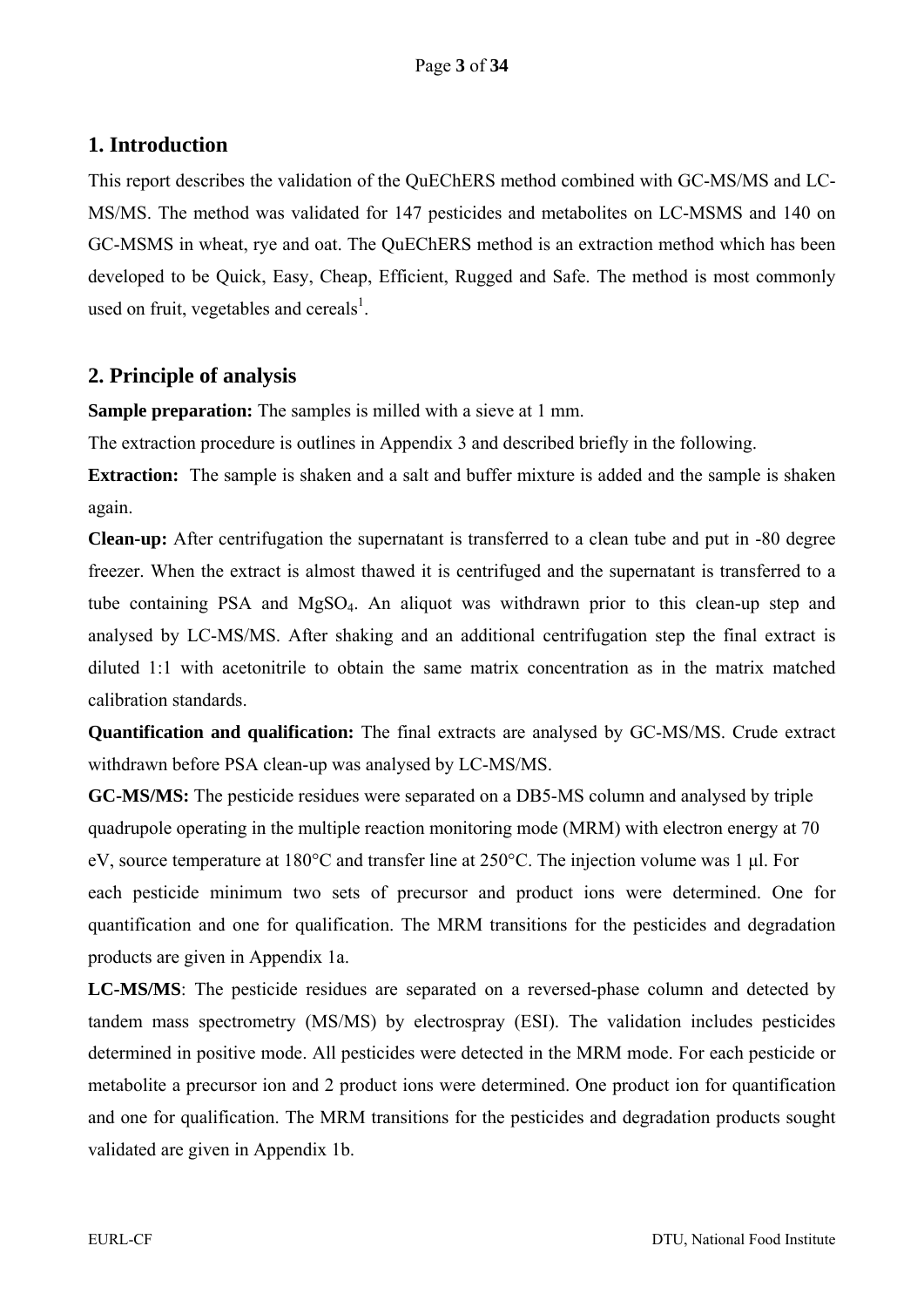# **3. Validation design**

The method was sought validated for over 200 pesticides or metabolites in wheat, rye and oat, see **Appendix 1**. The validation was performed on 5-6 replicates on wheat at each of the two spiking levels; 0.005 and 0.01 mg/kg. A blank sample of each cereal commodity was included. Only two spiking levels were chosen because all of the compounds included in the validation have already been implemented in methods at the laboratory and validation just needed to be verified on new LC-MS/MS and GC-MS/MS systems.

#### **4. Chromatograms and calibration curves**

The calibration curve is determined by the analysis of each of the analysts at least 4 calibration levels within the range of 0.03, 1, 3.3, 10, 33.3 and 100 ng/ml. The calibration curves were in generally best fitted to a linear curve. The quantification was performed from the mean of two bracketing calibration curves. The majority of the correlation coefficients (R) were higher or equal to 0.99.

#### **5. Validation parameters**

#### **Precision – repeatability and internal reproducibility**

Repeatability was calculated for all pesticides and degradation products on all three spiking levels (0.005 mg/kg and 0.01 mg/kg). Repeatability is given as the relative standard deviation on the result from two or more analysis at the same sample, done by the same technician, on the same instrument and within a short period of time.

Repeatability (RSDr) in this validation was calculated from the 5-6 replicate determinations. Repeatability were calculated as given in ISO 5725-2<sup>2</sup>.

#### **Accuracy – Recovery**

The accuracy was determined from recovery studies in which samples were spiked at three concentration levels (0.005 mg/kg and 0.01 mg/kg) with the relevant pesticides, isomers and degradation products.

#### **Robustness**

The QuEChERS method has, in connection with the development of the method, been shown to be robust by Anastassiades et al.  $2003<sup>1</sup>$ .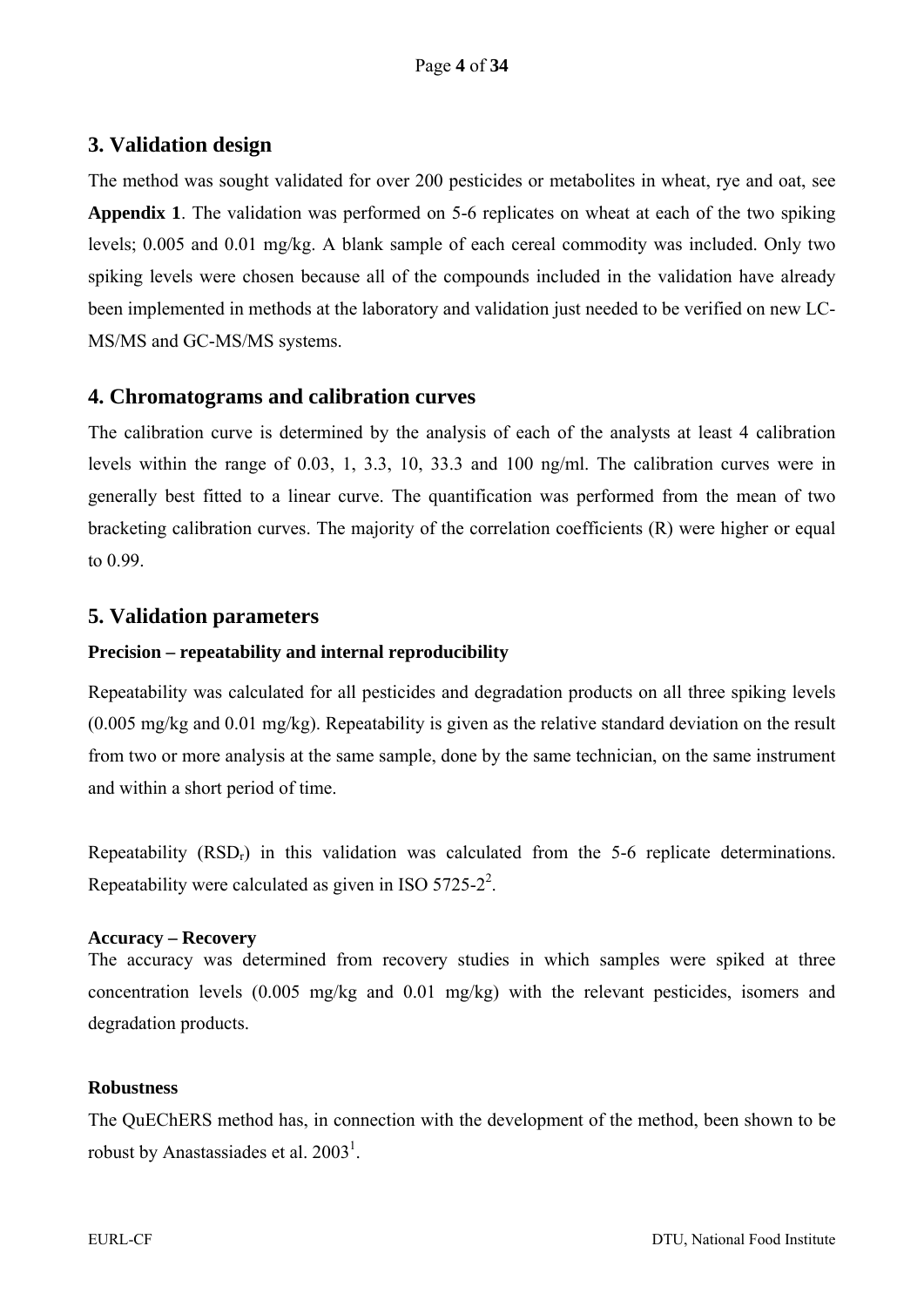#### **Limit of quantification, LOQ**

The quantification limits (LOQ) was determined as the lowest spike level for which the acceptance criteria (se Section 6) was meet.

The obtained results including recovery,  $RSD<sub>r</sub>$ ,  $RSD<sub>R</sub>$ , Combined Uncertainty (U<sub>c</sub>) and limit of quantification (LOQ) are presented in appendix 2.

## **6. Criteria for the acceptance of validation results**

For the pesticides to be accepted as validated the following criteria for precision and trueness must to be fulfilled:

1. The relative standard deviation of the repeatability should be  $\leq 20\%$ <sup>3</sup>.

2. The average relative recovery must be between 70 and  $120\%$ <sup>3</sup>.

If the above mentioned criteria have been meet, the quantification limits, LOQs is stated.

The expanded uncertainty is calculated to demonstrate that it is less than 50%. The expanded uncertainty is given by:

$$
U = \sqrt{RSD^2 + Bias^2 + (RSD^2/n)} * 2
$$

*Where RSD is the intra-laboratory uncertainty (RSDR), Bias is 100 minus the recovery, RSD2 /n is the uncertainty of the bias, n is the number of recoveries included in the bias and 2 is the coverage factor corresponding to 95%* confidence level*.* 

If the expanded uncertainty is higher than 50%, the analytical results must be corrected for recovery and the combined uncertainty is then given by:

 $U_c = \sqrt{RSD^2 + (RSD^2/n)}$ 

*Where RSD in this validation is the repetability uncertainty (RSDr), RSD2 /n is the uncertainty of the bias, n is the number of recoveries included in the bias and 2 is the coverage factor corresponding to 95%* confidence level*.*

The bias/recovery used for correction will be the bias/recoveries determined for the individual analytes during the initial validation and/or ongoing method validation. However, if it is evaluated that the type of sample being analysed is significantly different from the matrices employed for the method validation it is possible to correct for bias/recoveries based on recovery from spiked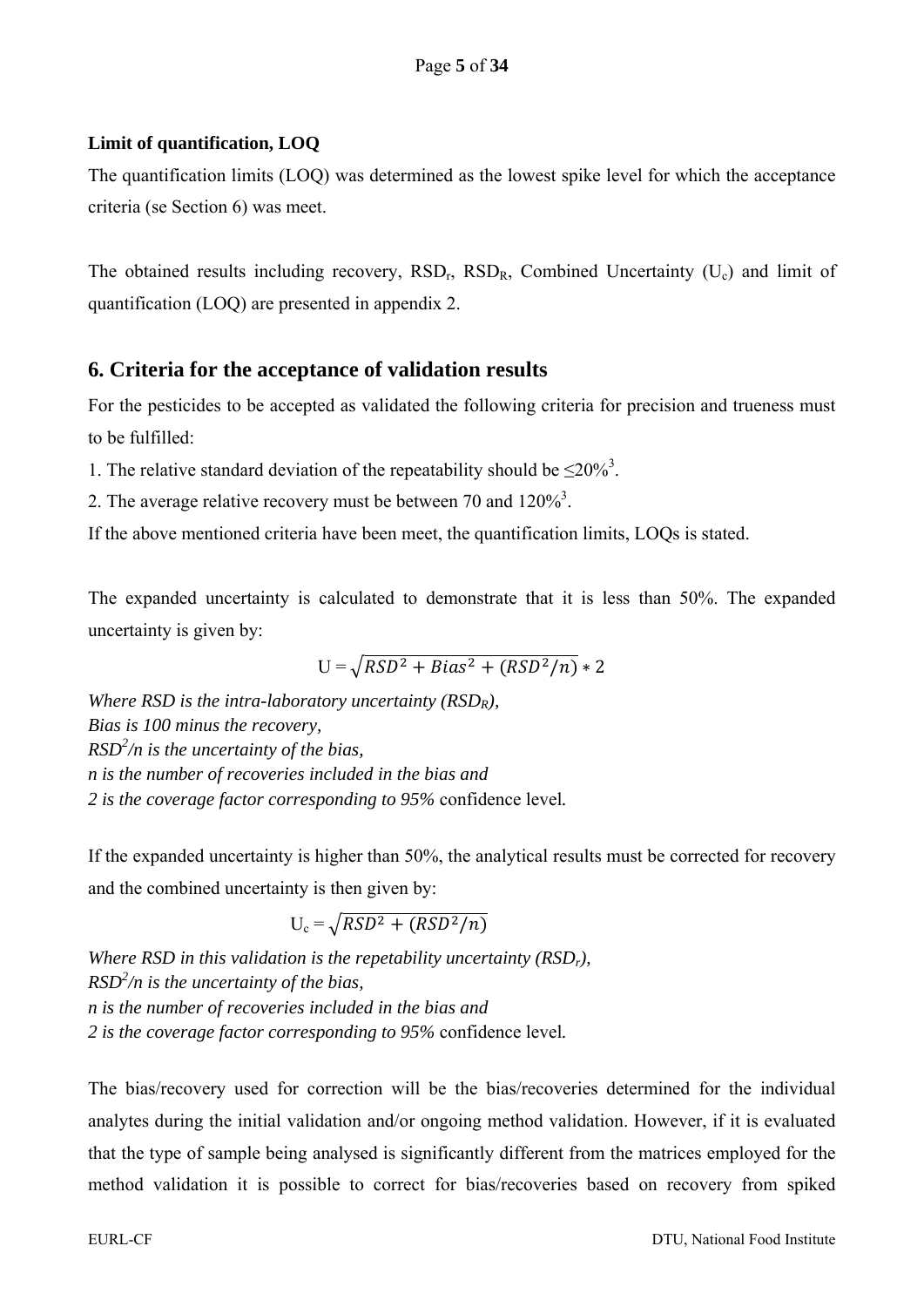samples included in the analytical batch in question. However, minimum of 5 recovery samples must be included then.

The obtained results including recovery,  $RSD<sub>r</sub>$ ,  $RSD<sub>R</sub>$ , expanded uncertainty (Uc and limit of quantification (LOQ) are presented in appendix 2

## **7. Results and conclusion**

The validation results obtained for the 147 pesticides or metabolites using LC-MSMS are presented in appendix 2. For 136 compounds an LOQ of 0.005 mg/kg and for 11 an LOQ of 0.01 mg/kg was achieved.

The validation results obtained for the 140 pesticides or metabolites using GC-MSMS are also presented in appendix 2. For 129 compounds an LOQ of 0.005 mg/kg and for 11 an LOQ of 0.01 mg/kg.

It has been decided at our laboratory that all results shall be corrected for recovery when possible, regardless of the expanded uncertainty, and the uncertainty that applies is therefore the combined uncertainty which are presented in appendix 2 for each compound.

#### **9. References**

**1** EN 15662:2008. Foods of plant origin - Determination of pesticide residues using GC-MS and/or LC-MS/MS following acetonitrile extraction/partitioning and clean-up by dispersive SPE - QuEChERS-method

**2** ISO 5725-2:1994. Accuracy (trueness and precision) of measurement methods and results – Part2. Basic method for the determination of repeatability and reproducibility of standard measurement method. First edition. December 1994.

**3** Guidance document on analytical quality control and method validation procedures for pesticide residues and analysis in food and feed, Document SANTE/11813/2017, 21–22 November 2017 rev.0, European Commission, Brussels, 2017.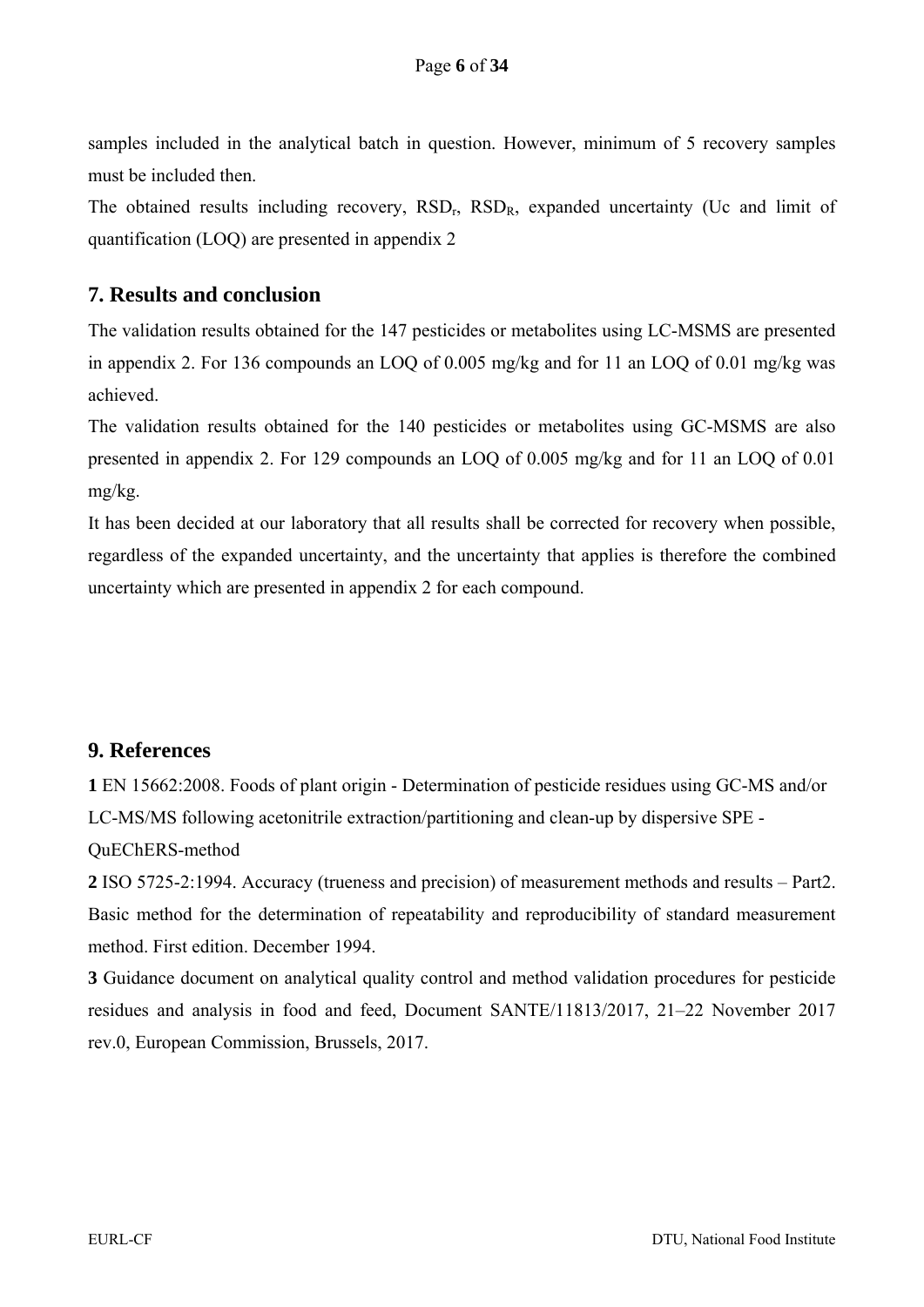Page **7** of **34 Appendix 1a. MRM transitions for GC-MS/MS for compounds in mixture ABC.** 

| Pesticide name  | <b>RT</b> | <b>Precusor Mass</b> | <b>Product Mass</b> | <b>Collision Energy</b> |
|-----------------|-----------|----------------------|---------------------|-------------------------|
| 2-Phenylphenol  | 9.42      | 141                  | 115                 | 15                      |
| 2-Phenylphenol  | 9.42      | 170                  | 115                 | 35                      |
| 2-Phenylphenol  | 9.42      | 170                  | 141                 | 25                      |
| 2-Phenylphenol  | 9.42      | 170                  | 169                 | 10                      |
| Acrinathrin I   | 23.39     | 181                  | 152                 | 22                      |
| Acrinathrin I   | 23.39     | 208.1                | 180.9               | 8                       |
| Acrinathrin I   | 23.39     | 289                  | 93.1                | 8                       |
| Acrinathrin II  | 23.75     | 181                  | 152                 | 22                      |
| Acrinathrin II  | 23.75     | 208.1                | 180.9               | 8                       |
| Acrinathrin II  | 23.75     | 289                  | 93.1                | 22                      |
| Aldrin          | 14.47     | 262.7                | 192.9               | 32                      |
| Aldrin          | 14.47     | 292.9                | 257.9               | 10                      |
| Atrazine        | 11.47     | 200                  | 122                 | 8                       |
| Atrazine        | 11.47     | 215                  | 173                 | 10                      |
| Atrazine        | 11.47     | 215                  | 200                 | 10                      |
| Azinphos-ethyl  | 23.84     | 132                  | 51                  | 26                      |
| Azinphos-ethyl  | 23.84     | 132                  | 77                  | 12                      |
| Azinphos-ethyl  | 23.84     | 160                  | 77                  | 16                      |
| Azinphos-methyl | 21.37     | 132                  | 77                  | 12                      |
| Azinphos-methyl | 21.37     | 160                  | 50.9                | 34                      |
| Azinphos-methyl | 21.37     | 160                  | 77                  | 22                      |
| Azoxystrobin    | 29.64     | 344.1                | 156                 | 34                      |
| Azoxystrobin    | 29.64     | 344.1                | 171.9               | 36                      |
| Azoxystrobin    | 29.64     | 344.1                | 329                 | 14                      |
| Azoxystrobin    | 29.64     | 388                  | 300.9               | 20                      |
| Azoxystrobin-d4 | 29.66     | 348                  | 332                 | 30                      |
| Bifenthrin      | 21.54     | 165.1                | 163.6               | 24                      |
| Bifenthrin      | 21.54     | 181                  | 165.9               | 10                      |
| Bifenthrin      | 21.54     | 181                  | 179                 | 12                      |
| Bifenthrin      | 21.54     | 181.1                | 153.1               | 10                      |
| Bifenthrin      | 21.54     | 181.1                | 166.1               | 10                      |
| Bitertanol      | 24.68     | 170                  | 115.1               | 34                      |
| Bitertanol      | 24.68     | 170                  | 141.1               | 20                      |
| Bitertanol      | 24.68     | 170                  | 169.1               | 16                      |
| <b>Boscalid</b> | 26.52     | 139.9                | 76                  | 22                      |
| <b>Boscalid</b> | 26.52     | 139.9                | 112                 | 10                      |
| <b>Boscalid</b> | 26.52     | 167                  | 139                 | 20                      |
| <b>Boscalid</b> | 26.52     | 341.8                | 140.2               | 15                      |
| <b>Boscalid</b> | 26.52     | 343.7                | 139.9               | 15                      |
| Bromophos-ethyl | 16.19     | 96.9                 | 78.9                | 12                      |
| Bromophos-ethyl | 16.19     | 302.7                | 284.8               | 14                      |
| Bromophos-ethyl | 16.19     | 358.9                | 302.9               | 15                      |
| Bromophos-ethyl | 16.19     | 358.9                | 330.9               | 10                      |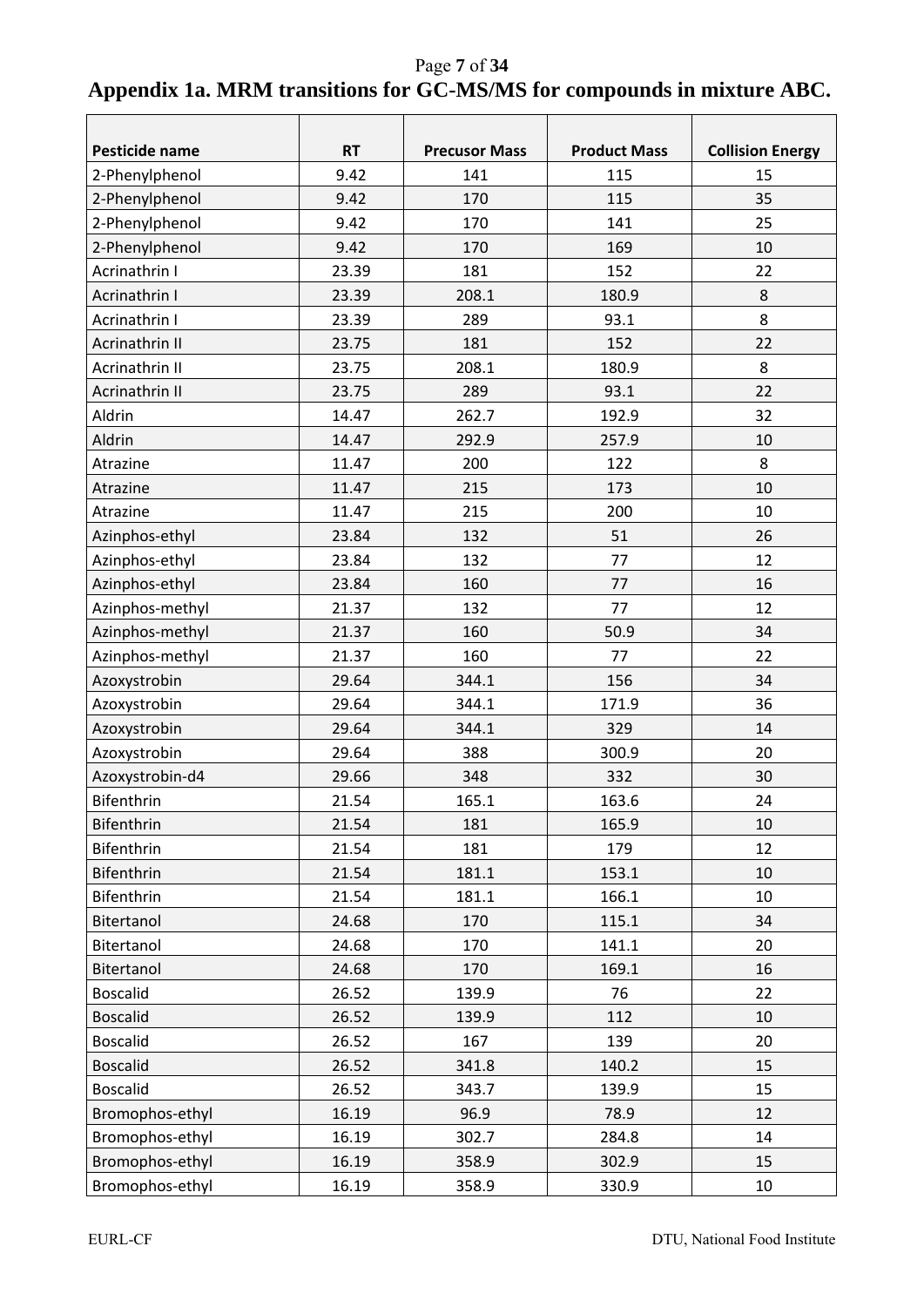| Page 8 of 34            |       |       |       |    |  |
|-------------------------|-------|-------|-------|----|--|
| Bromopropylate          | 21.57 | 184.9 | 75.5  | 30 |  |
| Bromopropylate          | 21.57 | 340.8 | 185   | 14 |  |
| Bromopropylate          | 21.57 | 342.7 | 185   | 15 |  |
| Bromuconazole I         | 21.3  | 172.9 | 144.9 | 16 |  |
| Bromuconazole I         | 21.3  | 293   | 173   | 10 |  |
| Bromuconazole I         | 21.3  | 295   | 175   | 10 |  |
| Bromuconazole I         | 22.06 | 293   | 173   | 10 |  |
| Bromuconazole I         | 22.06 | 295   | 175   | 10 |  |
| <b>Bromuconazole II</b> | 22.05 | 172.9 | 145   | 16 |  |
| Bromuconazole II        | 22.05 | 293   | 173   | 10 |  |
| Bromuconazole II        | 22.05 | 295   | 175   | 10 |  |
| Bupirimate              | 17.57 | 208.1 | 165   | 12 |  |
| Bupirimate              | 17.57 | 273.1 | 193.2 | 8  |  |
| Bupirimate              | 17.57 | 316.2 | 208.2 | 10 |  |
| Cadusafos               | 10.83 | 159   | 96.9  | 16 |  |
| Cadusafos               | 10.83 | 159   | 130.9 | 8  |  |
| Cadusafos               | 10.83 | 213   | 89.1  | 12 |  |
| Carbosulfan             | 21.34 | 160   | 50.9  | 34 |  |
| Carbosulfan             | 21.34 | 160   | 77    | 22 |  |
| Carbosulfan             | 21.34 | 160   | 133   | 10 |  |
| Carboxin                | 17.57 | 87    | 43    | 6  |  |
| Carboxin                | 17.57 | 143   | 43    | 16 |  |
| Carboxin                | 17.57 | 143   | 87    | 8  |  |
| Carboxin                | 17.57 | 235   | 143   | 5  |  |
| Chlorfenapyr            | 17.8  | 136.9 | 102   | 12 |  |
| Chlorfenapyr            | 17.8  | 247   | 227   | 15 |  |
| Chlorfenapyr            | 17.8  | 248.9 | 112   | 24 |  |
| Chlorfenapyr            | 17.8  | 248.9 | 137.1 | 18 |  |
| Chlorfenapyr            | 17.8  | 328   | 247   | 15 |  |
| Chlorfenson             | 16.95 | 174.9 | 111   | 10 |  |
| Chlorfenson             | 16.95 | 248   | 154   | 10 |  |
| Chlorfenson             | 16.95 | 302   | 175   | 10 |  |
| Chlorfenvinphos         | 15.51 | 266.9 | 159   | 16 |  |
| Chlorfenvinphos         | 15.51 | 266.9 | 203   | 10 |  |
| Chlorfenvinphos         | 15.51 | 269   | 161   | 15 |  |
| Chlorfenvinphos         | 15.51 | 323   | 266.9 | 14 |  |
| Chlorobenzilate         | 18.37 | 111   | 75.1  | 14 |  |
| Chlorobenzilate         | 18.37 | 139   | 74.9  | 26 |  |
| Chlorobenzilate         | 18.37 | 139   | 111   | 12 |  |
| Chlorobenzilate         | 18.37 | 251   | 111   | 15 |  |
| Chlorobenzilate         | 18.37 | 251   | 139   | 14 |  |
| Chlorobenzilate         | 18.37 | 253   | 139   | 20 |  |
| Chlorpropham            | 10.56 | 171   | 127   | 8  |  |
| Chlorpropham            | 10.56 | 213   | 171   | 10 |  |
| Chlorpropham            | 10.56 | 264   | 206   | 10 |  |
| Chlorpyrifos            | 14.3  | 196.7 | 107   | 36 |  |
| Chlorpyrifos            | 14.3  | 196.7 | 168.9 | 12 |  |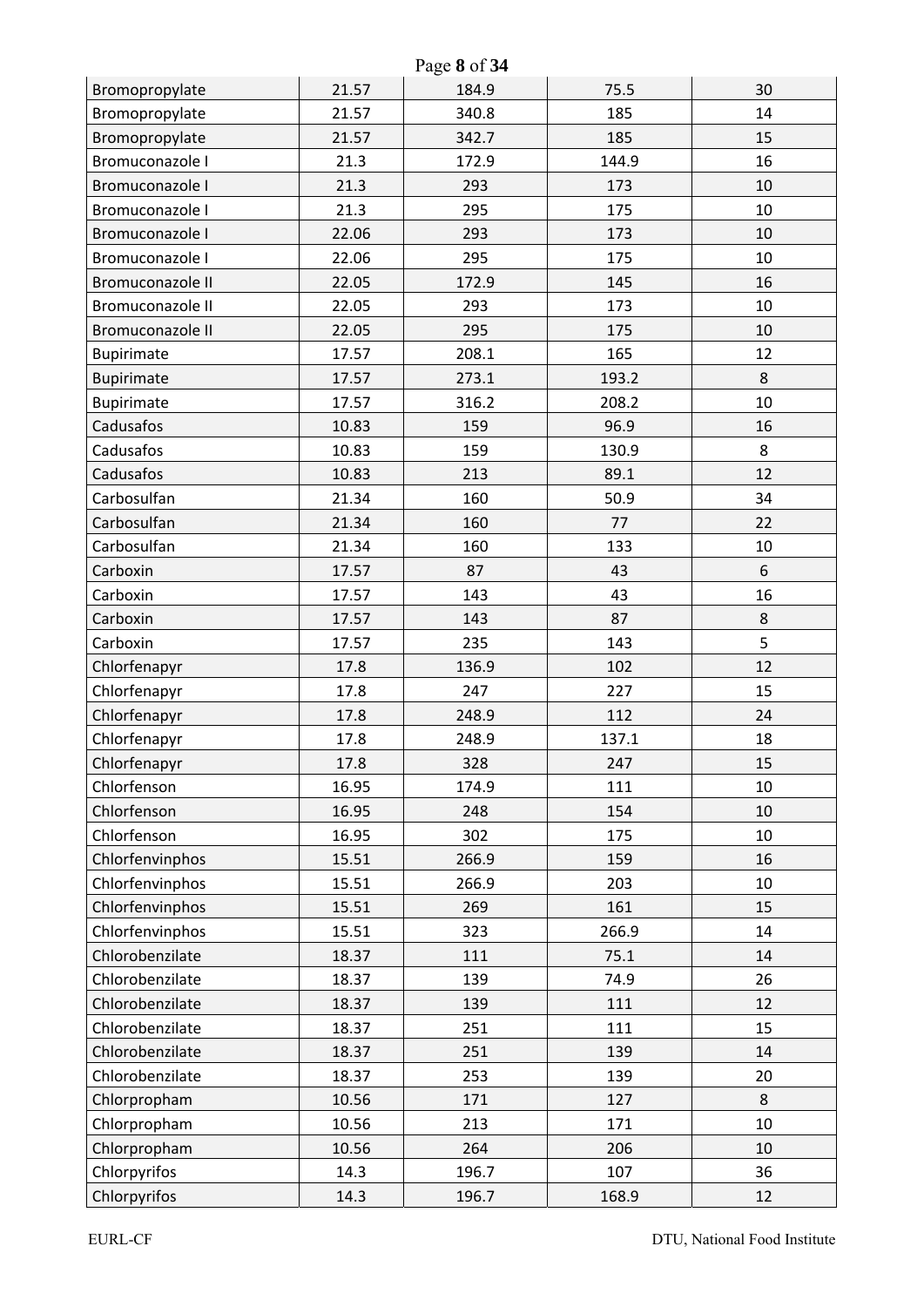| Page 9 of 34          |       |       |       |    |  |
|-----------------------|-------|-------|-------|----|--|
| Chlorpyrifos          | 14.3  | 313.9 | 257.9 | 12 |  |
| Chlorpyrifos          | 14.3  | 316.1 | 260   | 15 |  |
| Chlorpyrifos-d10      | 14.32 | 200   | 109   | 36 |  |
| Chlorpyrifos-d10      | 14.32 | 200   | 172   | 12 |  |
| Chlorpyrifos-methyl   | 13.09 | 127   | 99    | 6  |  |
| Chlorpyrifos-methyl   | 13.09 | 285.9 | 93    | 20 |  |
| Chlorpyrifos-methyl   | 13.09 | 286   | 271   | 15 |  |
| Clomazone             | 11.59 | 125   | 89    | 16 |  |
| Clomazone             | 11.59 | 138   | 74.9  | 24 |  |
| Clomazone             | 11.59 | 204   | 107   | 15 |  |
| Cyflutrin             | 26.1  | 206   | 151   | 12 |  |
| Cyflutrin             | 26.1  | 226   | 206   | 10 |  |
| Cyhalothrin, lambda R | 23.37 | 180.9 | 151.9 | 22 |  |
| Cyhalothrin, lambda R | 23.37 | 197   | 141.1 | 10 |  |
| Cyhalothrin, lambda R | 23.37 | 208.1 | 180.9 | 8  |  |
| Cyhalothrin, lambda S | 23.8  | 181   | 151.9 | 22 |  |
| Cyhalothrin, lambda S | 23.8  | 208.1 | 151.8 | 28 |  |
| Cyhalothrin, lambda S | 23.8  | 208.1 | 180.9 | 8  |  |
| Cypermethrin          | 26.79 | 163   | 127   | 10 |  |
| Cypermethrin          | 26.79 | 181   | 152   | 20 |  |
| Cyproconazole         | 18.13 | 383   | 254   | 20 |  |
| Cyproconazole         | 18.13 | 383   | 282   | 20 |  |
| Cyprodinil            | 15.25 | 224.1 | 196.9 | 20 |  |
| Cyprodinil            | 15.25 | 224.1 | 208   | 18 |  |
| Cyprodinil            | 15.25 | 225.1 | 209.7 | 16 |  |
| Cyprodinil            | 15.25 | 226   | 225   | 15 |  |
| Deltamethrin I=II     | 29.38 | 181   | 152.1 | 22 |  |
| Deltamethrin I=II     | 29.38 | 252.8 | 92.9  | 16 |  |
| Deltamethrin I=II     | 29.38 | 252.8 | 172   | 8  |  |
| Demeton-S-methyl      | 10.23 | 88    | 59.8  | 6  |  |
| Demeton-S-methyl      | 10.23 | 109   | 79    | 6  |  |
| Demeton-S-methyl      | 10.23 | 141.9 | 79    | 12 |  |
| Diazinon              | 11.89 | 137.1 | 84.1  | 12 |  |
| Diazinon              | 11.89 | 199   | 93    | 15 |  |
| Diazinon              | 11.89 | 304.1 | 179.1 | 10 |  |
| Dichlorvos            | 7.36  | 109   | 79    | 6  |  |
| <b>Dichlorvos</b>     | 7.36  | 185   | 93    | 12 |  |
| Dichlorvos            | 7.36  | 220   | 185   | 10 |  |
| Dicloran              | 11.33 | 160   | 124.1 | 8  |  |
| Dicloran              | 11.33 | 176   | 148   | 12 |  |
| Dicloran              | 11.33 | 206   | 176   | 10 |  |
| Difenoconazole I+II   | 28.92 | 265   | 138.9 | 60 |  |
| Difenoconazole I+II   | 28.92 | 324.9 | 267   | 10 |  |
| Dimethomorph I        | 29.88 | 301   | 139   | 14 |  |
| Dimethomorph I        | 29.88 | 301   | 165.1 | 10 |  |
| Dimethomorph I        | 29.88 | 387.1 | 301.1 | 10 |  |
| Dimethomorph II       | 30.32 | 301   | 139   | 14 |  |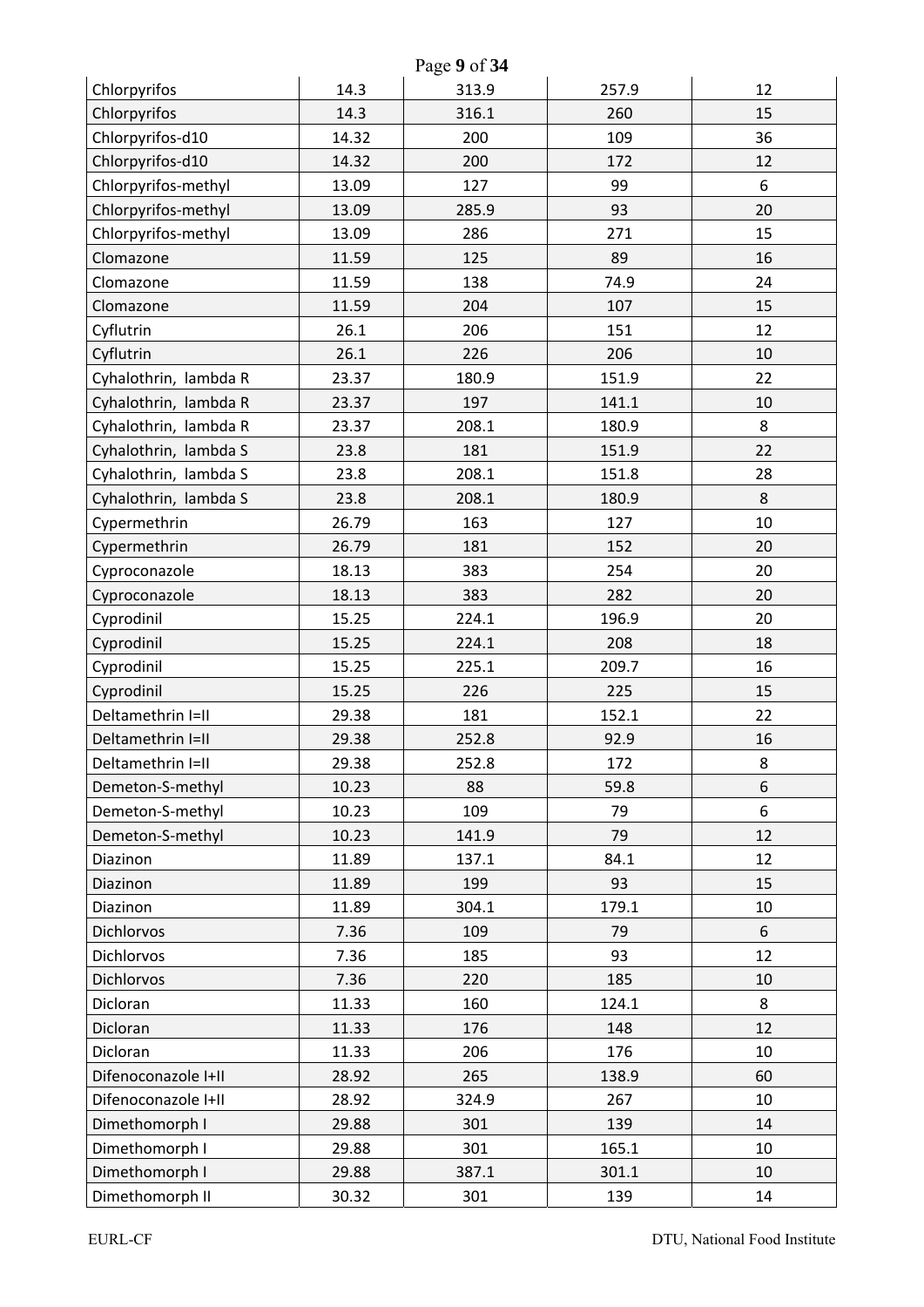| Page 10 of 34      |       |       |       |    |  |
|--------------------|-------|-------|-------|----|--|
| Dimethomorph II    | 30.32 | 301   | 165.1 | 10 |  |
| Dimethomorph II    | 30.32 | 387.1 | 301.1 | 10 |  |
| Diphenylamine      | 10.35 | 168.1 | 139   | 38 |  |
| Endosulfan sulfate | 19.68 | 238.7 | 203.9 | 12 |  |
| Endosulfan sulfate | 19.68 | 271.7 | 234.9 | 12 |  |
| Endosulfan sulfate | 19.68 | 271.7 | 236.8 | 12 |  |
| Endosulfan sulfate | 19.68 | 387   | 252   | 10 |  |
| Endosulfan, -beta  | 18.44 | 158.9 | 123   | 12 |  |
| Endosulfan, -beta  | 18.44 | 194.7 | 125   | 22 |  |
| Endosulfan, -beta  | 18.44 | 194.7 | 159.4 | 8  |  |
| Endosulfan, -beta  | 18.44 | 240.6 | 205.9 | 14 |  |
| Endosulfan, -beta  | 18.44 | 339   | 159   | 20 |  |
| Endrin             | 18.12 | 245   | 173   | 22 |  |
| Endrin             | 18.12 | 262.8 | 192.9 | 30 |  |
| Endrin             | 18.12 | 280.8 | 245.3 | 8  |  |
| <b>EPN</b>         | 21.48 | 157   | 77    | 22 |  |
| <b>EPN</b>         | 21.48 | 169   | 77    | 22 |  |
| <b>EPN</b>         | 21.48 | 169   | 141   | 8  |  |
| Epoxiconazole      | 20.78 | 165   | 138   | 8  |  |
| Epoxiconazole      | 20.78 | 192   | 111   | 22 |  |
| Epoxiconazole      | 20.78 | 192   | 138   | 12 |  |
| Ethion             | 18.65 | 153   | 97    | 10 |  |
| Ethion             | 18.65 | 230.9 | 128.9 | 22 |  |
| Ethion             | 18.65 | 230.9 | 174.9 | 12 |  |
| Ethoprophos        | 10.35 | 157.9 | 96.9  | 16 |  |
| Ethoprophos        | 10.35 | 157.9 | 113.9 | 6  |  |
| Ethoprophos        | 10.35 | 200   | 158   | 6  |  |
| Etofenprox         | 27.16 | 163.1 | 77.1  | 32 |  |
| Etofenprox         | 27.16 | 163.1 | 107.1 | 16 |  |
| Etofenprox         | 27.16 | 163.1 | 135.1 | 10 |  |
| Etofenprox-d5      | 27.1  | 168   | 108   | 10 |  |
| Etofenprox-d5      | 27.1  | 168   | 136   | 20 |  |
| Fenamiphos         | 16.83 | 154   | 139   | 10 |  |
| Fenamiphos         | 16.83 | 216.9 | 202   | 12 |  |
| Fenamiphos         | 16.83 | 303.1 | 195.2 | 8  |  |
| Fenamiphos sulfone | 21.11 | 320   | 213.9 | 14 |  |
| Fenamiphos sulfone | 21.11 | 320   | 249.1 | 18 |  |
| Fenamiphos sulfone | 21.11 | 320   | 292.1 | 8  |  |
| Fenarimol          | 23.61 | 139   | 74.9  | 26 |  |
| Fenarimol          | 23.61 | 139   | 111   | 14 |  |
| Fenarimol          | 23.61 | 219   | 107   | 10 |  |
| Fenazaquin         | 22.16 | 145.1 | 91    | 24 |  |
| Fenazaquin         | 22.16 | 145.1 | 117.1 | 12 |  |
| Fenazaquin         | 22.16 | 160.1 | 145.1 | 8  |  |
| Fenbuconazole      | 25.73 | 129   | 77.8  | 18 |  |
| Fenbuconazole      | 25.73 | 129   | 102   | 14 |  |
| Fenbuconazole      | 25.73 | 198.1 | 129.1 | 8  |  |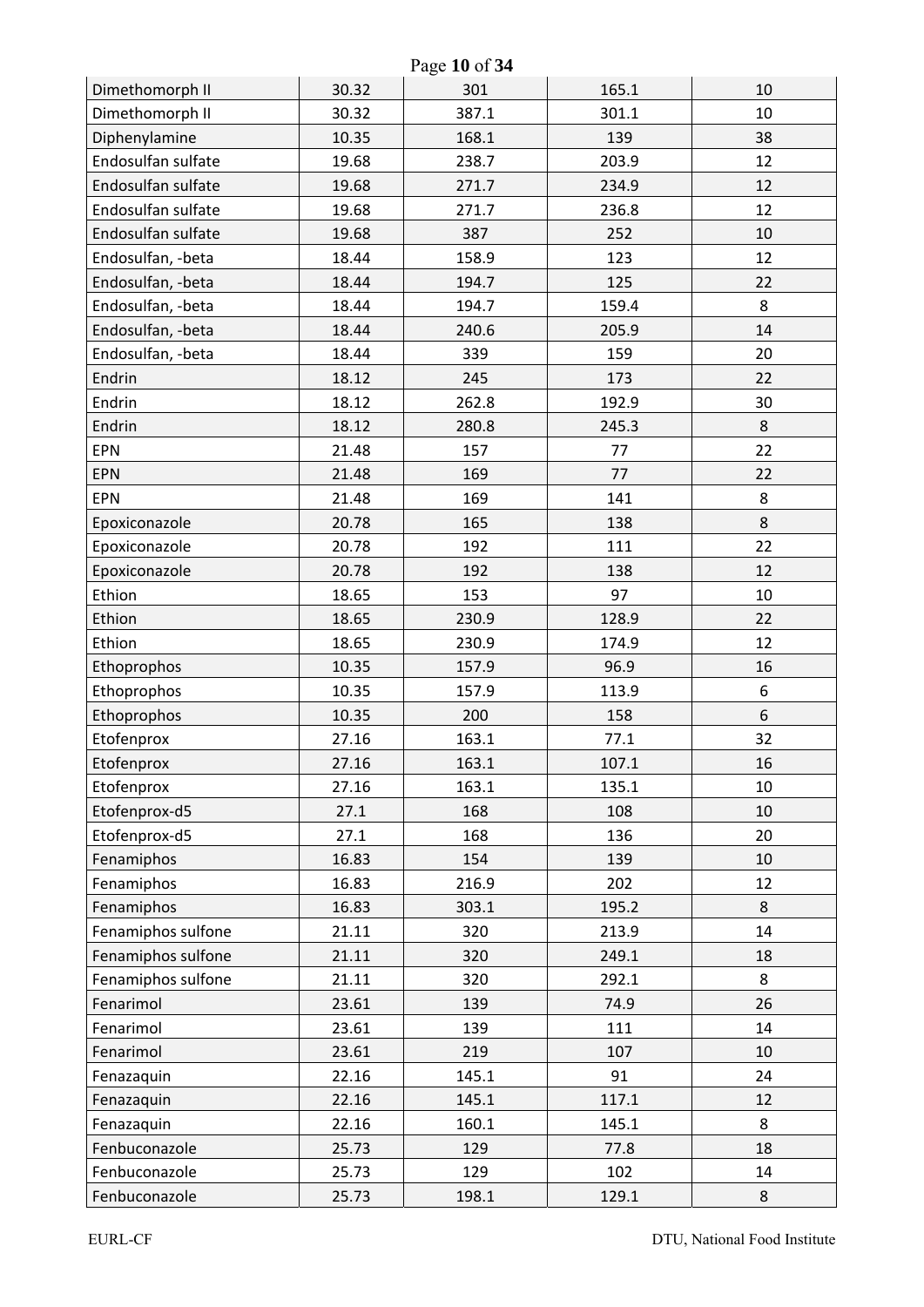| Page 11 of 34     |       |       |       |    |  |
|-------------------|-------|-------|-------|----|--|
| Fenitrotion       | 13.88 | 125   | 79    | 8  |  |
| Fenitrotion       | 13.88 | 277   | 109   | 16 |  |
| Fenitrotion       | 13.88 | 277   | 260   | 6  |  |
| Fenoxycarb        | 21.64 | 116   | 44.1  | 16 |  |
| Fenoxycarb        | 21.64 | 116   | 88    | 8  |  |
| Fenoxycarb        | 21.64 | 255.1 | 186.1 | 10 |  |
| Fenpropathrin     | 21.85 | 181   | 126.8 | 28 |  |
| Fenpropathrin     | 21.85 | 181   | 151.9 | 22 |  |
| Fenpropathrin     | 21.85 | 208   | 181   | 5  |  |
| Fenpropidin       | 13.76 | 98.2  | 41.5  | 18 |  |
| Fenpropidin       | 13.76 | 98.2  | 55.1  | 14 |  |
| Fenpropidin       | 13.76 | 98.2  | 70    | 10 |  |
| Fenpropidin       | 13.76 | 99    | 71    | 10 |  |
| Fenpropimorph     | 14.49 | 128.1 | 70.1  | 12 |  |
| Fenpropimorph     | 14.49 | 128.1 | 110.1 | 8  |  |
| Fenpropimorph     | 14.49 | 303   | 128   | 5  |  |
| Fenson            | 14.87 | 141   | 77    | 8  |  |
| Fenson            | 14.87 | 268   | 77    | 20 |  |
| Fenson            | 14.87 | 268   | 141   | 10 |  |
| Fenthion          | 14.42 | 245.3 | 125   | 12 |  |
| Fenthion          | 14.42 | 278   | 109   | 15 |  |
| Fenthion          | 14.42 | 278   | 169   | 10 |  |
| Fenvalerate I+II  | 28.38 | 125   | 89    | 18 |  |
| Fenvalerate I+II  | 28.38 | 167   | 89    | 32 |  |
| Fenvalerate I+II  | 28.38 | 167   | 125   | 10 |  |
| Fipronil          | 15.33 | 366.9 | 212.9 | 28 |  |
| Fipronil          | 15.33 | 366.9 | 244.9 | 20 |  |
| Fipronil          | 15.33 | 368.8 | 214.9 | 30 |  |
| Fluazifop-P-butyl | 18.13 | 282   | 91.1  | 18 |  |
| Fluazifop-P-butyl | 18.13 | 282   | 238.1 | 16 |  |
| Fluazifop-P-butyl | 18.13 | 383.1 | 282.1 | 14 |  |
| Fludioxonil       | 16.94 | 153.7 | 127   | 8  |  |
| Fludioxonil       | 16.94 | 248   | 127   | 26 |  |
| Fludioxonil       | 16.94 | 248   | 153.8 | 10 |  |
| Flufenoxuron      | 12.09 | 268   | 241   | 15 |  |
| Flufenoxuron      | 12.09 | 331   | 268   | 15 |  |
| Fluquinconazole   | 25.08 | 340   | 108.1 | 36 |  |
| Fluquinconazole   | 25.08 | 340   | 298   | 16 |  |
| Fluquinconazole   | 25.08 | 340   | 313   | 14 |  |
| Flusilazole       | 17.46 | 206   | 151.3 | 14 |  |
| Flusilazole       | 17.46 | 233   | 151.9 | 14 |  |
| Flusilazole       | 17.46 | 233   | 164.9 | 16 |  |
| Flutriafol        | 16.7  | 123   | 75    | 24 |  |
| Flutriafol        | 16.7  | 123   | 95    | 12 |  |
| Flutriafol        | 16.7  | 219   | 123   | 12 |  |
| Fluvalinate I +II | 28.4  | 180.8 | 152.1 | 22 |  |
| Fluvalinate I +II | 28.4  | 208   | 181   | 15 |  |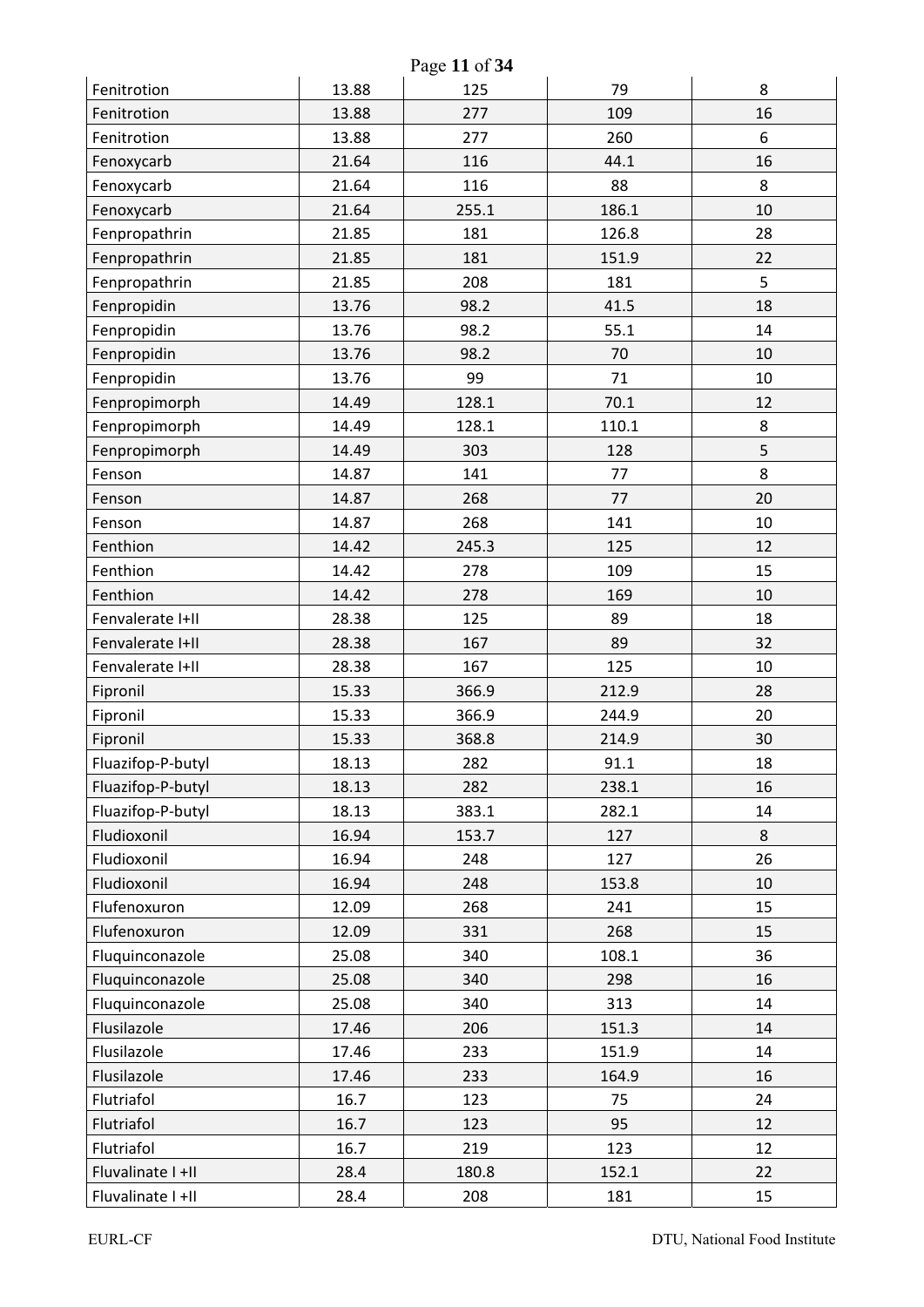|                   |       | Page 12 of 34 |       |                |
|-------------------|-------|---------------|-------|----------------|
| Fluvalinate I +II | 28.4  | 250           | 199.9 | 18             |
| Fluvalinate II    | 28.53 | 180.8         | 152.1 | 22             |
| Fluvalinate II    | 28.53 | 208           | 181   | 15             |
| Fluvalinate II    | 28.53 | 250           | 199.9 | 18             |
| Fosthiazate       | 14.95 | 194.9         | 102.9 | $\,8$          |
| Fosthiazate       | 14.95 | 194.9         | 139   | 6              |
| Fosthiazate       | 14.95 | 283           | 103   | 15             |
| <b>HCH</b>        | alpha | $\pmb{0}$     | 182.8 | 146.7          |
| <b>HCH</b>        | alpha | $\mathbf 0$   | 218.8 | 146.6          |
| HCH,-beta         | 11.56 | 180.9         | 145   | 14             |
| HCH,-beta         | 11.56 | 218.7         | 146.6 | 18             |
| HCH,-beta         | 11.56 | 218.7         | 183   | 8              |
| Heptenophos       | 9.79  | 124           | 62.9  | 28             |
| Heptenophos       | 9.79  | 124           | 89    | 12             |
| Heptenophos       | 9.79  | 215           | 200   | 10             |
| Heptenophos       | 9.79  | 250           | 124   | 10             |
| Heptenophos       | 9.79  | 250           | 215   | 5              |
| Hexythiozox       | 16.27 | 184           | 59    | 20             |
| Hexythiozox       | 16.27 | 184           | 149   | $6\,$          |
| Hexythiozox       | 16.27 | 227           | 149.1 | 8              |
| Indoxacarb        | 29.26 | 133.9         | 106   | 15             |
| Indoxacarb        | 29.26 | 203           | 106.1 | 22             |
| Indoxacarb        | 29.26 | 203           | 134   | 20             |
| Iodofenfos        | 16.93 | 125           | 47    | 12             |
| Iodofenfos        | 16.93 | 125           | 79    | 6              |
| Iodofenfos        | 16.93 | 376.8         | 361.8 | 16             |
| Iodofenfos        | 16.93 | 379           | 364   | 20             |
| Iprodione         | 21.19 | 314           | 245   | 10             |
| Iprodione         | 21.19 | 315.7         | 247   | 10             |
| Iprodione         | 21.19 | 315.7         | 273   | 8              |
| Iprovalicarb I    | 17.41 | 118.9         | 91    | 12             |
| Iprovalicarb I    | 17.41 | 118.9         | 117.1 | 8              |
| Iprovalicarb I    | 17.41 | 134.1         | 42    | 20             |
| Iprovalicarb II   | 17.72 | 118.9         | 91.1  | 12             |
| Iprovalicarb II   | 17.72 | 118.9         | 117.1 | 8              |
| Iprovalicarb II   | 17.72 | 134.1         | 42    | 20             |
| Isofenphos-methyl | 15.03 | 199           | 65    | 34             |
| Isofenphos-methyl | 15.03 | 199           | 121   | 10             |
| Isofenphos-methyl | 15.03 | 214.1         | 121.1 | 20             |
| Isoprothiolane    | 17.09 | 204           | 85    | 28             |
| Isoprothiolane    | 17.09 | 204           | 118   | 8              |
| Isoprothiolane    | 17.09 | 290           | 118   | 12             |
| Kresoxim-methyl   | 17.59 | 116           | 62.9  | 24             |
| Kresoxim-methyl   | 17.59 | 130.9         | 130.1 | 10             |
| Kresoxim-methyl   | 17.59 | 206           | 116   | $\overline{4}$ |
| Kresoxim-methyl   | 17.59 | 206           | 131   | 10             |
| Lindane           | 11.77 | 180.9         | 109   | 26             |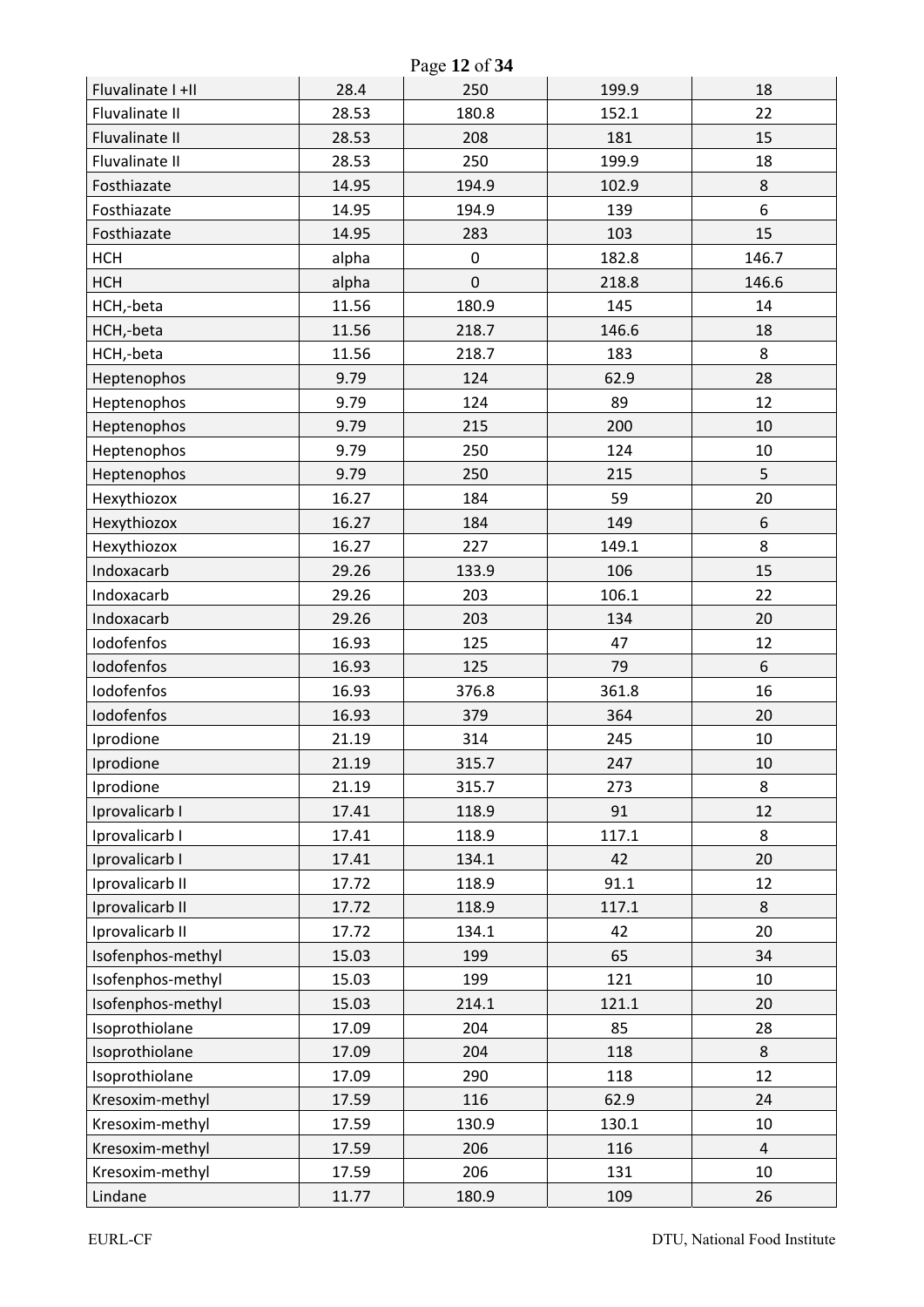| Page 13 of 34 |       |       |       |    |  |
|---------------|-------|-------|-------|----|--|
| Lindane       | 11.77 | 180.9 | 145   | 14 |  |
| Lindane       | 11.77 | 218.7 | 183   | 8  |  |
| Linuron       | 13.93 | 159.8 | 133   | 12 |  |
| Linuron       | 13.93 | 187   | 124   | 20 |  |
| Linuron       | 13.93 | 248   | 61.1  | 8  |  |
| Malathion     | 14.08 | 125   | 79    | 8  |  |
| Malathion     | 14.08 | 173   | 127   | 5  |  |
| Malathion     | 14.08 | 173.1 | 99    | 12 |  |
| Mecarbam      | 15.55 | 131   | 42    | 12 |  |
| Mecarbam      | 15.55 | 131   | 86    | 10 |  |
| Mecarbam      | 15.55 | 159   | 131   | 6  |  |
| Mecarbam      | 15.55 | 226   | 198   | 5  |  |
| Mecarbam      | 15.55 | 329   | 131   | 10 |  |
| Metalaxyl     | 13.44 | 131.9 | 117   | 12 |  |
| Metalaxyl     | 13.44 | 160.1 | 130   | 18 |  |
| Metalaxyl     | 13.44 | 160.1 | 144.8 | 10 |  |
| Methacrifos   | 9.14  | 125   | 79    | 8  |  |
| Methacrifos   | 9.14  | 180   | 93    | 10 |  |
| Methacrifos   | 9.14  | 240   | 180   | 10 |  |
| Methamidophos | 7.26  | 141   | 64    | 18 |  |
| Methamidophos | 7.26  | 141   | 79    | 20 |  |
| Methamidophos | 7.26  | 141   | 94.8  | 8  |  |
| Methidathion  | 16.12 | 145   | 58    | 14 |  |
| Methidathion  | 16.12 | 145   | 85    | 6  |  |
| Methidathion  | 16.12 | 302   | 145   | 5  |  |
| Methidathion  | 16.12 | 302.6 | 284.9 | 14 |  |
| Metribuzin    | 13.02 | 198   | 82.1  | 16 |  |
| Metribuzin    | 13.02 | 198   | 110   | 10 |  |
| Metribuzin    | 13.02 | 214   | 198   | 5  |  |
| Myclobutanil  | 17.48 | 179   | 90    | 28 |  |
| Myclobutanil  | 17.48 | 179   | 125   | 14 |  |
| Myclobutanil  | 17.48 | 179   | 151.7 | 8  |  |
| Nuarimol      | 20.24 | 107   | 79    | 6  |  |
| Nuarimol      | 20.24 | 139   | 111   | 12 |  |
| Nuarimol      | 20.24 | 235   | 139   | 14 |  |
| Ofurace       | 19.15 | 131.9 | 117   | 16 |  |
| Ofurace       | 19.15 | 232.1 | 158.1 | 18 |  |
| Ofurace       | 19.15 | 232.1 | 186.1 | 8  |  |
| Omethoate     | 10.05 | 109.8 | 62.9  | 24 |  |
| Omethoate     | 10.05 | 109.8 | 64    | 16 |  |
| Oxadixyl      | 18.53 | 131.9 | 117   | 16 |  |
| Oxadixyl      | 18.53 | 163.1 | 117   | 24 |  |
| Oxadixyl      | 18.53 | 163.1 | 132.1 | 8  |  |
| Paclobutrazol | 16.37 | 125   | 89    | 18 |  |
| Paclobutrazol | 16.37 | 236   | 125   | 12 |  |
| Paclobutrazol | 16.37 | 236   | 167   | 10 |  |
| Parathion     | 14.5  | 109   | 81    | 10 |  |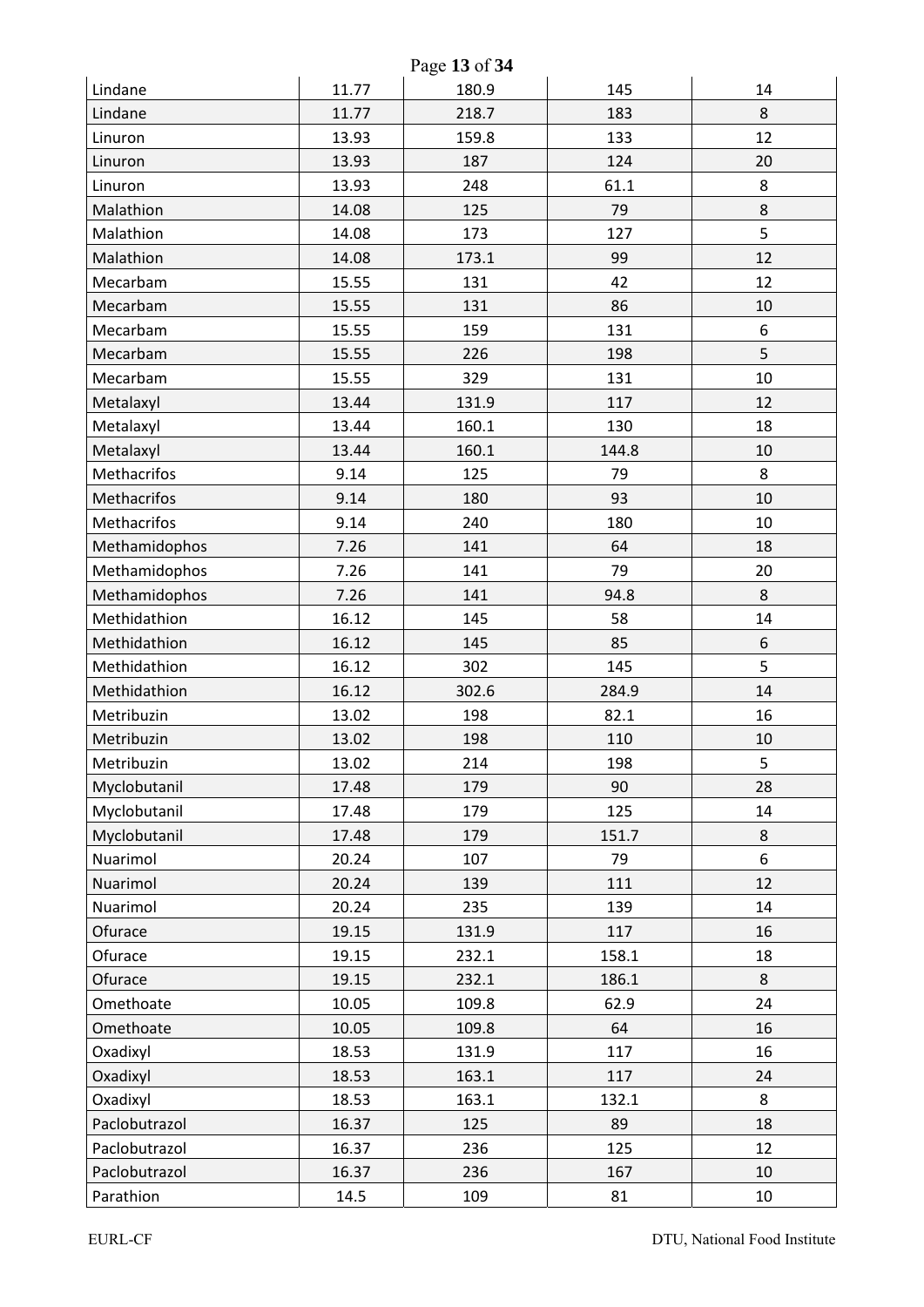| Page 14 of 34       |       |       |       |    |  |
|---------------------|-------|-------|-------|----|--|
| Parathion           | 14.5  | 291   | 81    | 20 |  |
| Parathion           | 14.5  | 291   | 109   | 12 |  |
| Parathion-methyl    | 13.24 | 124.9 | 47    | 12 |  |
| Parathion-methyl    | 13.24 | 124.9 | 79    | 6  |  |
| Parathion-methyl    | 13.24 | 263   | 109   | 12 |  |
| Penconazole         | 15.4  | 158.9 | 89    | 28 |  |
| Penconazole         | 15.4  | 248   | 157   | 22 |  |
| Penconazole         | 15.4  | 248   | 192   | 12 |  |
| Pencycuron          | 11.59 | 125   | 89    | 16 |  |
| Pencycuron          | 11.59 | 125   | 99    | 16 |  |
| Permethrin I        | 24.82 | 163   | 91    | 12 |  |
| Permethrin I        | 24.82 | 183.1 | 153   | 12 |  |
| Permethrin I        | 24.82 | 183.1 | 165.1 | 12 |  |
| Permethrin I        | 24.82 | 183.1 | 168.1 | 12 |  |
| Permethrin II       | 25.1  | 163   | 91    | 12 |  |
| Permethrin II       | 25.1  | 183.1 | 153   | 12 |  |
| Permethrin II       | 25.1  | 183.1 | 165.1 | 12 |  |
| Permethrin II       | 25.1  | 183.1 | 168.1 | 12 |  |
| Phenthoate          | 15.68 | 121   | 77    | 22 |  |
| Phenthoate          | 15.68 | 246   | 121   | 8  |  |
| Phenthoate          | 15.68 | 274   | 121   | 10 |  |
| Phosalone           | 22.62 | 182   | 74.8  | 30 |  |
| Phosalone           | 22.62 | 182   | 111   | 14 |  |
| Phosalone           | 22.62 | 367   | 182   | 5  |  |
| Phosmet             | 21.34 | 160   | 50.9  | 34 |  |
| Phosmet             | 21.34 | 160   | 76.9  | 22 |  |
| Phosmet             | 21.34 | 160   | 133   | 10 |  |
| Phosphamidon        | 12.79 | 127   | 94.9  | 16 |  |
| Phosphamidon        | 12.79 | 127   | 109   | 25 |  |
| Phosphamidon        | 12.79 | 264.1 | 127   | 12 |  |
| Pirimicarb          | 12.48 | 166.1 | 55    | 18 |  |
| Pirimicarb          | 12.48 | 166.1 | 96    | 12 |  |
| Pirimicarb          | 12.48 | 238.1 | 166.1 | 10 |  |
| Pirimicarb desmetyl | 12.71 | 152.1 | 42    | 25 |  |
| Pirimicarb desmetyl | 12.71 | 152.1 | 96    | 10 |  |
| Pirimicarb desmetyl | 12.71 | 224.1 | 152.1 | 10 |  |
| Pirimiphos methyl   | 13.79 | 290.1 | 125   | 20 |  |
| Pirimiphos methyl   | 13.79 | 290.1 | 233   | 8  |  |
| Pirimiphos methyl   | 13.79 | 305.1 | 180.1 | 8  |  |
| Prochloraz          | 25.19 | 180.1 | 138.1 | 12 |  |
| Prochloraz          | 25.19 | 308   | 147.1 | 12 |  |
| Prochloraz          | 25.19 | 310   | 268   | 5  |  |
| Procymidone         | 15.85 | 95.9  | 67.1  | 8  |  |
| Procymidone         | 15.85 | 283   | 96.1  | 8  |  |
| Procymidone         | 15.85 | 283   | 254   | 10 |  |
| Profenofos          | 17.14 | 296.7 | 268.9 | 10 |  |
| Profenofos          | 17.14 | 336.9 | 266.9 | 12 |  |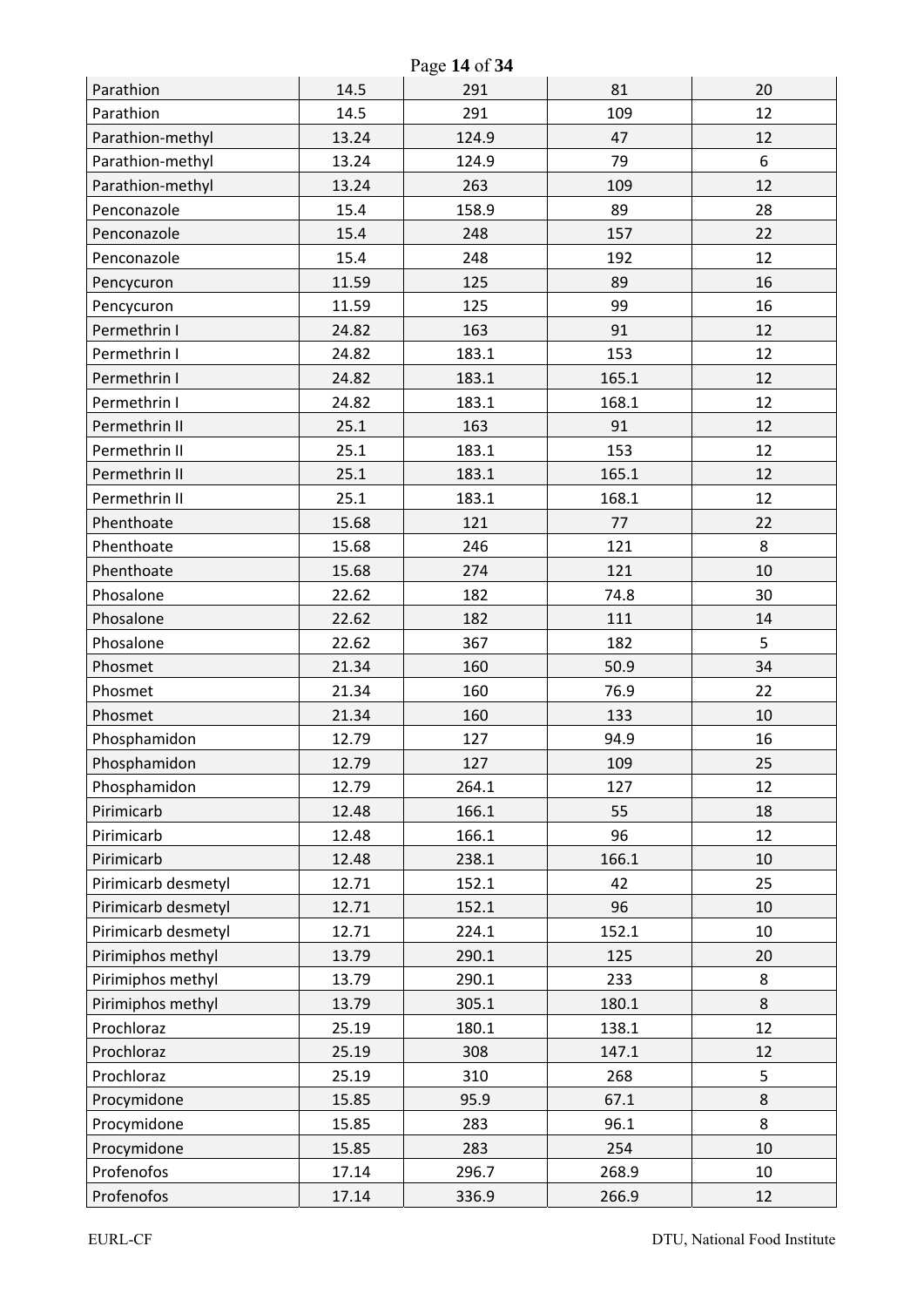| Page 15 of 34    |       |       |       |         |  |
|------------------|-------|-------|-------|---------|--|
| Profenofos       | 17.14 | 336.9 | 308.9 | 8       |  |
| Propiconazole I  | 19.61 | 172.9 | 74    | 38      |  |
| Propiconazole I  | 19.61 | 172.9 | 109   | 26      |  |
| Propiconazole I  | 19.61 | 259   | 173   | 15      |  |
| Propiconazole II | 19.81 | 172.9 | 74    | 38      |  |
| Propiconazole II | 19.81 | 172.9 | 109   | 26      |  |
| Propiconazole II | 19.81 | 259   | 173   | 15      |  |
| Propoxur         | 10.05 | 110   | 62.9  | 24      |  |
| Propoxur         | 10.05 | 110   | 64.1  | 16      |  |
| Propoxur         | 10.05 | 152.1 | 110   | 8       |  |
| Propyzamide      | 11.87 | 172.9 | 74    | 38      |  |
| Propyzamide      | 11.87 | 172.9 | 109   | 26      |  |
| Propyzamide      | 11.87 | 172.9 | 145   | 14      |  |
| Prosulfocarb     | 13.7  | 128.1 | 43.1  | 10      |  |
| Prosulfocarb     | 13.7  | 160.1 | 100.1 | 10      |  |
| Prosulfocarb     | 13.7  | 251.1 | 128.1 | 5       |  |
| Prothiofos       | 17.03 | 266.7 | 220.9 | 18      |  |
| Prothiofos       | 17.03 | 266.7 | 238.9 | 8       |  |
| Prothiofos       | 17.03 | 308.9 | 239   | 14      |  |
| Pyrazophos       | 23.65 | 221   | 148.7 | 14      |  |
| Pyrazophos       | 23.65 | 221   | 193.1 | 8       |  |
| Pyrazophos       | 23.65 | 231.9 | 204.1 | 10      |  |
| Pyridaben        | 25.08 | 147.1 | 117.1 | 20      |  |
| Pyridaben        | 25.08 | 147.1 | 119.1 | 8       |  |
| Pyridaben        | 25.08 | 147.1 | 132.1 | 12      |  |
| Pyridaphenthion  | 21.12 | 199   | 77.1  | 24      |  |
| Pyridaphenthion  | 21.12 | 199   | 92.1  | 14      |  |
| Pyridaphenthion  | 21.12 | 340   | 199.1 | $\,8\,$ |  |
| Pyrimethanil     | 12.03 | 198.1 | 117.9 | 30      |  |
| Pyrimethanil     | 12.03 | 198.1 | 157.6 | 18      |  |
| Pyrimethanil     | 12.03 | 198.1 | 182.9 | 14      |  |
| Pyriproxyfen     | 23    | 136.1 | 78    | 20      |  |
| Pyriproxyfen     | 23    | 136.1 | 96    | 10      |  |
| Pyriproxyfen     | 23    | 226.1 | 186.1 | 12      |  |
| Quinoxyfen       | 19.64 | 237   | 208   | 26      |  |
| Quinoxyfen       | 19.64 | 271.8 | 237.1 | 12      |  |
| Quinoxyfen       | 19.64 | 307   | 237   | 18      |  |
| Simazine         | 11.38 | 172.7 | 138   | 6       |  |
| Simazine         | 11.38 | 172.7 | 172.2 | 8       |  |
| Simazine         | 11.38 | 186   | 91    | 8       |  |
| Tebuconazole     | 20.32 | 125   | 89    | 16      |  |
| Tebuconazole     | 20.32 | 125   | 99    | 16      |  |
| Tebuconazole     | 20.32 | 250   | 125   | 20      |  |
| Tebufenpyrad     | 21.99 | 276.1 | 171   | 10      |  |
| Tebufenpyrad     | 21.99 | 318.1 | 131.1 | 14      |  |
| Tebufenpyrad     | 21.99 | 318.1 | 145.1 | 14      |  |
| Tecnazene        | 10.04 | 214.8 | 143.6 | 20      |  |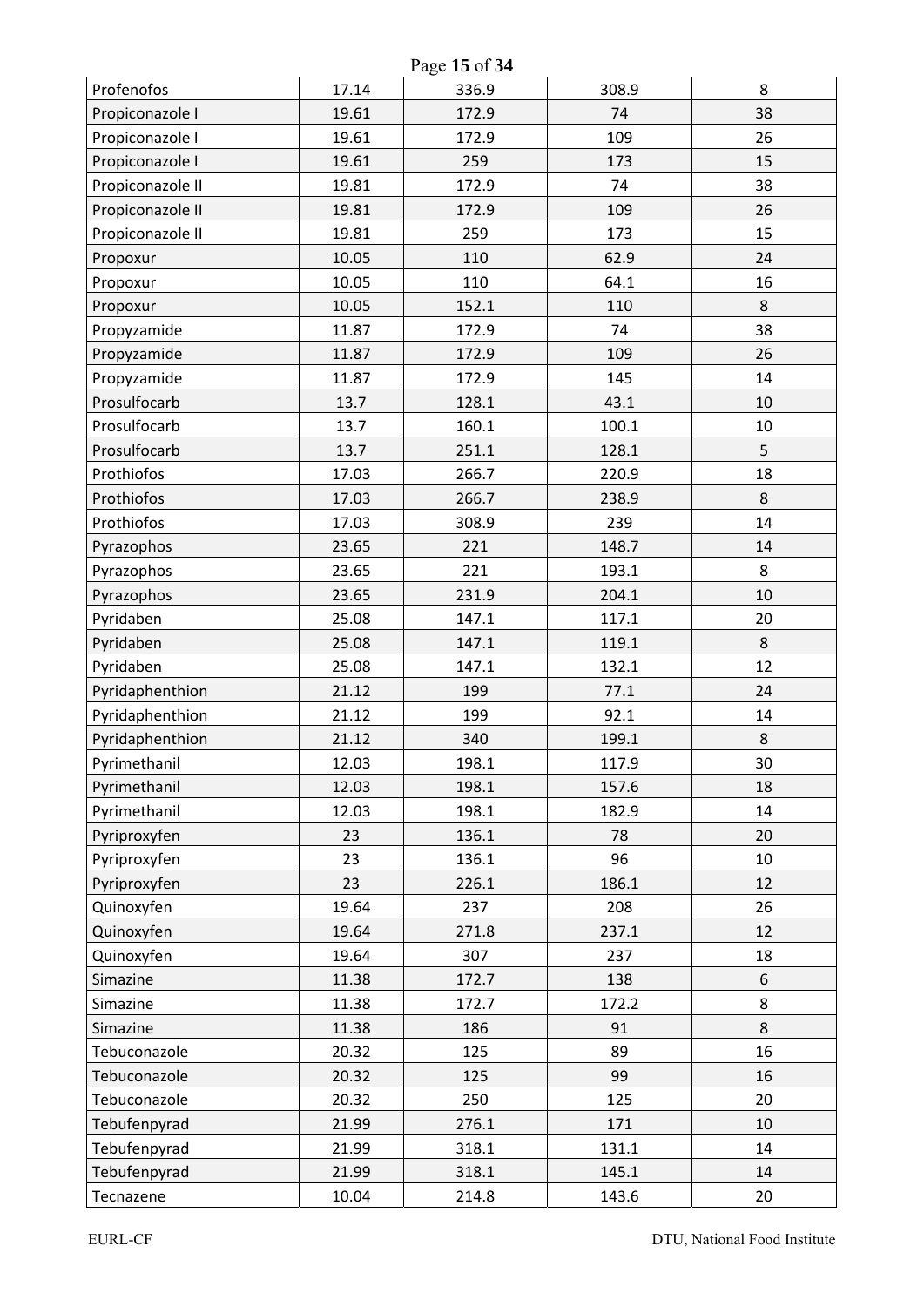| Page 16 of 34      |       |        |        |    |  |
|--------------------|-------|--------|--------|----|--|
| Tecnazene          | 10.04 | 214.8  | 178.7  | 10 |  |
| Tecnazene          | 10.04 | 214.8  | 179.9  | 15 |  |
| Tefluthrin         | 12.19 | 177    | 127    | 14 |  |
| Tefluthrin         | 12.19 | 177    | 137    | 16 |  |
| Tefluthrin         | 12.19 | 197    | 141.1  | 10 |  |
| Tetraconazole      | 14.57 | 100.9  | 51     | 10 |  |
| Tetraconazole      | 14.57 | 159    | 123.4  | 16 |  |
| Tetraconazole      | 14.57 | 171    | 136    | 10 |  |
| Tetraconazole      | 14.57 | 336    | 204    | 28 |  |
| Tetradifon         | 22.41 | 159    | 74.8   | 32 |  |
| Tetradifon         | 22.41 | 159    | 111    | 20 |  |
| Tetradifon         | 22.41 | 159    | 131    | 10 |  |
| Thiamethoxam       | 15.05 | 212    | 125    | 10 |  |
| Thiamethoxam       | 15.05 | 212    | 139    | 12 |  |
| Thiamethoxam       | 15.05 | 247    | 182.1  | 10 |  |
| Thiometon          | 11.15 | 125    | 79     | 8  |  |
| Thiometon          | 11.15 | 158    | 125    | 10 |  |
| Tolclofos-methyl   | 13.29 | 265    | 219.9  | 20 |  |
| Tolclofos-methyl   | 13.29 | 265    | 250    | 12 |  |
| Tolclofos-methyl   | 13.29 | 266.8  | 252    | 12 |  |
| <b>TPP</b>         | 20.42 | 325.07 | 169.04 | 25 |  |
| <b>TPP</b>         | 20.42 | 326    | 169    | 35 |  |
| <b>TPP</b>         | 20.42 | 326.07 | 215.05 | 25 |  |
| <b>TPP</b>         | 20.42 | 326.07 | 233.05 | 10 |  |
| <b>TPP</b>         | 20.42 | 326.07 | 325.07 | 10 |  |
| Triadimefon        | 14.59 | 208    | 111    | 20 |  |
| Triadimefon        | 14.59 | 208    | 126.7  | 12 |  |
| Triadimefon        | 14.59 | 208    | 180.8  | 8  |  |
| <b>Triallate</b>   | 12.41 | 86.1   | 43.3   | 6  |  |
| <b>Triallate</b>   | 12.41 | 268    | 183.9  | 18 |  |
| <b>Triallate</b>   | 12.41 | 268    | 226    | 12 |  |
| Triazophos         | 19.11 | 161    | 105.7  | 12 |  |
| Triazophos         | 19.11 | 161    | 134.1  | 8  |  |
| Triazophos         | 19.11 | 257    | 162    | 5  |  |
| Triazophos         | 19.11 | 285    | 162    | 10 |  |
| Trichlorfon        | 7.38  | 145    | 109    | 10 |  |
| Trichlorfon        | 7.38  | 185    | 93     | 12 |  |
| Tricyclazole       | 17.09 | 162    | 84.9   | 18 |  |
| Tricyclazole       | 17.09 | 162    | 133.9  | 8  |  |
| Trifloxystrobin    | 19.61 | 116.1  | 89     | 8  |  |
| Trifloxystrobin    | 19.61 | 145    | 95     | 8  |  |
| Trifloxystrobin    | 19.61 | 186    | 145    | 10 |  |
| Trifloxystrobin    | 19.61 | 222    | 190    | 5  |  |
| <b>Trifluralin</b> | 10.57 | 306.1  | 159.7  | 20 |  |
| <b>Trifluralin</b> | 10.57 | 306.1  | 206    | 10 |  |
| <b>Trifluralin</b> | 10.57 | 306.1  | 264.1  | 8  |  |
| Triticonazole      | 22.6  | 217    | 167    | 18 |  |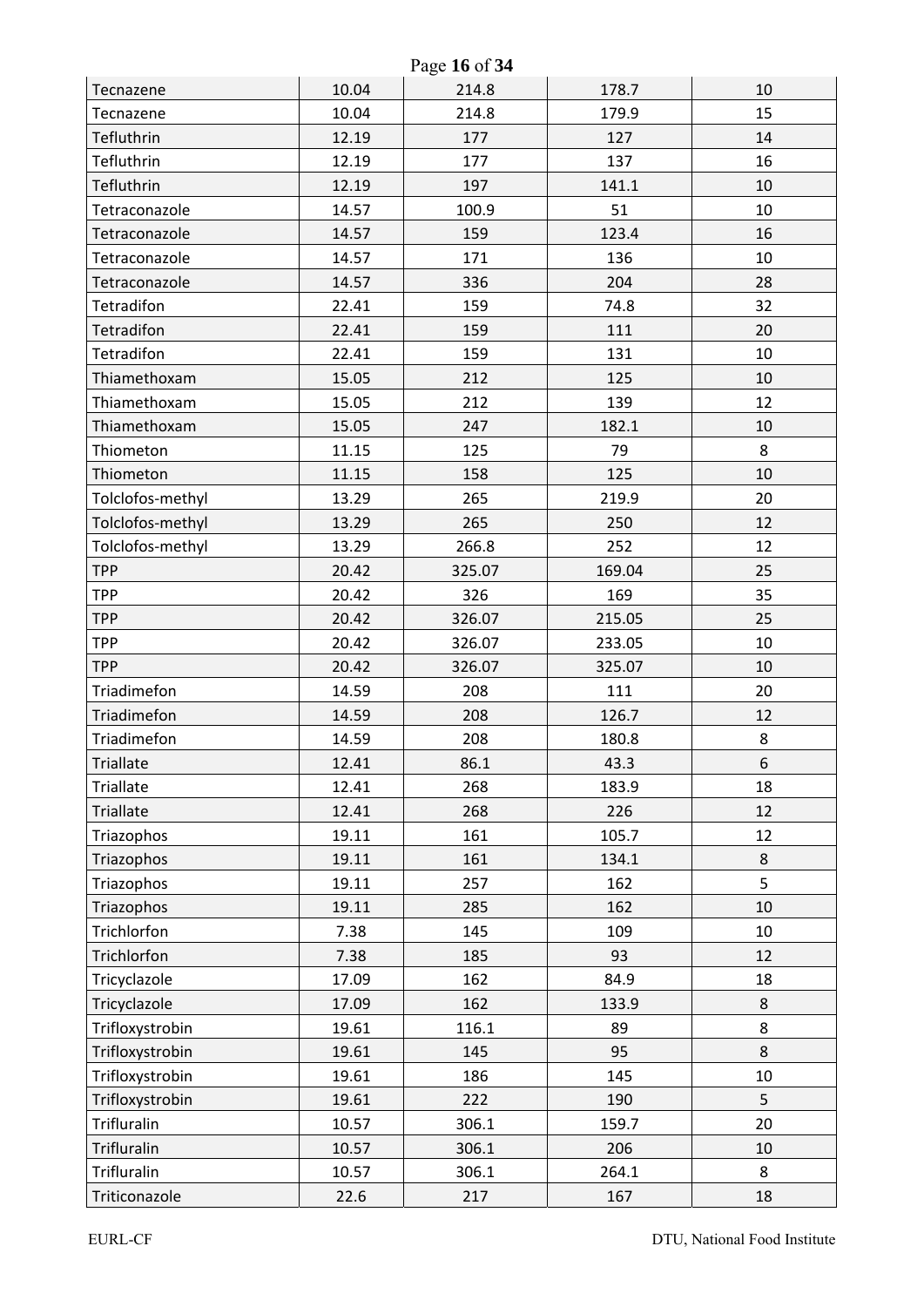|               |       | Page 17 of 34 |       |    |
|---------------|-------|---------------|-------|----|
| Triticonazole | 22.6  | 235.1         | 181.9 | 12 |
| Triticonazole | 22.6  | 235.1         | 217.1 | 8  |
| Vamidothion   | 16.31 | 87.1          | 44.4  | 10 |
| Vinclozolin   | 13.16 | 198           | 145   | 15 |
| Vinclozolin   | 13.16 | 285           | 212   |    |
| Zoxamide      | 20.82 | 186.9         | 123   | 22 |
| Zoxamide      | 20.82 | 186.9         | 159   | 14 |
| Zoxamide      | 20.82 | 258           | 187   | 10 |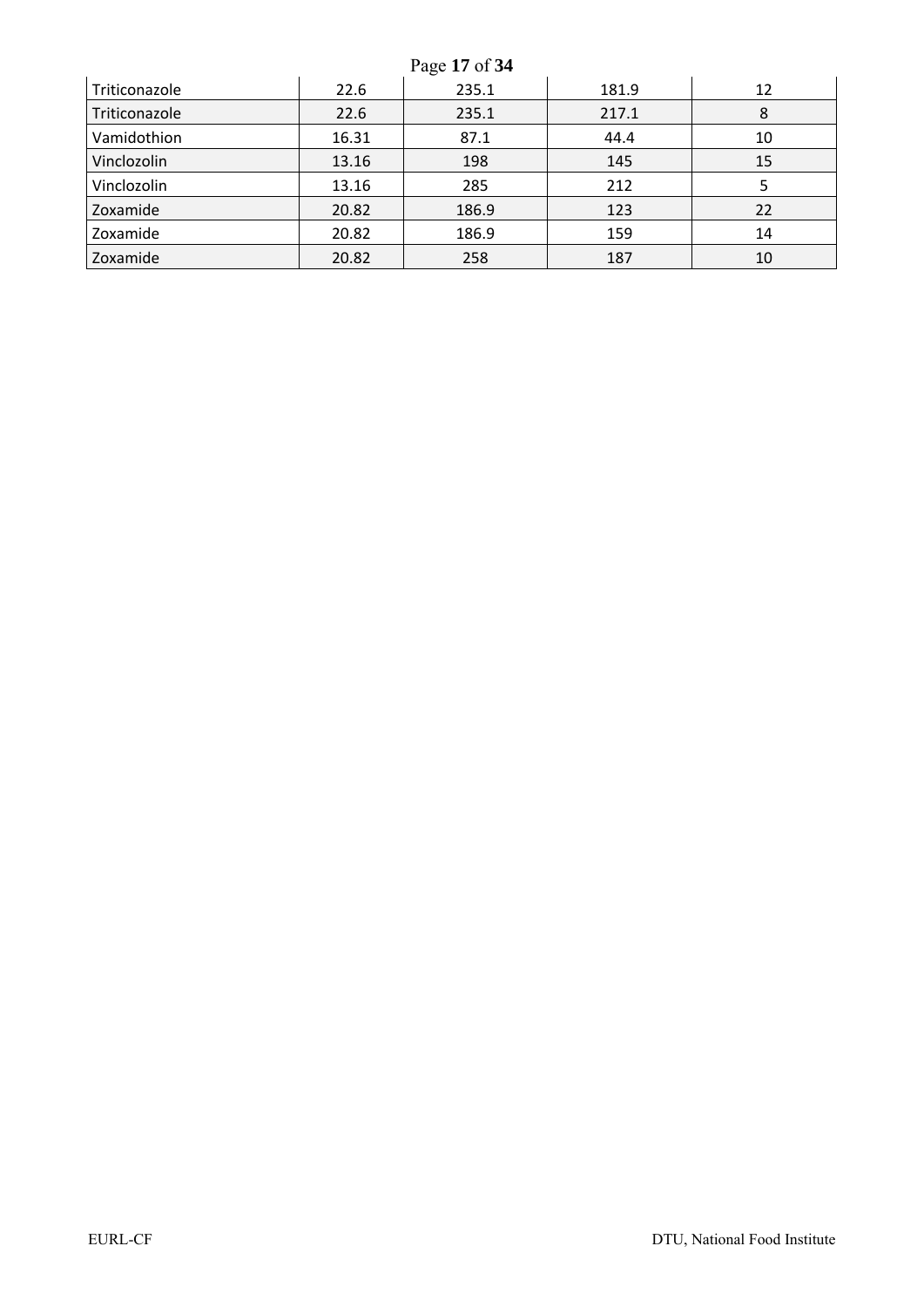# Page **18** of **34**

# **Appendix 1b. MRM transitions for LC-MS/MS for compounds in mixture ABC.**

| <b>LC-MS/MS</b>           | <b>Mode</b> | <b>Retention time</b> | <b>Precursor ion-1</b> | <b>Product ion-1</b> | <b>CE</b> | <b>Precursor ion-2</b> | <b>Product ion-2</b> | CE      |
|---------------------------|-------------|-----------------------|------------------------|----------------------|-----------|------------------------|----------------------|---------|
| Acephate                  | Positive    | 1.76                  | 183.8                  | 143.0                | $-12$     |                        |                      |         |
| Acetamiprid               | Positive    | 2.65                  | 223.0                  | 126.0                | $-17$     | 223.0                  | 56.0                 | $-9.5$  |
| <b>Aldicarb Sulfone</b>   | Positive    | 1.95                  | 240.4                  | 148.2                | $-13$     | 240.4                  | 86.3                 | $-21$   |
| <b>Aldicarb Sulfoxide</b> | Positive    | 1.88                  | 224.0                  | 132.0                | $-10$     | 224.0                  | 89.2                 | $-21$   |
| Amitraz                   | Positive    | 2.07                  | 163.0                  | 107.0                | $-26$     | 163.0                  | 122.0                | $-17$   |
| Atrazine                  | Positive    | 4.54                  | 216.0                  | 174.0                | $-15$     | 216.0                  | 104.0                | $-24.5$ |
| Azinphos-ethyl            | Positive    | 5.75                  | 346.0                  | 233.0                | $-12$     | 346.0                  | 137.0                | $-22$   |
| Azinphos-methyl           | Positive    | 4.90                  | 318.0                  | 261.0                | $-5.5$    | 318.0                  | 132.0                | $-11$   |
| Azoxystrobin              | Positive    | 5.14                  | 404.0                  | 372.0                | $-15$     | 404.0                  | 344.0                | $-21$   |
| <b>Bifenthrin</b>         | Positive    | 8.30                  | 440.0                  | 181.0                | $-10$     | 440.0                  | 166.0                | $-35$   |
| <b>Bitertanol</b>         | Positive    | 6.53                  | 338.0                  | 70.0                 | $-5$      | 338.0                  | 268.0                | $-8.5$  |
| <b>Boscalid</b>           | Positive    | 5.39                  | 343.0                  | 271.0                | $-24$     | 343.0                  | 307.0                | $-12.5$ |
| Bromoxynil                | Negative    | 4.38                  | 276.0                  | 79.0                 | 20.5      | 276.0                  | 80.6                 | 25      |
| Bromuconazole             | Positive    | 5.63                  | 377.9                  | 159.0                | $-17.5$   | 377.9                  | 70.0                 | $-9$    |
| <b>Bupirimate</b>         | Positive    | 5.62                  | 317.0                  | 166.0                | $-23$     | 317.0                  | 108.0                | $-25$   |
| Buprofezin                | Positive    | 6.97                  | 306.0                  | 116.0                | $-14$     | 306.0                  | 201.0                | $-8$    |
| Cadusafos                 | Positive    | 6.66                  | 271.0                  | 159.0                | $-11.5$   | 271.0                  | 131.0                | $-20.5$ |
| Carbaryl                  | Positive    | 4.09                  | 202.0                  | 145.0                | $-7$      | 202.0                  | 127.0                | $-26.5$ |
| Carbendazim               | Positive    | 2.01                  | 192.0                  | 160.0                | $-13$     | 192.0                  | 105.0                | $-31.5$ |
| Carbofuran                | Positive    | 3.85                  | 222.0                  | 165.0                | $-9.5$    | 222.0                  | 123.0                | $-17.5$ |
| Carbofuran, 3-hydroxy     | Positive    | 2.63                  | 238.0                  | 163.0                | $-13$     | 238.0                  | 181.0                | $-9.5$  |
| Carboxin                  | Positive    | 4.04                  | 236.0                  | 143.0                | $-11$     | 236.0                  | 93.0                 | $-27.5$ |
| Chlorpyrifos              | Positive    | 7.32                  | 351.7                  | 200.0                | $-18$     | 349.7                  | 198.0                | $-16$   |
| Chlorpyrifos-methyl       | Positive    | 6.66                  | 322.0                  | 125.0                | $-15$     | 324.0                  | 292.0                | $-15$   |
| Clethodim                 | Positive    | 6.87                  | 360.0                  | 166.0                | $-24.5$   | 360.0                  | 164.0                | $-17.5$ |
| Clomazone                 | Positive    | 4.99                  | 240.0                  | 125.1                | $-29$     | 240.0                  | 100.0                | $-20$   |
| Clothianidin              | Positive    | 2.47                  | 250.0                  | 169.0                | $-13$     | 250.0                  | 132.0                | $-50$   |
| Cyazofamid                | Positive    | 5.92                  | 325.0                  | 108.0                | $-9.5$    | 325.0                  | 217.0                | $-12.5$ |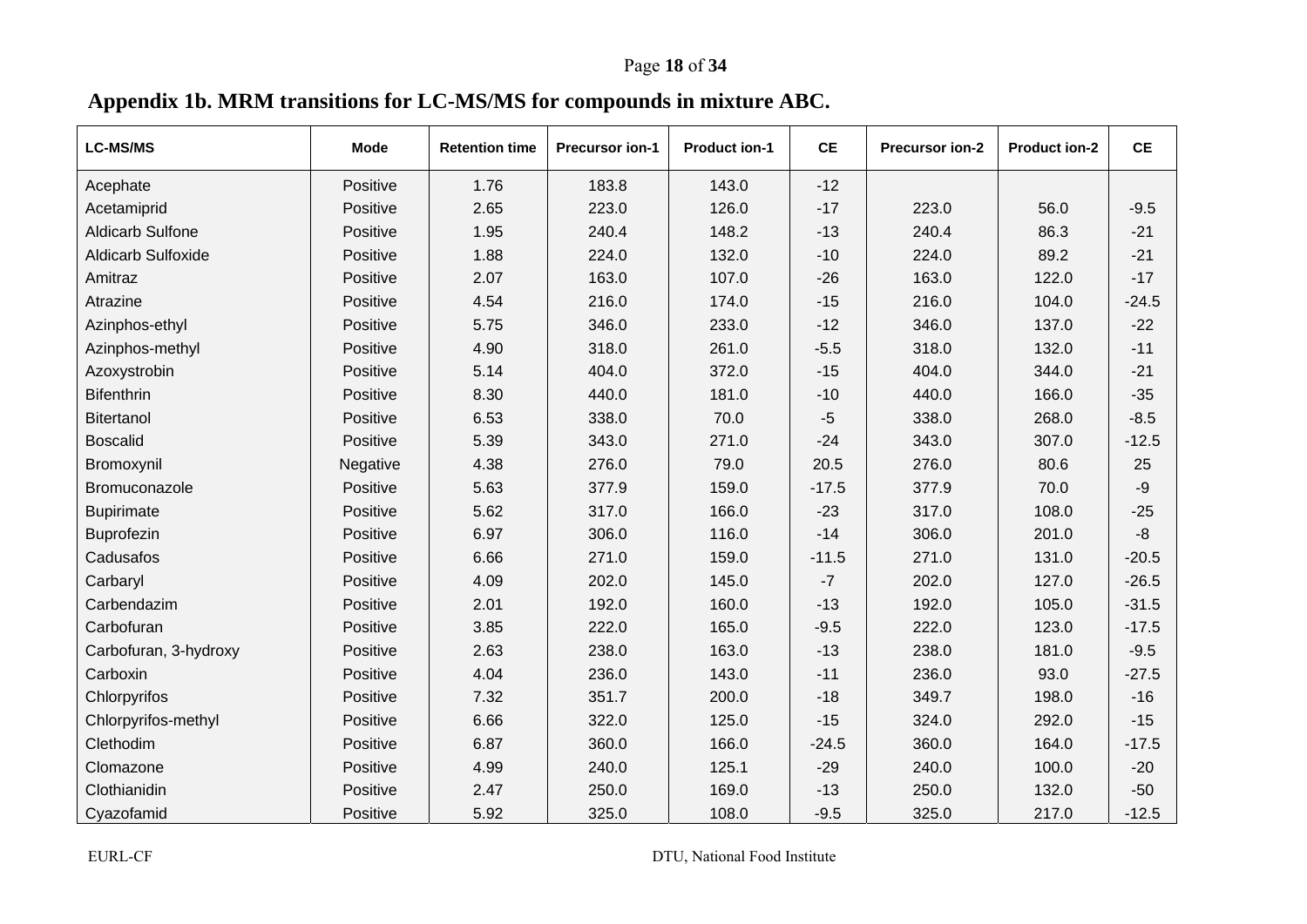| <b>LC-MS/MS</b>                                        | Mode     | <b>Retention time</b> | <b>Precursor ion-1</b> | <b>Product ion-1</b> | <b>CE</b> | Precursor ion-2 | <b>Product ion-2</b> | <b>CE</b> |
|--------------------------------------------------------|----------|-----------------------|------------------------|----------------------|-----------|-----------------|----------------------|-----------|
| Cypermethrin                                           | Positive | 7.78                  | 433.0                  | 191.0                | $-14$     | 435.0           | 193.0                | $-14$     |
| Cyproconazole                                          | Positive | 5.55                  | 292.0                  | 125.0                | $-25.5$   | 292.0           | 70.0                 | $-12$     |
| Deltamethrin                                           | Positive | 7.78                  | 523.0                  | 281.0                | $-14$     | 521.0           | 279.0                | $-14$     |
| Demeton-S-methyl                                       | Positive | 3.88                  | 231.0                  | 89.0                 | $-10$     | 231.0           | 61.0                 | $-25$     |
| Demeton-S-methyl sulfone<br>Demeton-S-methyl sulfoxide | Positive | 2.12                  | 263.0                  | 169.0                | $-13.5$   | 263.0           | 109.0                | $-24$     |
| (oxydemeton-s-methyl)                                  | Positive | 2.05                  | 247.0                  | 169.0                | $-12$     | 247.0           | 109.0                | $-26$     |
| Diazinon                                               | Positive | 6.33                  | 305.0                  | 169.0                | $-20$     | 305.0           | 97.0                 | $-30$     |
| Dichlorprop                                            | Negative | 5.40                  | 233.0                  | 161.0                | 10        | 233.0           | 125.0                | 26        |
| Difenoconazole                                         | Positive | 6.70                  | 406.0                  | 251.0                | $-23.5$   | 406.0           | 188.0                | $-42$     |
| Diflubenzuron                                          | Positive | 6.03                  | 311.0                  | 141.0                | $-25$     | 311.0           | 158.0                | -8        |
| Dimethoate                                             | Positive | 2.67                  | 230.0                  | 199.0                | -8        | 230.0           | 125.0                | $-19$     |
| Dimethomorph                                           | Positive | 5.29                  | 388.0                  | 301.0                | $-17.5$   | 388.0           | 139.0                | $-30.5$   |
| Dinoterb                                               | Negative | 6.41                  | 239.0                  | 207.0                | 23        | 239.0           | 136.0                | 34        |
| <b>Ditalimfos</b>                                      | Positive | 5.69                  | 300.0                  | 148.0                | $-16$     | 300.0           | 130.0                | $-30$     |
| <b>DMF</b>                                             | Positive | 3.52                  | 150.0                  | 106.8                | $-20$     | 150.0           | 132.2                | $-35$     |
| <b>DMPF</b>                                            | Positive | 2.07                  | 163.0                  | 122.0                | $-15$     | 163.0           | 107.0                | $-25$     |
| <b>DNOC</b>                                            | Negative | 4.31                  | 197.0                  | 137.0                | 17        | 197.0           | 109.1                | 10        |
| Epoxiconazole                                          | Positive | 5.86                  | 330.0                  | 121.0                | $-17.5$   | 330.0           | 101.0                | $-30$     |
| Ethiofencarb                                           | Positive | 4.25                  | 226.0                  | 107.0                | $-11$     | 226.0           | 165.0                | $-5.5$    |
| Ethion                                                 | Positive | 7.20                  | 385.0                  | 199.0                | $-10$     | 402.0           | 199.0                | $-15$     |
| Ethoprophos                                            | Positive | 5.85                  | 243.2                  | 97.0                 | $-23$     | 243.2           | 131.0                | $-31$     |
| Etofenprox                                             | Positive | 8.21                  | 394.0                  | 177.0                | $-13.5$   | 394.0           | 135.0                | $-22.5$   |
| Fenamiphos                                             | Positive | 6.02                  | 304.0                  | 216.9                | $-21$     | 304.0           | 201.7                | $-35$     |
| Fenamiphos sulfone                                     | Positive | 4.02                  | 336.0                  | 188.0                | $-31$     | 336.0           | 266.0                | $-50$     |
| Fenarimol                                              | Positive | 5.83                  | 331.0                  | 268.0                | $-18$     | 331.0           | 189.0                | $-38$     |
| Fenazaquin                                             | Positive | 7.80                  | 307.0                  | 161.1                | $-14$     | 307.0           | 57.4                 | $-20$     |
| Fenbuconazole                                          | Positive | 6.00                  | 337.0                  | 125.0                | $-25$     | 337.0           | 70.2                 | $-16$     |
| Fenhexamid                                             | Positive | 5.80                  | 302.0                  | 302.0                | $-8.5$    | 302.0           | 97.0                 | $-18.5$   |
| Fenoxycarb                                             | Positive | 6.09                  | 302.0                  | 116.0                | $-8$      | 302.0           | 88.0                 | $-13.5$   |

Page **19** of **34**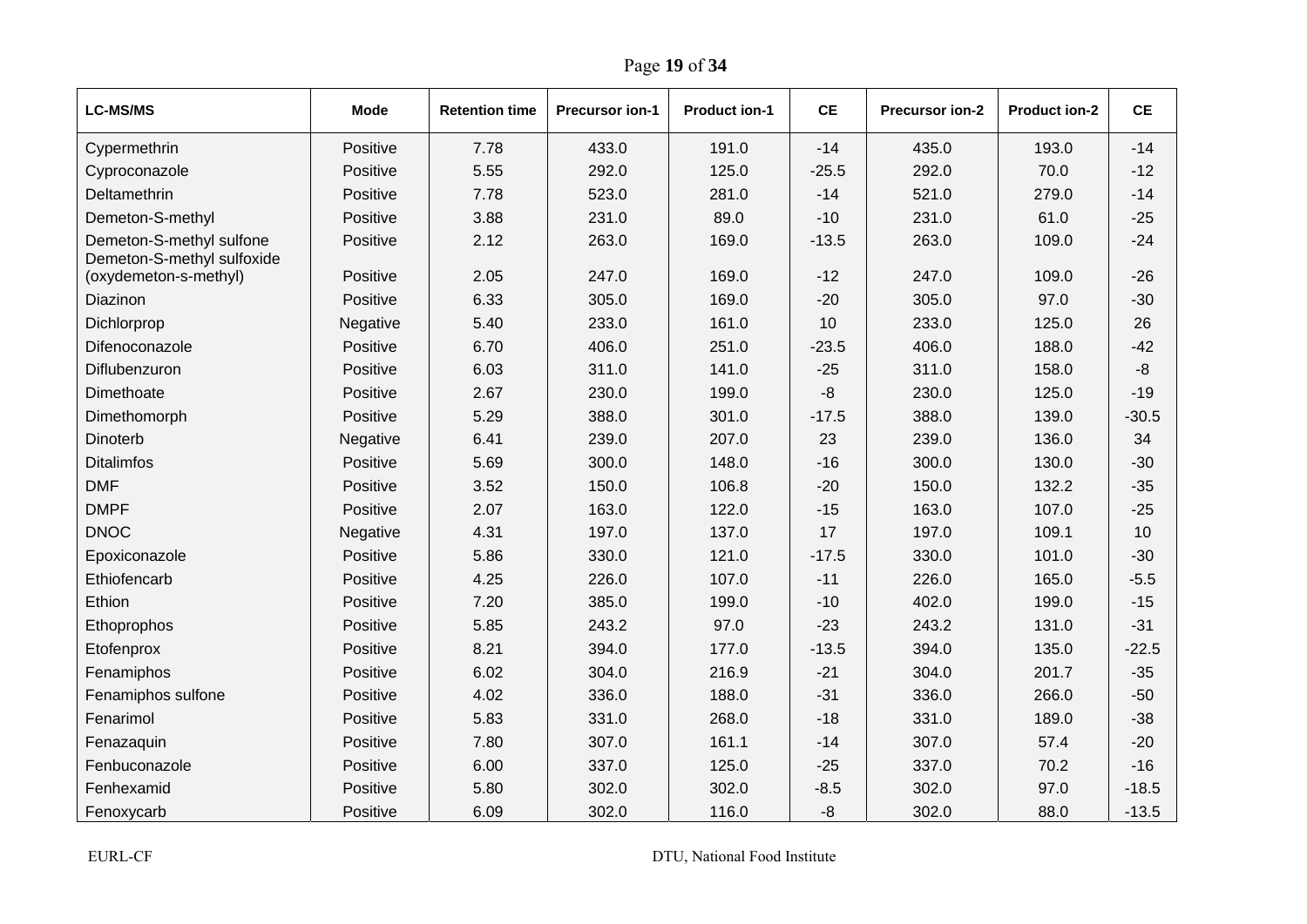| <b>LC-MS/MS</b>         | <b>Mode</b> | <b>Retention time</b> | <b>Precursor ion-1</b> | <b>Product ion-1</b> | <b>CE</b> | Precursor ion-2 | <b>Product ion-2</b> | <b>CE</b> |
|-------------------------|-------------|-----------------------|------------------------|----------------------|-----------|-----------------|----------------------|-----------|
| Fenpropathrin           | Positive    | 7.57                  | 367.0                  | 125.0                | $-15$     | 367.0           | 97.0                 | $-27.5$   |
| Fenpropidin             | Positive    | 4.40                  | 274.0                  | 147.0                | $-23.5$   | 274.0           | 117.0                | $-30.5$   |
| Fenpropimorph           | Positive    | 4.55                  | 304.0                  | 147.0                | $-24$     | 304.0           | 130.0                | $-19$     |
| Fenthion                | Positive    | 6.26                  | 279.0                  | 169.0                | $-15.5$   | 279.0           | 105.0                | $-20.5$   |
| Fenthion oxon sulfone   | Positive    | 2.73                  | 295.0                  | 217.0                | $-20$     | 295.0           | 104.1                | $-33$     |
| Fenthion oxon sulfoxide | Positive    | 2.61                  | 279.1                  | 264.0                | $-15$     | 279.1           | 104.0                | $-20$     |
| Fenthion sulfone        | Positive    | 4.18                  | 328.0                  | 311.0                | $-7$      | 328.0           | 125.1                | $-22$     |
| Fipronil                | Negative    | 6.10                  | 435.2                  | 330.2                | 13        | 435.2           | 250.1                | 42        |
| Fluazifop-p-butyl       | Positive    | 7.01                  | 384.0                  | 282.0                | $-18$     | 384.0           | 254.0                | $-17.5$   |
| Flufenoxuron            | Positive    | 7.52                  | 489.6                  | 158.1                | $-13$     | 489.6           | 141.0                | $-22$     |
| Fluoxastrobin           | Positive    | 5.76                  | 459.2                  | 427.1                | $-17$     | 459.2           | 188.0                | $-45$     |
| Fluquinconazole         | Positive    | 5.73                  | 376.0                  | 307.0                | $-21.5$   | 376.0           | 349.0                | $-18$     |
| Flusilazole             | Positive    | 6.07                  | 316.0                  | 247.0                | $-16.5$   | 316.0           | 165.0                | $-23.5$   |
| Fosthiazate             | Positive    | 4.31                  | 284.4                  | 104.1                | $-25$     | 284.4           | 228.2                | $-30$     |
| Heptenophos             | Positive    | 4.78                  | 251.0                  | 127.1                | $-14$     | 251.0           | 125.0                | $-12$     |
| Hexythiazox             | Positive    | 7.35                  | 353.0                  | 228.0                | $-14.5$   | 353.0           | 168.0                | $-23.5$   |
| Imazalil                | Positive    | 3.93                  | 297.0                  | 159.0                | $-16.5$   | 297.0           | 201.0                | $-13$     |
| Imidacloprid            | Positive    | 2.42                  | 256.0                  | 209.0                | $-13.5$   | 256.0           | 175.0                | $-16.5$   |
| Indoxacarb              | Positive    | 6.75                  | 528.0                  | 293.0                | $-12$     | 528.0           | 150.0                | $-23.5$   |
| lodosulfuron-methyl     | Positive    | 4.92                  | 530.1                  | 163.1                | $-13$     | 530.1           | 390.0                | $-21$     |
| Iprodione               | Positive    | 6.05                  | 330.0                  | 245.0                | $-12$     | 330.0           | 101.0                | $-25$     |
| Iprovalicarb            | Positive    | 5.70                  | 321.0                  | 119.0                | $-14$     | 321.0           | 203.0                | $-7$      |
| Isoprothiolane          | Positive    | 5.46                  | 291.0                  | 231.0                | $-10$     | 291.0           | 189.0                | $-20$     |
| Isoproturon             | Positive    | 4.64                  | 207.0                  | 72.0                 | $-11.5$   | 207.0           | 165.0                | $-12$     |
| Kresoxim-methyl         | Positive    | 6.19                  | 314.0                  | 116.0                | $-30$     | 314.0           | 131.0                | $-20$     |
| Linuron                 | Positive    | 5.19                  | 249.0                  | 160.0                | $-13.5$   | 249.0           | 160.0                | $-16$     |
| Malaoxon                | Positive    | 3.88                  | 315.0                  | 127.0                | $-10$     | 315.0           | 99.0                 | $-20$     |
| Malathion               | Positive    | 5.44                  | 331.0                  | 127.0                | $-10$     | 331.0           | 99.0                 | $-18$     |
| Mecarbam                | Positive    | 5.79                  | 330.0                  | 227.0                | $-8$      | 330.0           | 97.0                 | $-45$     |
| Mepanipyrim             | Positive    | 5.68                  | 224.0                  | 106.0                | $-20$     | 224.0           | 77.0                 | $-49$     |

Page **20** of **34**

EURL-CF DTU, National Food Institute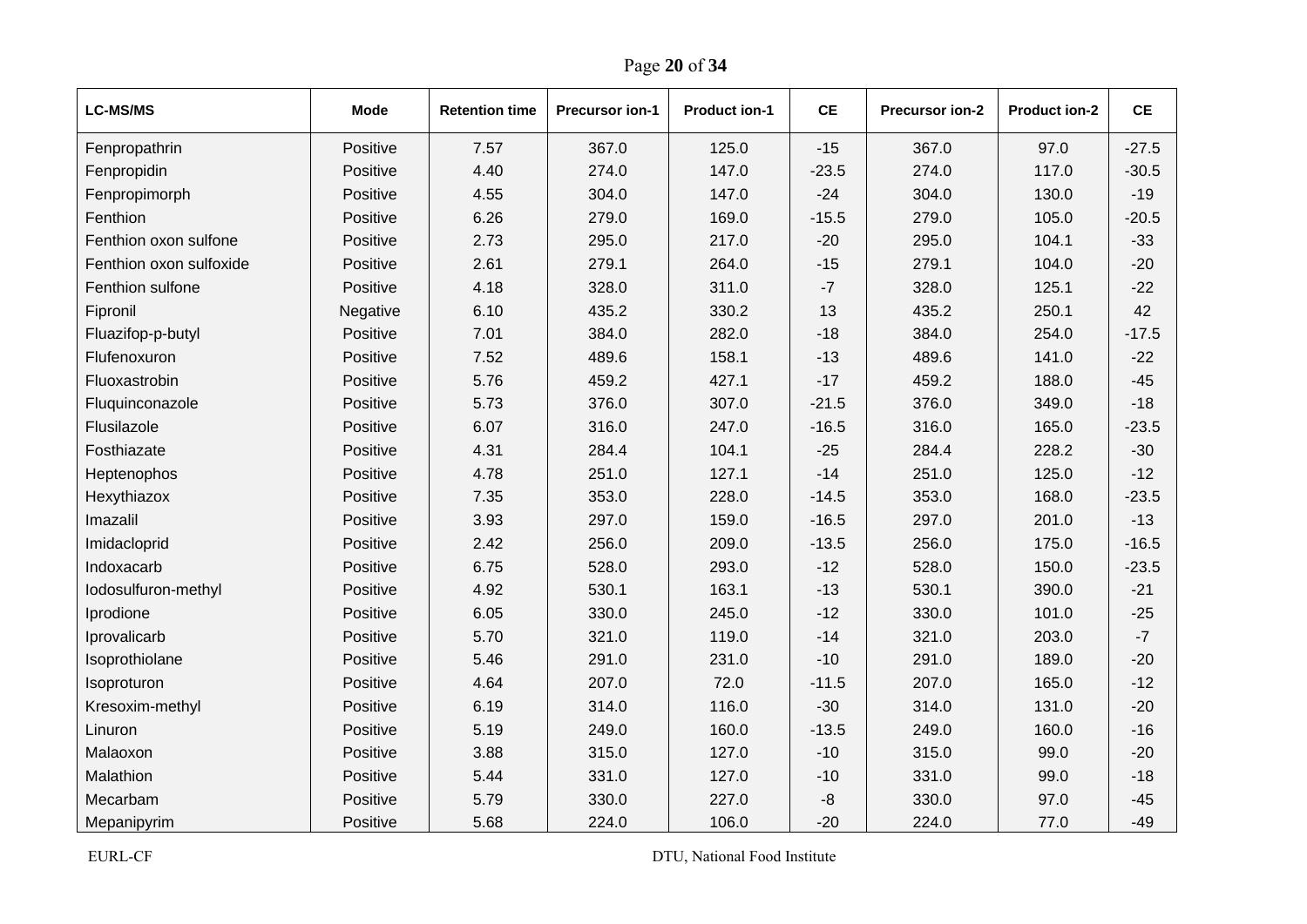| <b>LC-MS/MS</b>      | <b>Mode</b> | <b>Retention time</b> | <b>Precursor ion-1</b> | <b>Product ion-1</b> | <b>CE</b> | <b>Precursor ion-2</b> | <b>Product ion-2</b> | <b>CE</b> |
|----------------------|-------------|-----------------------|------------------------|----------------------|-----------|------------------------|----------------------|-----------|
| Metaflumizone        | Negative    | 7.15                  | 505.1                  | 302.1                | 25        | 505.1                  | 328.0                | 15        |
| Metalaxyl            | Positive    | 4.66                  | 280.0                  | 192.0                | $-16.5$   | 280.0                  | 220.0                | $-12.5$   |
| Metconazole          | Positive    | 6.49                  | 320.0                  | 125.0                | $-32.5$   | 320.0                  | 70.0                 | $-14.5$   |
| <b>Methacrifos</b>   | Positive    | 4.87                  | 258.1                  | 125.0                | $-21$     | 258.1                  | 209.0                | $-11$     |
| Methamidophos        | Positive    | 1.63                  | 142.0                  | 94.0                 | $-11.5$   | 142.0                  | 125.0                | $-12$     |
| Methiocarb           | Positive    | 5.27                  | 243.4                  | 121.2                | $-30$     | 243.4                  | 169.3                | $-13$     |
| Methiocarb sulfone   | Positive    | 2.73                  | 275.0                  | 122.0                | $-14.5$   | 275.0                  | 107.0                | $-33.5$   |
| Methiocarb sulfoxide | Positive    | 2.50                  | 242.0                  | 185.0                | $-20$     | 242.0                  | 122.0                | $-23$     |
| Methoxyfenozide      | Positive    | 5.51                  | 369.0                  | 149.0                | $-11.5$   | 369.0                  | 313.0                | $-5$      |
| Metribuzin           | Positive    | 3.79                  | 215.0                  | 187.0                | $-16$     | 215.0                  | 84.0                 | $-16$     |
| Metsulfuron-methyl   | Positive    | 3.79                  | 382.0                  | 167.0                | $-14$     | 382.0                  | 199.0                | $-27$     |
| Mevinphos            | Positive    | 2.62                  | 225.0                  | 127.0                | $-13$     | 225.0                  | 193.0                | $-6$      |
| Monolinuron          | Positive    | 4.21                  | 215.0                  | 126.0                | $-17$     | 215.0                  | 148.0                | $-13$     |
| Ofurace              | Positive    | 3.87                  | 282.0                  | 160.0                | $-22$     | 282.0                  | 236.0                | $-14$     |
| Omethoate            | Positive    | 1.83                  | 214.0                  | 183.0                | $-10$     | 214.0                  | 125.0                | $-20$     |
| Oxamyl               | Positive    | 1.98                  | 237.0                  | 72.0                 | $-9.5$    | 237.0                  | 90.0                 | $-6.5$    |
| Oxycarboxin          | Positive    | 2.91                  | 268.0                  | 175.0                | $-13$     | 268.0                  | 147.0                | $-24$     |
| Paclobutrazol        | Positive    | 5.44                  | 294.0                  | 125.0                | $-35$     | 294.0                  | 70.0                 | $-15$     |
| Parathion-ethyl      | Positive    | 6.10                  | 292.0                  | 236.0                | $-20$     | 292.0                  | 94.0                 | $-20$     |
| Penconazole          | Positive    | 6.27                  | 284.0                  | 159.0                | $-27.5$   | 284.0                  | 173.0                | $-16.5$   |
| Pencycuron           | Positive    | 6.62                  | 329.0                  | 125.0                | $-20$     | 329.0                  | 218.0                | $-13.5$   |
| Pendimethalin        | Positive    | 7.37                  | 282.1                  | 212.0                | $-10$     | 282.1                  | 194.0                | $-10$     |
| Phosphamidon         | Positive    | 3.44                  | 300.0                  | 127.0                | $-22$     | 300.0                  | 174.1                | $-13$     |
| Phoxim               | Positive    | 6.43                  | 299.0                  | 129.0                | -9        | 299.0                  | 153.0                | $-6$      |
| Pirimicarb           | Positive    | 3.11                  | 239.0                  | 72.1                 | $-16$     | 239.0                  | 182.3                | $-25$     |
| Pirimiphos-methyl    | Positive    | 6.39                  | 306.0                  | 164.0                | $-20$     | 306.0                  | 108.0                | $-20$     |
| Prochloraz           | Positive    | 6.33                  | 376.0                  | 308.0                | $-10.5$   | 376.0                  | 266.0                | $-16.5$   |
| Propamocarb          | Positive    | 1.78                  | 189.0                  | 102.0                | $-13$     | 189.0                  | 74.0                 | $-23$     |
| Propargite           | Positive    | 7.48                  | 368.0                  | 231.0                | $-9.5$    | 368.0                  | 175.0                | $-15$     |
| Propiconazole        | Positive    | 6.38                  | 342.0                  | 159.0                | $-20$     | 342.0                  | 69.0                 | $-20$     |

Page **21** of **34**

EURL-CF DTU, National Food Institute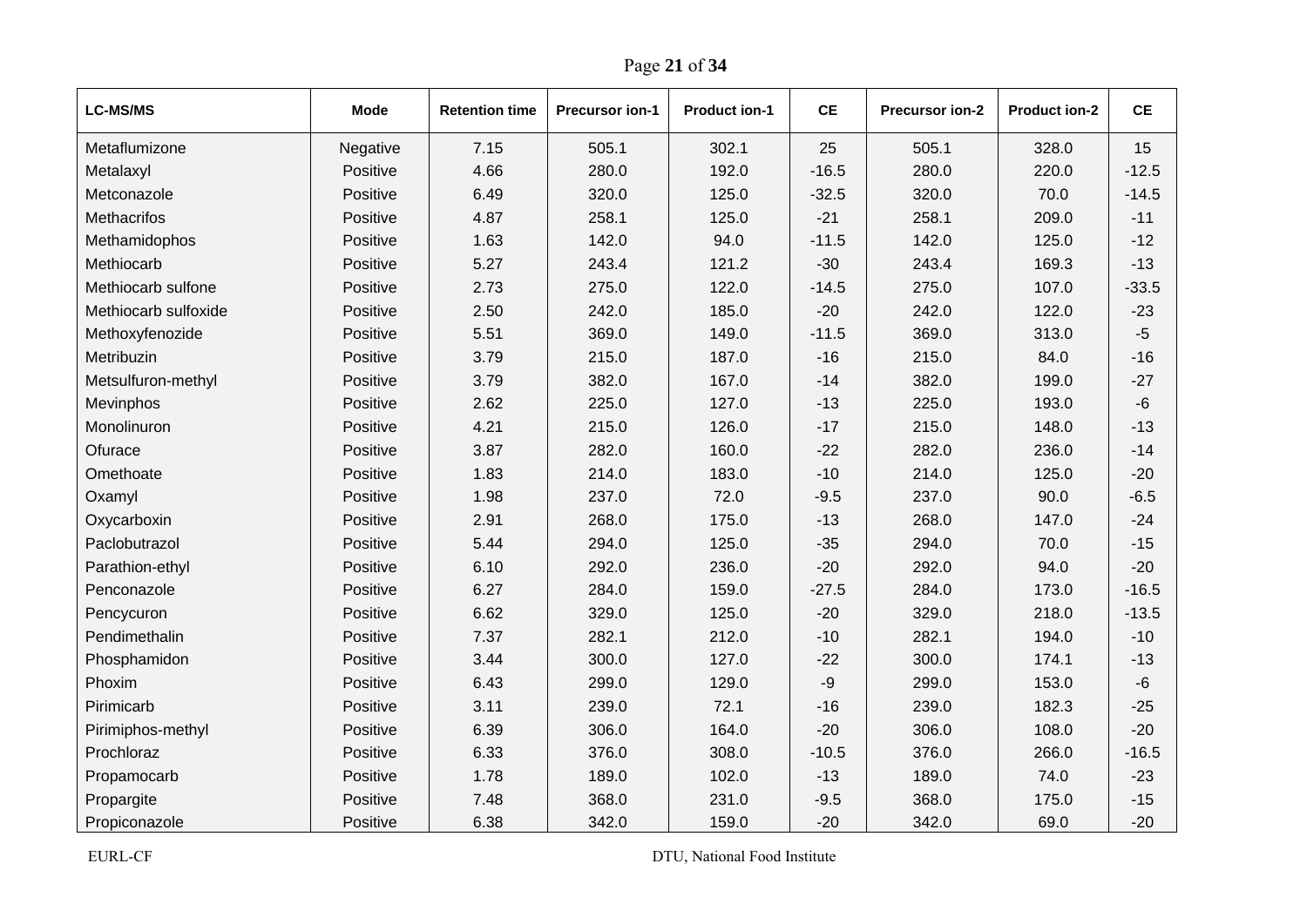| <b>LC-MS/MS</b>         | <b>Mode</b> | <b>Retention time</b> | <b>Precursor ion-1</b> | <b>Product ion-1</b> | <b>CE</b> | Precursor ion-2 | Product ion-2 | <b>CE</b> |
|-------------------------|-------------|-----------------------|------------------------|----------------------|-----------|-----------------|---------------|-----------|
| Propoxur                | Positive    | 3.80                  | 210.3                  | 111.2                | $-13$     | 210.3           | 168.3         | $-30$     |
| Propyzamide             | Positive    | 5.48                  | 256.0                  | 190.0                | $-13$     | 256.0           | 145.0         | $-35$     |
| Prosulfocarb            | Positive    | 6.89                  | 252.0                  | 91.0                 | $-20$     | 252.0           | 128.0         | $-10$     |
| Prosulfuron             | Positive    | 5.24                  | 420.3                  | 141.1                | $-15$     | 420.3           | 167.0         | $-15$     |
| Prothioconazole-desthio | Positive    | 5.92                  | 312.0                  | 125.0                | $-25$     | 312.0           | 70.0          | $-18$     |
| Pyraclostrobin          | Positive    | 6.44                  | 388.0                  | 163.0                | $-18.5$   | 388.0           | 194.0         | $-7.5$    |
| Pyrimethanil            | Positive    | 4.69                  | 200.0                  | 107.0                | $-19.5$   | 200.0           | 82.0          | $-20.5$   |
| Pyriproxyfen            | Positive    | 7.22                  | 322.0                  | 96.2                 | $-14$     | 322.0           | 184.9         | $-22$     |
| Quinoxyfen              | Positive    | 7.31                  | 308.0                  | 161.9                | $-47$     | 308.0           | 197.0         | $-31$     |
| Simazine                | Positive    | 3.81                  | 202.0                  | 124.0                | $-17$     | 202.0           | 132.0         | $-32$     |
| Spirodiclofen           | Positive    | 7.63                  | 411.0                  | 313.0                | $-20$     | 411.0           | 71.0          | $-20$     |
| Spiroxamine             | Positive    | 4.76                  | 298.0                  | 144.0                | $-15$     | 298.0           | 100.0         | $-23$     |
| Tebuconazole            | Positive    | 6.28                  | 308.0                  | 70.0                 | $-13$     | 308.0           | 125.0         | $-32$     |
| Tebufenozide            | Positive    | 6.07                  | 353.0                  | 133.0                | $-17$     | 353.0           | 297.0         | $-7.5$    |
| Tebufenpyrad            | Positive    | 7.09                  | 334.0                  | 145.0                | $-24$     | 334.0           | 117.0         | $-31$     |
| Teflubenzuron           | Negative    | 7.22                  | 379.0                  | 339.0                | 9         | 379.0           | 195.0         | 20.5      |
| Thiabendazole           | Positive    | 2.16                  | 202.0                  | 175.0                | $-19.5$   | 202.0           | 131.0         | $-27$     |
| Thiacloprid             | Positive    | 2.92                  | 253.0                  | 126.0                | $-17$     | 253.0           | 90.0          | $-30$     |
| Thiamethoxam            | Positive    | 2.16                  | 292.0                  | 211.0                | $-11.5$   | 292.0           | 132.0         | $-18.5$   |
| Tolclofos-methyl        | Positive    | 6.51                  | 301.0                  | 269.0                | $-14$     | 301.0           | 125.0         | $-16$     |
| Triadimefon             | Positive    | 5.55                  | 294.0                  | 197.0                | $-16$     | 294.0           | 225.0         | $-12$     |
| Triadimenol             | Positive    | 5.74                  | 296.0                  | 70.0                 | $-7$      | 296.0           | 99.0          | $-11.5$   |
| <b>Triallate</b>        | Positive    | 6.98                  | 306.0                  | 144.9                | $-23$     | 306.0           | 86.0          | $-24$     |
| Triazophos              | Positive    | 5.64                  | 314.0                  | 162.0                | $-17$     | 314.0           | 119.0         | $-30$     |
| Tricyclazole            | Positive    | 3.08                  | 190.0                  | 136.0                | $-25.5$   | 190.0           | 109.0         | $-31.5$   |
| Trifloxystrobin         | Positive    | 6.77                  | 409.0                  | 186.0                | $-11$     | 409.0           | 145.0         | $-36$     |
| Triflumuron             | Positive    | 6.48                  | 359.1                  | 156.1                | $-25$     | 359.1           | 138.8         | $-20$     |
| Triticonazole           | Positive    | 5.84                  | 318.0                  | 70.0                 | $-12$     | 318.0           | 125.0         | $-30.5$   |
| Vamidothion             | Positive    | 2.59                  | 288.0                  | 146.0                | $-20$     | 288.0           | 118.0         | $-30$     |
| Zoxamide                | Positive    | 6.38                  | 3360                   | 187 <sub>0</sub>     | $-17$     | 3360            | 1320          | $-11$     |

Page **22** of **34**

EURL-CF DTU, National Food Institute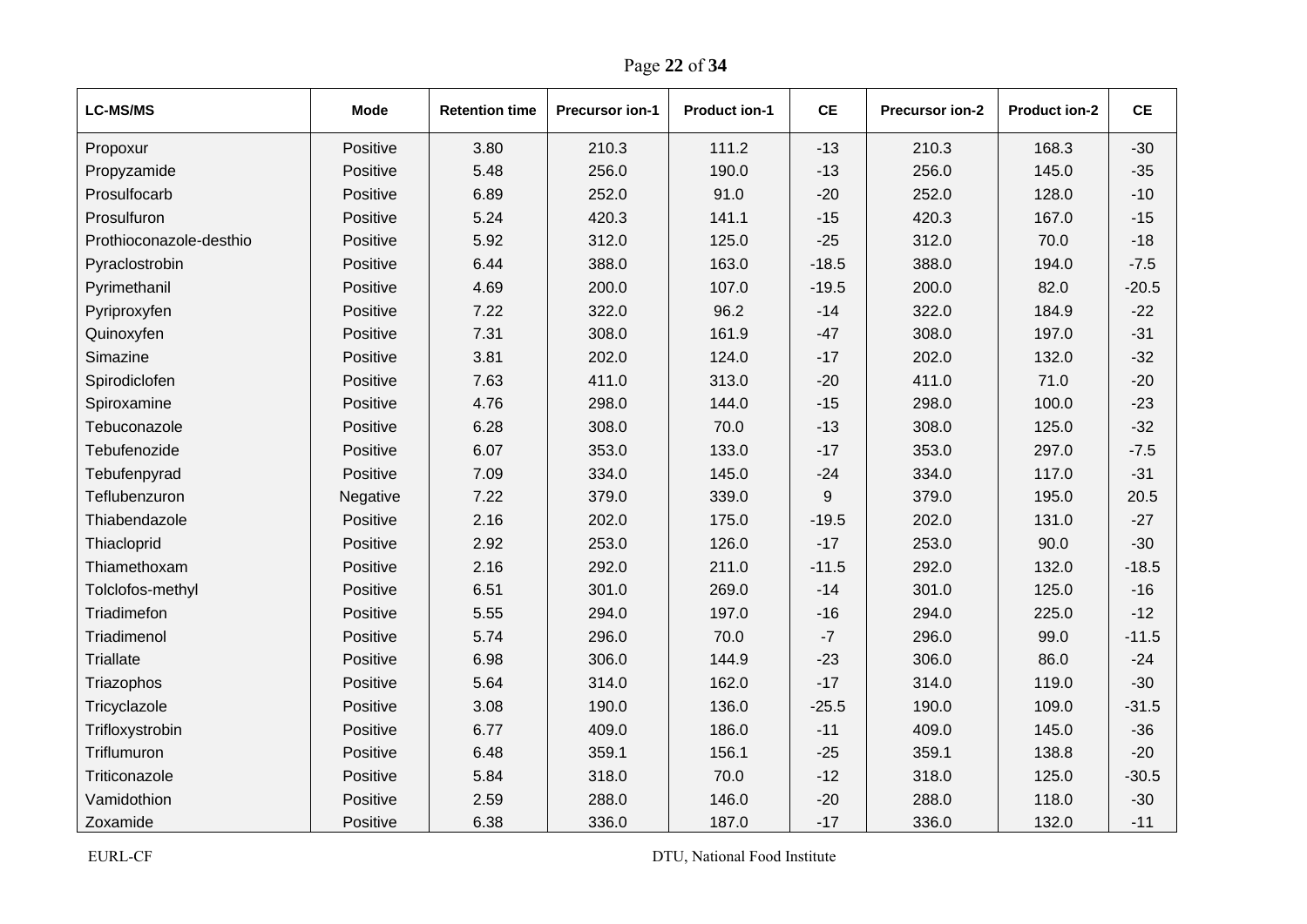#### Page **23** of **34**

# **Appendix 2. Recoveries, repeatability (RSDr), internal reproducibility (RSDR) and Limit of Quantification (LOQ) for**

# **pesticides validated on three cereal commodities, oat, rye and wheat using QuEChERS.**

*Numbers in italic is outside 70-120% recovery or above 20% RSD.* 

|           |                           |               |                         | Spike level 0.005 mg/kg |                                     |               |                       | Spike level 0.01 mg/kg |                                     |       |                                        |
|-----------|---------------------------|---------------|-------------------------|-------------------------|-------------------------------------|---------------|-----------------------|------------------------|-------------------------------------|-------|----------------------------------------|
|           | Compound                  | Recovery<br>℅ | RSD <sub>r</sub> ,<br>% | RSDR,<br>%              | Comb.<br><b>Uncer-tainty</b><br>(%) | Recovery<br>% | RSD <sub>r</sub><br>% | RSDR,<br>%             | Comb.<br><b>Uncer-tainty</b><br>(%) | LOQ   | <b>Correction for</b><br>recov. needed |
| GC        | 2-Phenylphenol            | 77            | 10                      | 18                      | 25                                  | 77            | 13                    | 20                     | 26                                  | 0.005 | Yes                                    |
| <b>LC</b> | Acephate                  | 84            | 13                      | 12                      | 21                                  | 86            | 20                    | 23                     | 24                                  | 0.005 | Yes                                    |
| LC        | Acetamiprid               | 109           | 9                       | 14                      | 13                                  | 114           | 17                    | 21                     | 22                                  | 0.005 | <b>No</b>                              |
| GC        | Acrinathrin I             | 89            | 10                      | 20                      | 14                                  | 107           | 14                    | 14                     | 15                                  | 0.005 | <b>No</b>                              |
| GC        | Acrinathrin II            | 85            | 23                      | 49                      | 28                                  | 101           | 14                    | 20                     | 14                                  | 0.01  | Yes                                    |
| LC        | <b>Aldicarb Sulfone</b>   | 115           | 14                      | 17                      | 20                                  | 118           | 16                    | 16                     | 24                                  | 0.005 | <b>No</b>                              |
| <b>LC</b> | <b>Aldicarb Sulfoxide</b> | 96            | 13                      | 14                      | 14                                  | 102           | 18                    | 18                     | 18                                  | 0.005 | <b>No</b>                              |
| GC        | Aldrin                    | 61            | 16                      | 14                      | 42                                  | 72            | 14                    | 15                     | 32                                  | 0.005 | Yes                                    |
| LC        | Amitraz                   | 91            | 14                      | 13                      | 16                                  | 99            | 15                    | 15                     | 15                                  | 0.005 | <b>No</b>                              |
| GC        | Atrazine                  | 98            | 18                      | 19                      | 18                                  | 103           | 20                    | 20                     | 20                                  | 0.005 | <b>No</b>                              |
| LC        | Atrazine                  | 117           | 13                      | 17                      | 21                                  | 118           | 17                    | 19                     | 25                                  | 0.005 | Yes                                    |
| GC        | Azinphos-ethyl            | 103           | 16                      | 20                      | 16                                  | 114           | 16                    | 18                     | 21                                  | 0.005 | <b>No</b>                              |
| <b>LC</b> | Azinphos-ethyl            | 105           | 19                      | 20                      | 19                                  | 119           | 15                    | 18                     | 24                                  | 0.005 | <b>No</b>                              |
| GC        | Azinphos-methyl           | 84            | 10                      | 9                       | 18                                  | 105           | 15                    | 19                     | 16                                  | 0.005 | <b>No</b>                              |
| LC        | Azinphos-methyl           | 113           | 15                      | 18                      | 20                                  | 110           | 14                    | 18                     | 17                                  | 0.005 | <b>No</b>                              |
| GC        | Azoxystrobin              | 112           | 11                      | 14                      | 16                                  | 106           | 9                     | 21                     | 11                                  | 0.005 | <b>No</b>                              |
| LC        | Azoxystrobin              | 121           | 12                      | 16                      | 24                                  | 112           | 21                    | 20                     | 25                                  | 0.005 | Yes                                    |
| GC        | <b>Bifenthrin</b>         | 79            | 4                       | 6                       | 21                                  | 88            | 14                    | 14                     | 18                                  | 0.005 | Yes                                    |
| LC        | <b>Bifenthrin</b>         | 94            | 11                      | 14                      | 13                                  | 106           | 20                    | 20                     | 21                                  | 0.005 | <b>No</b>                              |
| GC        | <b>Bitertanol</b>         | 101           | 11                      | 13                      | 11                                  | 111           | 16                    | 15                     | 20                                  | 0.005 | No                                     |
| LC        | <b>Bitertanol</b>         | 113           | 12                      | 12                      | 18                                  | 118           | 17                    | 19                     | 25                                  | 0.005 | <b>No</b>                              |
| GC        | <b>Boscalid</b>           | 103           | 6                       | 11                      | $\overline{7}$                      | 107           | 13                    | 14                     | 15                                  | 0.005 | No                                     |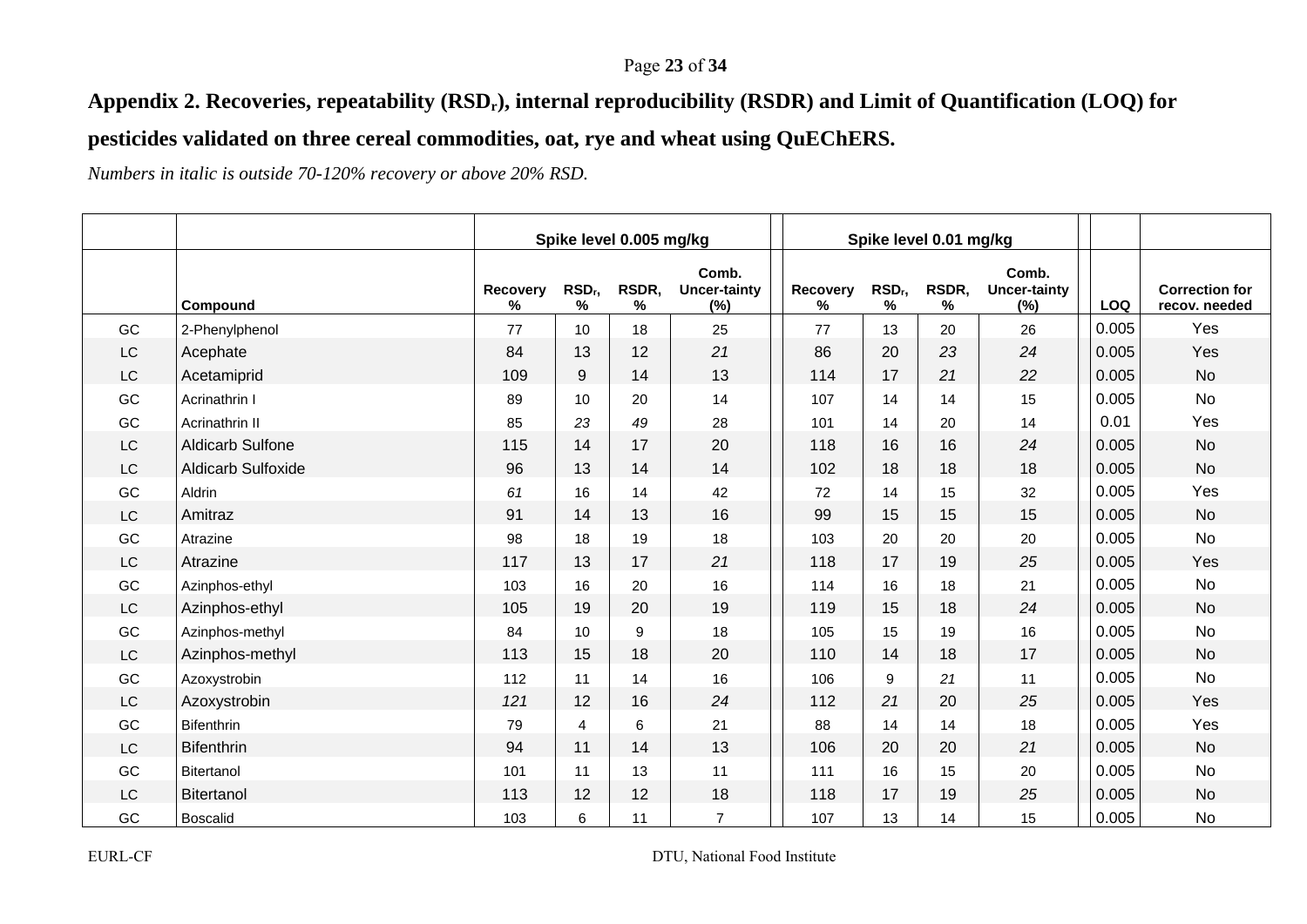Page **24** of **34**

|                        |                       |               |                            | Spike level 0.005 mg/kg |                                     |               |                            | Spike level 0.01 mg/kg |                                     |            |                                        |
|------------------------|-----------------------|---------------|----------------------------|-------------------------|-------------------------------------|---------------|----------------------------|------------------------|-------------------------------------|------------|----------------------------------------|
|                        | Compound              | Recovery<br>% | RSD <sub>r</sub> ,<br>$\%$ | RSDR,<br>$\%$           | Comb.<br><b>Uncer-tainty</b><br>(%) | Recovery<br>℅ | RSD <sub>r</sub> ,<br>$\%$ | RSDR,<br>%             | Comb.<br><b>Uncer-tainty</b><br>(%) | <b>LOQ</b> | <b>Correction for</b><br>recov. needed |
| LC                     | <b>Boscalid</b>       | 111           | 11                         | 18                      | 16                                  | 115           | 17                         | 18                     | 22                                  | 0.005      | <b>No</b>                              |
| GC                     | Bromophos-ethyl       | 83            | 10                         | 10                      | 20                                  | 91            | 12                         | 14                     | 15                                  | 0.005      | <b>No</b>                              |
| GC                     | Bromopropylate        | 90            | 9                          | 14                      | 14                                  | 96            | 15                         | 14                     | 15                                  | 0.005      | <b>No</b>                              |
| $\mathsf{L}\mathsf{C}$ | Bromoxynil            | 114           | 11                         | 16                      | 18                                  | 116           | 18                         | 20                     | 24                                  | 0.005      | <b>No</b>                              |
| LC                     | Bromuconazole         | 109           | 14                         | 16                      | 17                                  | 122           | 16                         | 17                     | 27                                  | 0.005      | <b>No</b>                              |
| GC                     | Bromuconazole I+II    | 96            | 15                         | 18                      | 16                                  | 103           | 14                         | 14                     | 14                                  | 0.005      | <b>No</b>                              |
| GC                     | <b>Bupirimate</b>     | 99            | 12                         | 12                      | 12                                  | 102           | 13                         | 13                     | 13                                  | 0.005      | No                                     |
| LC                     | <b>Bupirimate</b>     | 118           | 9                          | 8                       | 20                                  | 124           | 18                         | 16                     | $30\,$                              | 0.005      | <b>No</b>                              |
| LC                     | Buprofezin            | 103           | 10                         | 11                      | 10                                  | 107           | 18                         | 18                     | 19                                  | 0.005      | <b>No</b>                              |
| GC                     | Cadusafos             | 90            | 12                         | 13                      | 15                                  | 102           | 15                         | 15                     | 15                                  | 0.005      | <b>No</b>                              |
| LC                     | Cadusafos             | 100           | 15                         | 15                      | 15                                  | 111           | 13                         | 15                     | 17                                  | 0.005      | <b>No</b>                              |
| LC                     | Carbaryl              | 112           | 9                          | 11                      | 15                                  | 111           | 12                         | 17                     | 16                                  | 0.005      | <b>No</b>                              |
| LC                     | Carbendazim           | 101           | 12                         | 14                      | 13                                  | 106           | 11                         | 15                     | 13                                  | 0.005      | <b>No</b>                              |
| LC                     | Carbofuran            | 120           | $\overline{4}$             | 6                       | 20                                  | 119           | 13                         | 17                     | 23                                  | 0.005      | <b>No</b>                              |
| LC                     | Carbofuran, 3-hydroxy | 106           | 11                         | 14                      | 12                                  | 107           | 17                         | 21                     | 19                                  | 0.005      | <b>No</b>                              |
| GC                     | Carbosulfan           | 94            | $\overline{7}$             | 21                      | 9                                   | 108           | 15                         | 19                     | 17                                  | 0.005      | <b>No</b>                              |
| GC                     | Carboxin              | 89            | 18                         | 20                      | 22                                  | 96            | 20                         | 20                     | 20                                  | 0.005      | Yes                                    |
| LC                     | Carboxin              | 85            | 16                         | 19                      | 22                                  | 90            | 11                         | 15                     | 15                                  | 0.005      | Yes                                    |
| GC                     | Chlorfenapyr          | 91            | 40                         | 38                      | 41                                  | 104           | 21                         | 21                     | 21                                  | 0.01       | Yes                                    |
| GC                     | Chlorfenson           | 90            | 9                          | 9                       | 14                                  | 95            | 17                         | 17                     | 18                                  | 0.005      | <b>No</b>                              |
| GC                     | Chlorfenvinphos       | 101           | 11                         | 20                      | 11                                  | 101           | 15                         | 18                     | 15                                  | 0.005      | <b>No</b>                              |
| GC                     | Chlorobenzilate       | 92            | $\overline{7}$             | 9                       | 10                                  | 101           | 15                         | 15                     | 15                                  | 0.005      | <b>No</b>                              |
| GC                     | Chlorpropham          | 91            | 16                         | 21                      | 18                                  | 104           | 13                         | 12                     | 14                                  | 0.005      | <b>No</b>                              |
| GC                     | Chlorpyrifos          | 91            | 12                         | 20                      | 15                                  | 97            | 18                         | 17                     | 18                                  | 0.005      | No                                     |
| LC                     | Chlorpyrifos          | 99            | 11                         | 12                      | 11                                  | 104           | 13                         | 14                     | 14                                  | 0.005      | <b>No</b>                              |
| GC                     | Chlorpyrifos-methyl   | 87            | 14                         | 14                      | 19                                  | 100           | 17                         | 17                     | 17                                  | 0.005      | <b>No</b>                              |
| LC                     | Chlorpyrifos-methyl   | 109           | 14                         | 20                      | 16                                  | 114           | 16                         | 16                     | 21                                  | 0.005      | <b>No</b>                              |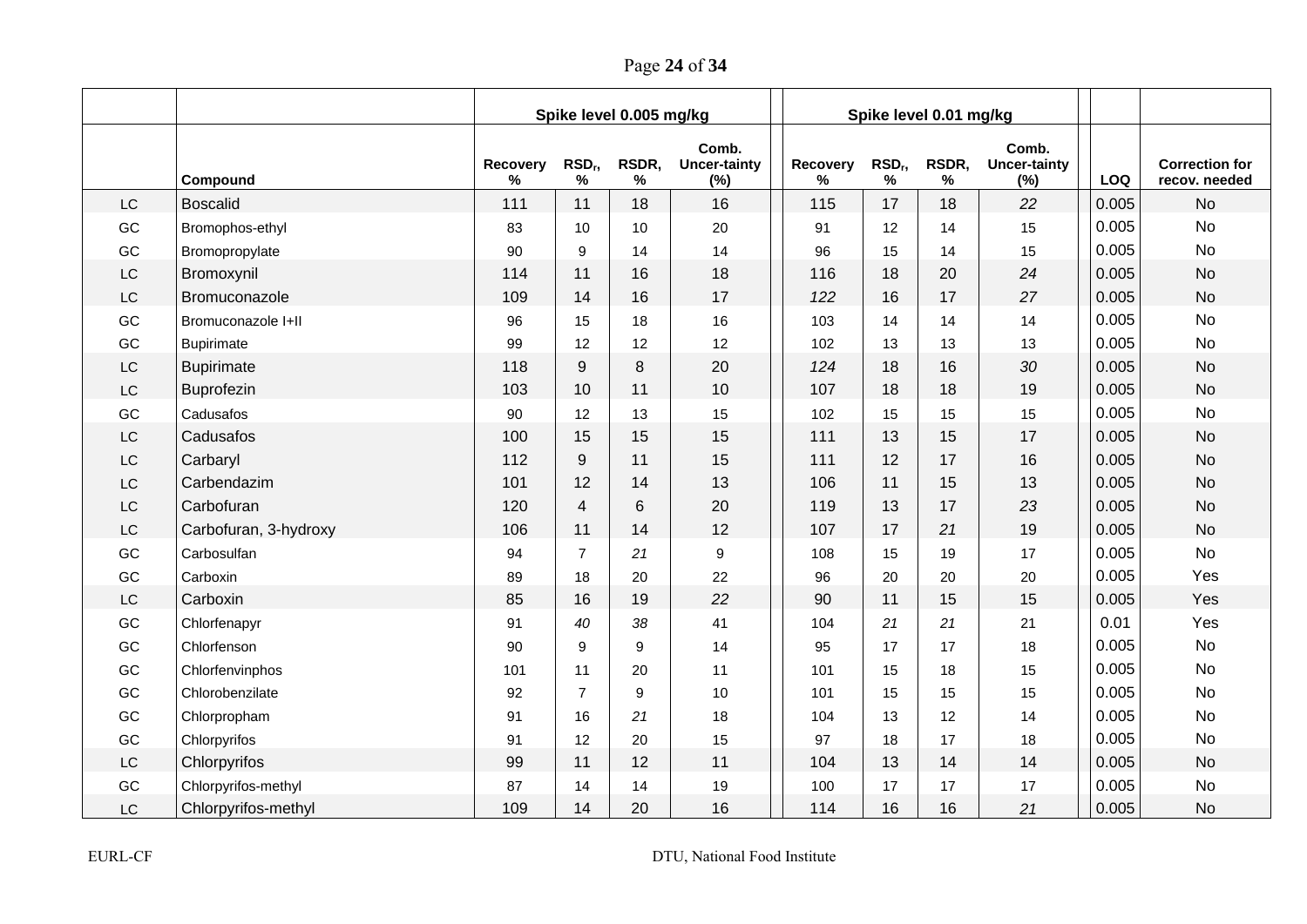Page **25** of **34**

|           |                                                                    |               |                 | Spike level 0.005 mg/kg |                                     |               |                            | Spike level 0.01 mg/kg |                                     |       |                                        |
|-----------|--------------------------------------------------------------------|---------------|-----------------|-------------------------|-------------------------------------|---------------|----------------------------|------------------------|-------------------------------------|-------|----------------------------------------|
|           | Compound                                                           | Recovery<br>% | $RSD_r$<br>$\%$ | RSDR,<br>$\%$           | Comb.<br><b>Uncer-tainty</b><br>(%) | Recovery<br>℅ | RSD <sub>r</sub> ,<br>$\%$ | RSDR,<br>$\%$          | Comb.<br><b>Uncer-tainty</b><br>(%) | LOQ   | <b>Correction for</b><br>recov. needed |
| LC        | Clethodim                                                          | 92            | 20              | 19                      | 21                                  | 103           | 18                         | 20                     | 18                                  | 0.005 | Yes                                    |
| GC        | Clomazone                                                          | 90            | 11              | 11                      | 14                                  | 100           | 18                         | 18                     | 18                                  | 0.005 | No                                     |
| LC        | Clomazone                                                          | 108           | 18              | 19                      | 20                                  | 110           | 13                         | 17                     | 17                                  | 0.005 | <b>No</b>                              |
| <b>LC</b> | Clothianidin                                                       | 114           | 6               | 12                      | 15                                  | 113           | 11                         | 18                     | 17                                  | 0.005 | <b>No</b>                              |
| LC        | Cyazofamid                                                         | 111           | 10              | 18                      | 15                                  | 111           | 13                         | 21                     | 17                                  | 0.005 | <b>No</b>                              |
| GC        | Cyflutrin                                                          | 98            | $\overline{7}$  | 13                      | $\overline{7}$                      | 102           | 16                         | 17                     | 16                                  | 0.005 | <b>No</b>                              |
| GC        | Cyhalothrin, lambda R                                              | 89            | 9               | 20                      | 14                                  | 102           | 14                         | 14                     | 14                                  | 0.005 | <b>No</b>                              |
| GC        | Cypermethrin                                                       | 100           | 18              | 19                      | 18                                  | 105           | 13                         | 19                     | 14                                  | 0.005 | <b>No</b>                              |
| <b>LC</b> | Cypermethrin                                                       | 84            | 12              | 15                      | 20                                  | 94            | 18                         | 18                     | 19                                  | 0.005 | <b>No</b>                              |
| GC        | Cyproconazole                                                      | 96            | 18              | 20                      | 18                                  | 98            | 18                         | 17                     | 18                                  | 0.005 | <b>No</b>                              |
| LC        | Cyproconazole                                                      | 112           | 15              | 17                      | 20                                  | 109           | 17                         | 20                     | 20                                  | 0.005 | <b>No</b>                              |
| GC        | Cyprodinil                                                         | 88            | 11              | 11                      | 16                                  | 97            | 15                         | 17                     | 15                                  | 0.005 | <b>No</b>                              |
| LC        | Deltamethrin                                                       | 119           | 11              | 11                      | 22                                  | 104           | 15                         | 16                     | 15                                  | 0.005 | Yes                                    |
| GC        | Deltamethrin I+II                                                  | 86            | 18              | 20                      | 23                                  | 90            | 15                         | 17                     | 18                                  | 0.005 | Yes                                    |
| GC        | Demeton-S-methyl                                                   | 59            | 42              | 52                      | 59                                  | 80            | 18                         | 19                     | 27                                  | 0.01  | Yes                                    |
| LC        | Demeton-S-methyl                                                   | 64            | 52              | 57                      | 63                                  | 97            | 14                         | 15                     | 15                                  | 0.01  | <b>No</b>                              |
| <b>LC</b> | Demeton-S-methyl sulfone<br>Demeton-S-methyl sulfoxid (oxydemeton- | 105           | 12              | 17                      | 13                                  | 117           | 18                         | 16                     | 24                                  | 0.005 | <b>No</b>                              |
| <b>LC</b> | s-methyl)                                                          | 120           | 8               | 8                       | 22                                  | 116           | 17                         | 16                     | 24                                  | 0.005 | Yes                                    |
| GC        | Diazinon                                                           | 91            | 12              | 18                      | 15                                  | 106           | 15                         | 14                     | 16                                  | 0.005 | <b>No</b>                              |
| LC        | Diazinon                                                           | 96            | 15              | 16                      | 16                                  | 106           | 12                         | 14                     | 14                                  | 0.005 | <b>No</b>                              |
| LC        | Dichlorprop                                                        | 111           | 12              | 13                      | 17                                  | 112           | 17                         | 18                     | 21                                  | 0.005 | <b>No</b>                              |
| GC        | Dichlorvos                                                         | 69            | 10              | 19                      | 33                                  | 72            | 13                         | 21                     | 30                                  | 0.005 | Yes                                    |
| GC        | Dicloran                                                           | 95            | 11              | 14                      | 12                                  | 101           | 15                         | 14                     | 15                                  | 0.005 | <b>No</b>                              |
| LC        | Difenoconazole                                                     | 115           | 9               | 8                       | 17                                  | 115           | 19                         | 21                     | 24                                  | 0.005 | <b>No</b>                              |
| GC        | Difenoconazole I+II                                                | 104           | 6               | 17                      | 8                                   | 112           | 15                         | 19                     | 19                                  | 0.005 | <b>No</b>                              |
| <b>LC</b> | Diflubenzuron                                                      | 118           | 11              | 11                      | 21                                  | 117           | 11                         | 14                     | 20                                  | 0.005 | Yes                                    |
| LC        | Dimethoate                                                         | 112           | $\overline{7}$  | 11                      | 14                                  | 115           | 11                         | 18                     | 19                                  | 0.005 | <b>No</b>                              |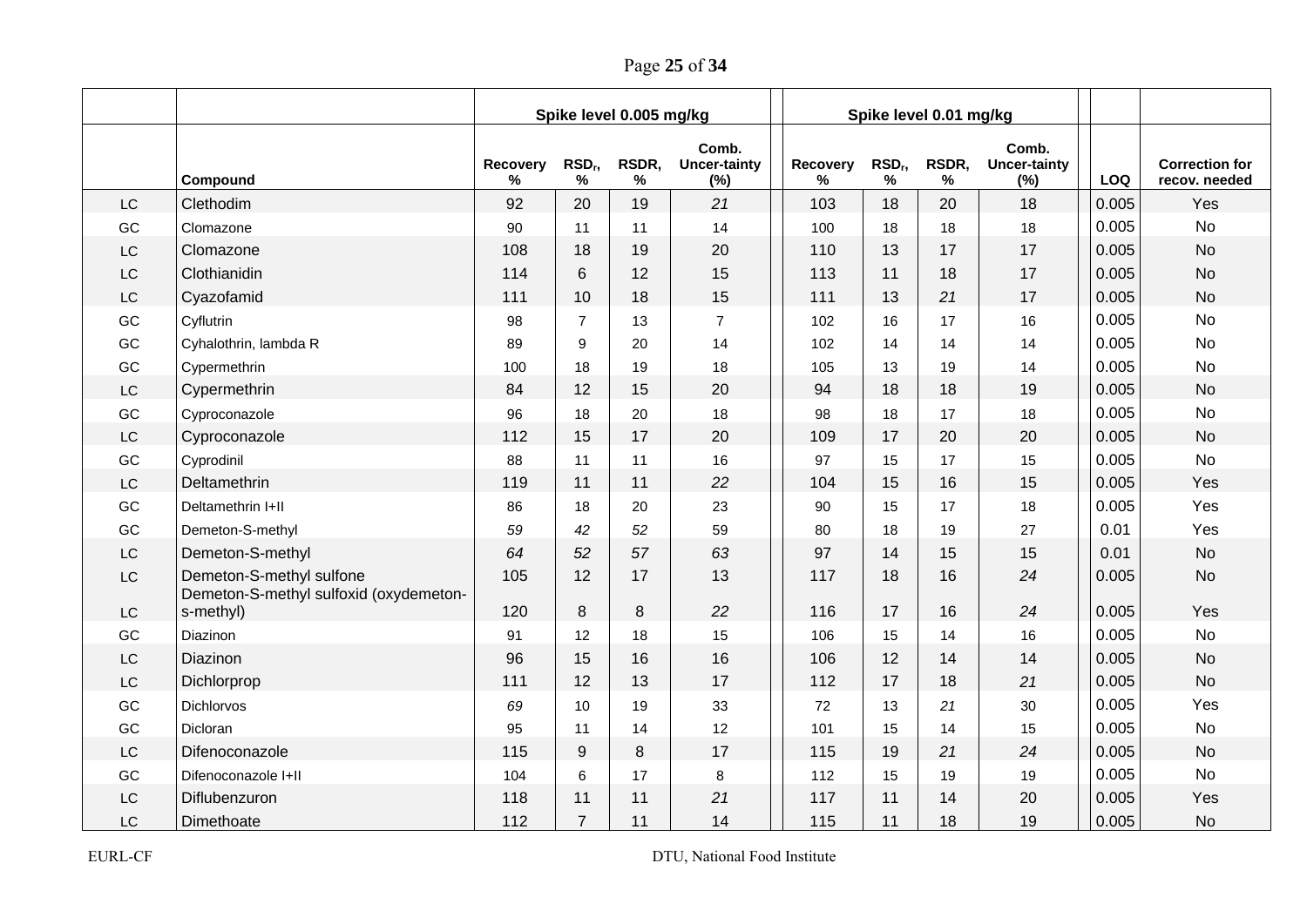Page **26** of **34**

|           |                    |               |                       | Spike level 0.005 mg/kg |                                     |                  |                                     | Spike level 0.01 mg/kg |                                     |            |                                        |
|-----------|--------------------|---------------|-----------------------|-------------------------|-------------------------------------|------------------|-------------------------------------|------------------------|-------------------------------------|------------|----------------------------------------|
|           | Compound           | Recovery<br>℅ | RSD <sub>r</sub><br>% | RSDR,<br>$\%$           | Comb.<br><b>Uncer-tainty</b><br>(%) | Recovery<br>$\%$ | RSD <sub>r</sub> ,<br>$\frac{9}{6}$ | RSDR,<br>%             | Comb.<br><b>Uncer-tainty</b><br>(%) | <b>LOQ</b> | <b>Correction for</b><br>recov. needed |
| LC        | Dimethomorph       | 119           | 10                    | 12                      | 22                                  | 118              | 13                                  | 15                     | 22                                  | 0.005      | Yes                                    |
| GC        | Dimethomorph I+II  | 102           | 6                     | 15                      | 6                                   | 109              | 13                                  | 17                     | 16                                  | 0.005      | <b>No</b>                              |
| LC        | Dinoterb           | 116           | 11                    | 11                      | 20                                  | 116              | 14                                  | 16                     | 22                                  | 0.005      | No                                     |
| LC        | <b>Ditalimfos</b>  | 109           | 12                    | 13                      | 15                                  | 116              | 14                                  | 17                     | 21                                  | 0.005      | <b>No</b>                              |
| LC        | <b>DMF</b>         | 114           | 9                     | 10                      | 16                                  | 115              | 11                                  | 15                     | 19                                  | 0.005      | <b>No</b>                              |
| LC        | <b>DMPF</b>        | 90            | 13                    | 14                      | 17                                  | 97               | 15                                  | 15                     | 15                                  | 0.005      | <b>No</b>                              |
| LC        | <b>DNOC</b>        | 117           | 10                    | 12                      | 20                                  | 113              | 12                                  | 21                     | 18                                  | 0.005      | No                                     |
| GC        | Endosulfan sulfate | 101           | 11                    | 18                      | 11                                  | 104              | 17                                  | 17                     | 18                                  | 0.005      | <b>No</b>                              |
| GC        | Endosulfan, beta   | 111           | 19                    | 20                      | 22                                  | 98               | 16                                  | 17                     | 16                                  | 0.005      | Yes                                    |
| GC        | Endrin             | 71            | 36                    | 37                      | 46                                  | 88               | 20                                  | 19                     | 23                                  | 0.01       | Yes                                    |
| GC        | EPN                | 85            | 29                    | 30                      | 32                                  | 97               | 15                                  | 16                     | 15                                  | 0.01       | Yes                                    |
| GC        | Epoxiconazole      | 100           | 13                    | 14                      | 13                                  | 103              | 15                                  | 15                     | 16                                  | 0.005      | <b>No</b>                              |
| LC        | Epoxiconazole      | 113           | 12                    | 13                      | 18                                  | 117              | 17                                  | 19                     | 24                                  | 0.005      | <b>No</b>                              |
| LC        | Ethiofencarb       | 76            | 35                    | 37                      | 43                                  | 93               | 11                                  | 15                     | 14                                  | 0.01       | <b>No</b>                              |
| GC        | Ethion             | 93            | 8                     | 12                      | 10                                  | 104              | 15                                  | 15                     | 15                                  | 0.005      | <b>No</b>                              |
| LC        | Ethion             | 109           | 10                    | 11                      | 13                                  | 117              | 13                                  | 19                     | 21                                  | 0.005      | <b>No</b>                              |
| GC        | Ethoprophos        | 97            | 15                    | 15                      | 16                                  | 104              | 14                                  | 14                     | 15                                  | 0.005      | <b>No</b>                              |
| LC        | Ethoprophos        | 100           | 17                    | 15                      | 17                                  | 111              | 12                                  | 12                     | 16                                  | 0.005      | <b>No</b>                              |
| GC        | Etofenprox         | 85            | 8                     | 9                       | 17                                  | 90               | 13                                  | 13                     | 17                                  | 0.005      | <b>No</b>                              |
| <b>LC</b> | Etofenprox         | 98            | 8                     | 17                      | 8                                   | 101              | 12                                  | 19                     | 12                                  | 0.005      | <b>No</b>                              |
| GC        | Fenamiphos         | 97            | 20                    | 19                      | 21                                  | 99               | 19                                  | 17                     | 19                                  | 0.005      | Yes                                    |
| LC        | Fenamiphos         | 104           | 13                    | 16                      | 14                                  | 113              | 14                                  | 18                     | 19                                  | 0.005      | <b>No</b>                              |
| GC        | Fenamiphos sulfone | 100           | 15                    | 20                      | 15                                  | 115              | 14                                  | 14                     | 20                                  | 0.005      | <b>No</b>                              |
| LC        | Fenamiphos sulfone | 120           | 9                     | 10                      | 22                                  | 120              | 14                                  | 19                     | 24                                  | 0.005      | Yes                                    |
| GC        | Fenarimol          | 94            | 11                    | 13                      | 12                                  | 105              | 12                                  | 12                     | 13                                  | 0.005      | <b>No</b>                              |
| LC        | Fenarimol          | 108           | 15                    | 18                      | 17                                  | 111              | 16                                  | 20                     | 19                                  | 0.005      | <b>No</b>                              |
| GC        | Fenazaquin         | 86            | 8                     | 9                       | 16                                  | 92               | 14                                  | 15                     | 16                                  | 0.005      | <b>No</b>                              |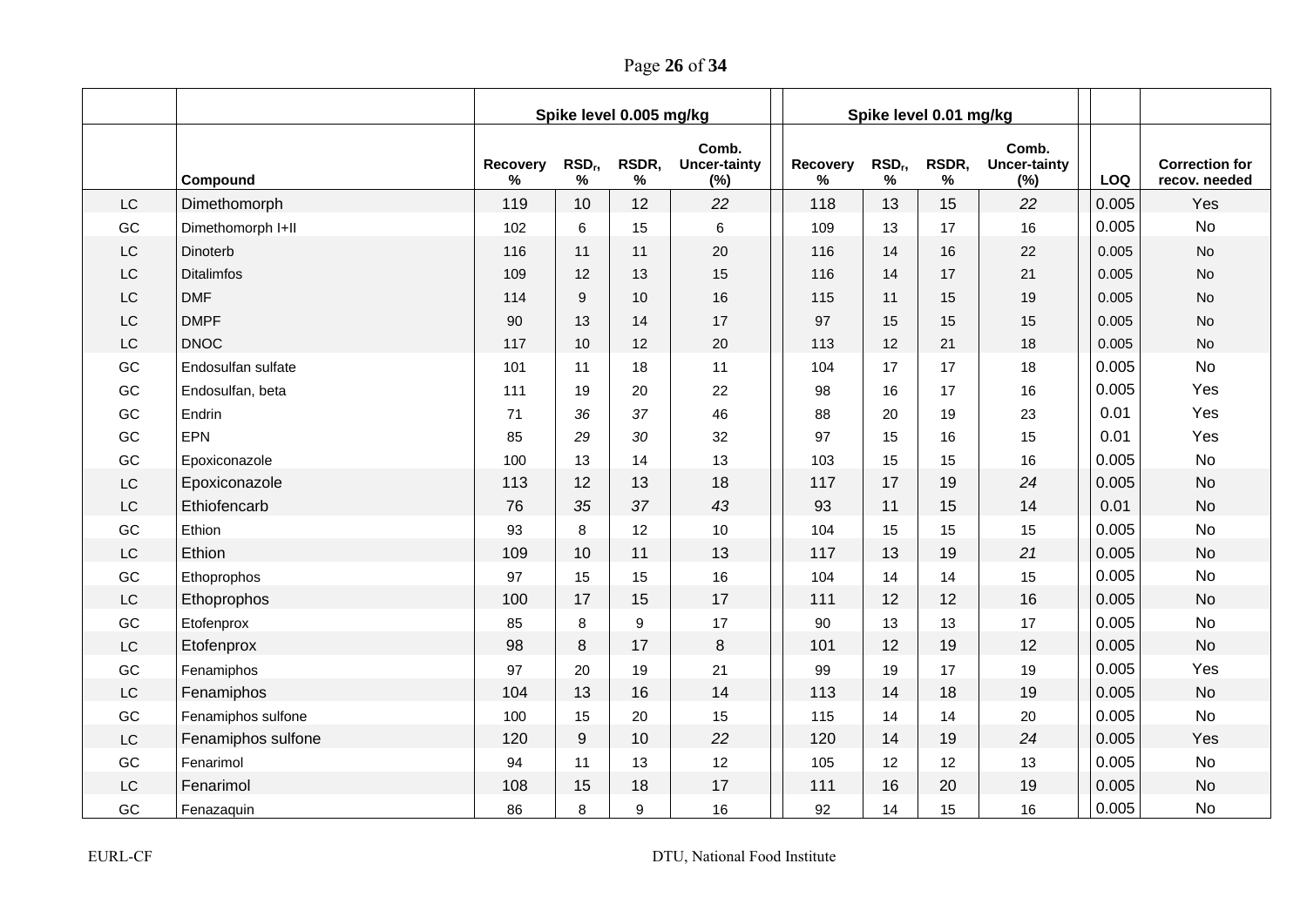Page **27** of **34**

|           |                         |               |                          | Spike level 0.005 mg/kg |                                     |               |                            | Spike level 0.01 mg/kg |                                     |            |                                        |
|-----------|-------------------------|---------------|--------------------------|-------------------------|-------------------------------------|---------------|----------------------------|------------------------|-------------------------------------|------------|----------------------------------------|
|           | Compound                | Recovery<br>% | RSD <sub>r</sub><br>$\%$ | RSDR,<br>$\%$           | Comb.<br><b>Uncer-tainty</b><br>(%) | Recovery<br>℅ | RSD <sub>r</sub> ,<br>$\%$ | RSDR,<br>$\%$          | Comb.<br><b>Uncer-tainty</b><br>(%) | <b>LOQ</b> | <b>Correction for</b><br>recov. needed |
| LC        | Fenazaquin              | 90            | $\overline{7}$           | 9                       | 12                                  | 95            | 15                         | 19                     | 16                                  | 0.005      | <b>No</b>                              |
| GC        | Fenbuconazole           | 102           | 8                        | 12                      | 8                                   | 107           | 14                         | 14                     | 16                                  | 0.005      | <b>No</b>                              |
| LC        | Fenbuconazole           | 116           | 8                        | 8                       | 18                                  | 117           | 14                         | 15                     | 22                                  | 0.005      | <b>No</b>                              |
| LC        | Fenhexamid              | 122           | 22                       | 27                      | 31                                  | 113           | 12                         | 14                     | 18                                  | 0.01       | <b>No</b>                              |
| GC        | Fenitrotion             | 89            | 27                       | 31                      | 29                                  | 109           | 20                         | 20                     | 22                                  | 0.01       | Yes                                    |
| GC        | Fenoxycarb              | 96            | 13                       | 17                      | 14                                  | 107           | 13                         | 13                     | 15                                  | 0.005      | <b>No</b>                              |
| LC        | Fenoxycarb              | 110           | 10                       | 11                      | 14                                  | 114           | 13                         | 16                     | 19                                  | 0.005      | <b>No</b>                              |
| GC        | Fenpropathrin           | 94            | 16                       | 20                      | 17                                  | 103           | 18                         | 20                     | 18                                  | 0.005      | <b>No</b>                              |
| LC        | Fenpropathrin           | 102           | 10                       | 22                      | 10                                  | 101           | 16                         | 21                     | 16                                  | 0.01       | <b>No</b>                              |
| GC        | Fenpropidin             | 34            | 368                      | 422                     | 374                                 | 95            | 14                         | 14                     | 15                                  | 0.01       | Yes                                    |
| LC        | Fenpropidin             | 97            | 19                       | 19                      | 19                                  | 111           | 11                         | 15                     | 15                                  | 0.005      | <b>No</b>                              |
| GC        | Fenpropimorph           | 80            | 15                       | 16                      | 25                                  | 92            | 16                         | 16                     | 18                                  | 0.005      | Yes                                    |
| <b>LC</b> | Fenpropimorph           | 97            | 19                       | 21                      | 19                                  | 105           | 13                         | 15                     | 14                                  | 0.01       | <b>No</b>                              |
| GC        | Fenson                  | 96            | 9                        | 10 <sup>1</sup>         | 10                                  | 102           | 16                         | 16                     | 16                                  | 0.005      | <b>No</b>                              |
| GC        | Fenthion                | 77            | 15                       | 18                      | 28                                  | 97            | 18                         | 18                     | 19                                  | 0.005      | Yes                                    |
| LC        | Fenthion                | 92            | 16                       | 17                      | 18                                  | 92            | 11                         | 19                     | 14                                  | 0.005      | <b>No</b>                              |
| LC        | Fenthion oxon sulfone   | 115           | 9                        | 11                      | 17                                  | 120           | 12                         | 19                     | 23                                  | 0.005      | <b>No</b>                              |
| LC        | Fenthion oxon sulfoxide | 112           | 8                        | 10                      | 14                                  | 117           | 13                         | 18                     | 21                                  | 0.005      | <b>No</b>                              |
| LC        | Fenthion sulfone        | 105           | 13                       | 13                      | 14                                  | 106           | 13                         | 13                     | 14                                  | 0.005      | <b>No</b>                              |
| GC        | Fenvalerate I+II        | 99            | 9                        | 19                      | 9                                   | 104           | 13                         | 13                     | 14                                  | 0.005      | <b>No</b>                              |
| GC        | Fipronil                | 87            | 25                       | 29                      | 29                                  | 99            | 13                         | 20                     | 13                                  | 0.01       | Yes                                    |
| LC        | Fipronil                | 108           | 15                       | 19                      | 18                                  | 119           | 14                         | 17                     | 23                                  | 0.005      | <b>No</b>                              |
| GC        | Fluazifop-P-butyl       | 93            | 11                       | 15                      | 13                                  | 104           | 14                         | 14                     | 15                                  | 0.005      | <b>No</b>                              |
| LC        | Fluazifop-p-butyl       | 107           | 9                        | 9                       | 11                                  | 110           | 14                         | 16                     | 17                                  | 0.005      | <b>No</b>                              |
| GC        | Fludioxonil             | 99            | $\overline{7}$           | 9                       | $\overline{7}$                      | 102           | 16                         | 16                     | 16                                  | 0.005      | <b>No</b>                              |
| GC        | Flufenoxuron            | 94            | 18                       | 17                      | 18                                  | 98            | 19                         | 19                     | 19                                  | 0.005      | <b>No</b>                              |
| LC        | Flufenoxuron            | 112           | 11                       | 17                      | 16                                  | 117           | 16                         | 17                     | 23                                  | 0.005      | <b>No</b>                              |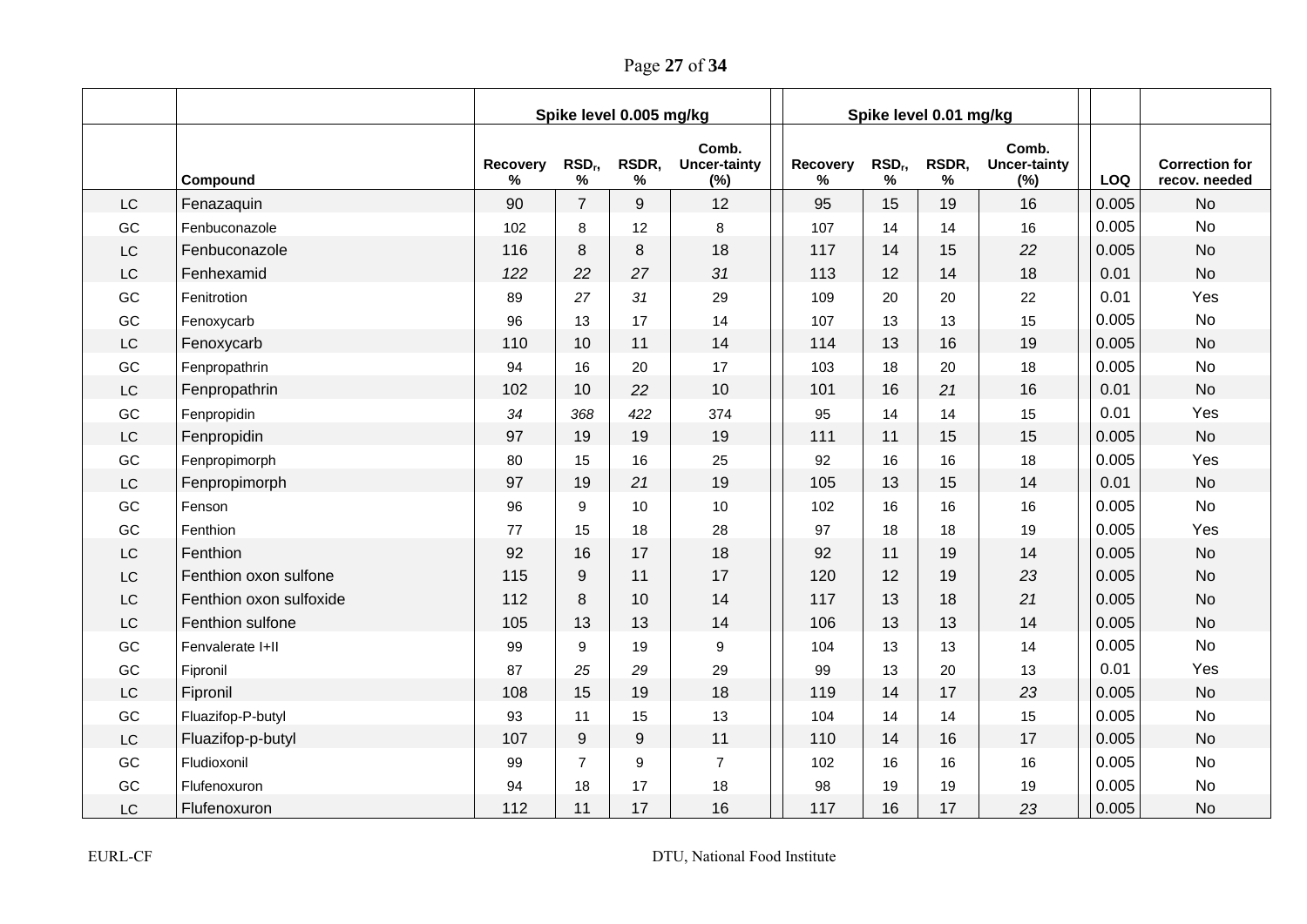Page **28** of **34**

|           |                     |               |                            | Spike level 0.005 mg/kg |                                     |               |                       | Spike level 0.01 mg/kg |                                     |       |                                        |
|-----------|---------------------|---------------|----------------------------|-------------------------|-------------------------------------|---------------|-----------------------|------------------------|-------------------------------------|-------|----------------------------------------|
|           | Compound            | Recovery<br>% | RSD <sub>r</sub> ,<br>$\%$ | RSDR,<br>$\%$           | Comb.<br><b>Uncer-tainty</b><br>(%) | Recovery<br>℅ | RSD <sub>r</sub><br>% | RSDR,<br>%             | Comb.<br><b>Uncer-tainty</b><br>(%) | LOQ   | <b>Correction for</b><br>recov. needed |
| <b>LC</b> | Fluoxastrobin       | 116           | 10                         | 11                      | 19                                  | 116           | 13                    | 16                     | 21                                  | 0.005 | <b>No</b>                              |
| GC        | Fluquinconazole     | 102           | $\overline{7}$             | 13                      | 8                                   | 105           | 16                    | 16                     | 17                                  | 0.005 | <b>No</b>                              |
| LC        | Fluquinconazole     | 108           | 10                         | 13                      | 13                                  | 110           | 13                    | 16                     | 17                                  | 0.005 | <b>No</b>                              |
| GC        | Flusilazole         | 106           | 19                         | 27                      | 20                                  | 105           | 14                    | 14                     | 14                                  | 0.005 | <b>No</b>                              |
| LC        | Flusilazole         | 114           | 10                         | 13                      | 18                                  | 118           | 13                    | 16                     | 22                                  | 0.005 | <b>No</b>                              |
| GC        | Flutriafol          | 92            | 9                          | 11                      | 12                                  | 101           | 17                    | 17                     | 17                                  | 0.005 | <b>No</b>                              |
| GC        | Fluvalinate I+II    | 109           | 14                         | 20                      | 16                                  | 96            | 10                    | 20                     | 11                                  | 0.005 | <b>No</b>                              |
| GC        | Fosthiazate         | 107           | 17                         | 20                      | 18                                  | 94            | 21                    | 21                     | 22                                  | 0.005 | <b>No</b>                              |
| LC        | Fosthiazate         | 119           | 12                         | 14                      | 22                                  | 119           | 14                    | 19                     | 23                                  | 0.005 | Yes                                    |
| GC        | HCH, alpha          | 88            | 12                         | 12                      | 17                                  | 93            | 12                    | 16                     | 14                                  | 0.005 | <b>No</b>                              |
| GC        | HCH, beta           | 93            | 9                          | 10 <sup>1</sup>         | 12                                  | 96            | 16                    | 16                     | 16                                  | 0.005 | <b>No</b>                              |
| GC        | Heptenophos         | 86            | 10                         | 19                      | 17                                  | 93            | 14                    | 14                     | 15                                  | 0.005 | <b>No</b>                              |
| LC        | Heptenophos         | 96            | 19                         | 21                      | 19                                  | 99            | 15                    | 18                     | 15                                  | 0.005 | <b>No</b>                              |
| LC        | Hexythiazox         | 118           | $\overline{7}$             | 16                      | 19                                  | 111           | 14                    | 19                     | 18                                  | 0.005 | <b>No</b>                              |
| GC        | Hexythiozox         | 92            | 13                         | 13                      | 15                                  | 102           | 16                    | 17                     | 16                                  | 0.005 | <b>No</b>                              |
| <b>LC</b> | Imazalil            | 102           | 10                         | 11                      | 10                                  | 103           | 14                    | 14                     | 15                                  | 0.005 | <b>No</b>                              |
| LC        | Imidacloprid        | 114           | 8                          | 13                      | 16                                  | 117           | 12                    | 18                     | 21                                  | 0.005 | <b>No</b>                              |
| GC        | Indoxacarb          | 104           | 10                         | 10                      | 11                                  | 104           | 16                    | 18                     | 17                                  | 0.005 | <b>No</b>                              |
| <b>LC</b> | Indoxacarb          | 116           | 9                          | 11                      | 19                                  | 121           | 17                    | 22                     | 27                                  | 0.005 | <b>No</b>                              |
| GC        | lodofenfos          | 81            | 12                         | 16                      | 22                                  | 89            | 16                    | 16                     | 20                                  | 0.005 | Yes                                    |
| <b>LC</b> | lodosulfuron-methyl | 116           | 8                          | 19                      | 18                                  | 118           | 11                    | 16                     | 21                                  | 0.005 | <b>No</b>                              |
| GC        | Iprodione           | 97            | 15                         | 18                      | 16                                  | 93            | 16                    | 16                     | 18                                  | 0.005 | <b>No</b>                              |
| LC        | Iprodione           | 122           | 8                          | 11                      | 23                                  | 115           | 10                    | 10                     | 18                                  | 0.01  | <b>No</b>                              |
| LC        | Iprovalicarb        | 117           | 9                          | 10                      | 19                                  | 120           | 13                    | 17                     | 24                                  | 0.005 | <b>No</b>                              |
| GC        | Iprovalicarb I+II   | 93            | 15                         | 15                      | 16                                  | 107           | 18                    | 20                     | 20                                  | 0.005 | No                                     |
| GC        | Isofenphos-methyl   | 95            | 9                          | 12                      | 11                                  | 104           | 14                    | 14                     | 14                                  | 0.005 | <b>No</b>                              |
| GC        | Isoprothiolane      | 100           | 10                         | 11                      | 10                                  | 106           | 17                    | 17                     | 18                                  | 0.005 | <b>No</b>                              |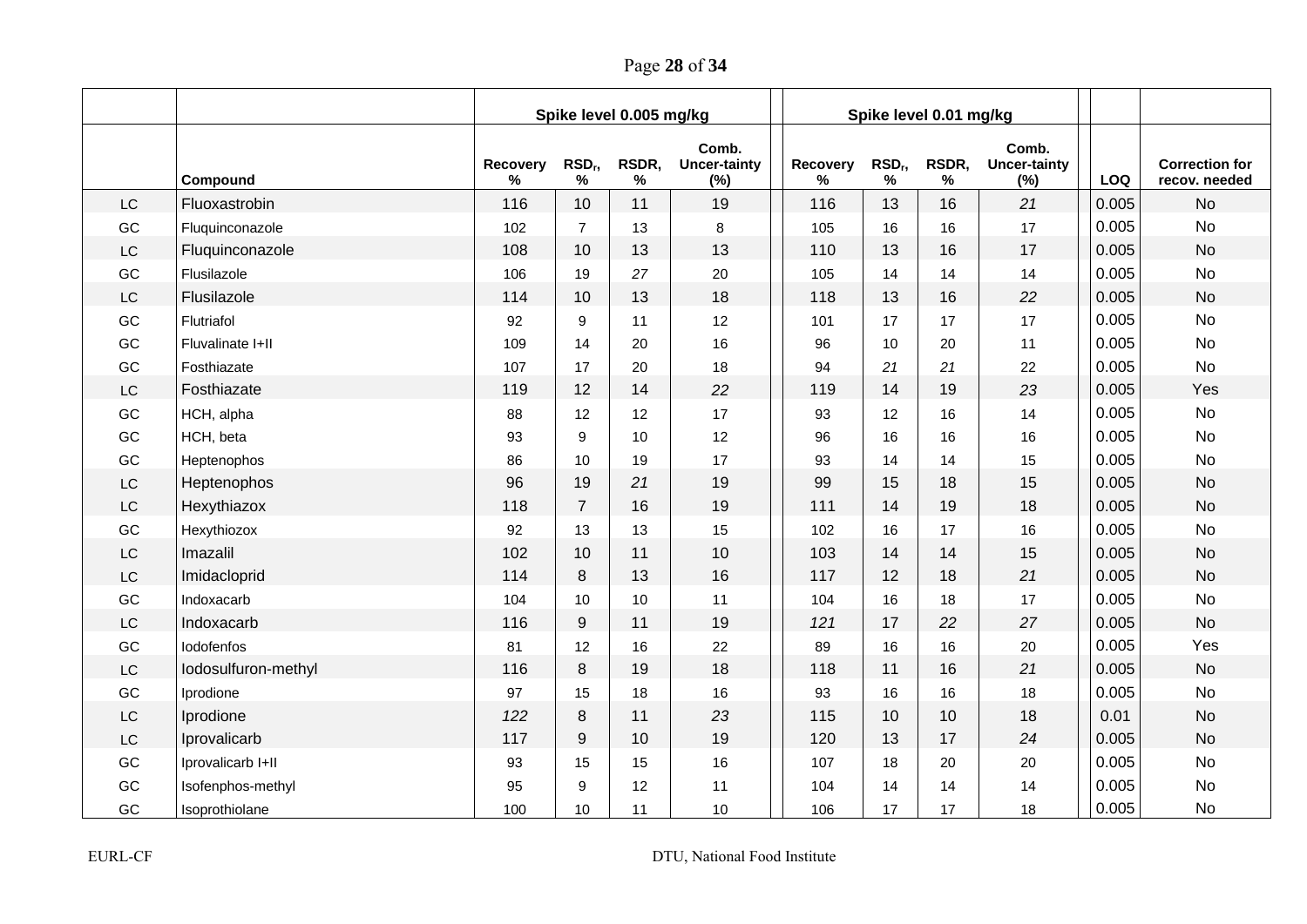Page **29** of **34**

|                        |                      |               |                       | Spike level 0.005 mg/kg |                                     |               |                       | Spike level 0.01 mg/kg |                                     |       |                                        |
|------------------------|----------------------|---------------|-----------------------|-------------------------|-------------------------------------|---------------|-----------------------|------------------------|-------------------------------------|-------|----------------------------------------|
|                        | Compound             | Recovery<br>℅ | RSD <sub>r</sub><br>% | RSDR,<br>%              | Comb.<br><b>Uncer-tainty</b><br>(%) | Recovery<br>% | RSD <sub>r</sub><br>% | RSDR,<br>%             | Comb.<br><b>Uncer-tainty</b><br>(%) | LOQ   | <b>Correction for</b><br>recov. needed |
| LC                     | Isoprothiolane       | 110           | 11                    | 11                      | 15                                  | 113           | 12                    | 14                     | 18                                  | 0.005 | <b>No</b>                              |
| $\mathsf{L}\mathsf{C}$ | Isoproturon          | 119           | $\overline{7}$        | 10                      | 20                                  | 117           | 16                    | 19                     | 24                                  | 0.005 | <b>No</b>                              |
| GC                     | Kresoxim-methyl      | 97            | 11                    | 12                      | 11                                  | 110           | 14                    | 14                     | 17                                  | 0.005 | <b>No</b>                              |
| LC                     | Kresoxim-methyl      | 104           | 14                    | 15                      | 15                                  | 112           | 15                    | 16                     | 19                                  | 0.005 | <b>No</b>                              |
| GC                     | Lindane              | 76            | 11                    | 18                      | 27                                  | 92            | 17                    | 17                     | 19                                  | 0.005 | Yes                                    |
| GC                     | Linuron              | 102           | 16                    | 16                      | 16                                  | 91            | 15                    | 20                     | 18                                  | 0.005 | <b>No</b>                              |
| $\mathsf{LC}$          | Linuron              | 112           | 20                    | 19                      | 23                                  | 109           | 13                    | 15                     | 16                                  | 0.005 | Yes                                    |
| LC                     | Malaoxon             | 112           | $\overline{7}$        | 12                      | 14                                  | 120           | 13                    | 21                     | 24                                  | 0.005 | <b>No</b>                              |
| GC                     | Malathion            | 78            | 17                    | 19                      | 28                                  | 107           | 16                    | 16                     | 18                                  | 0.005 | Yes                                    |
| LC                     | Malathion            | 105           | 14                    | 15                      | 15                                  | 107           | 13                    | 16                     | 15                                  | 0.005 | <b>No</b>                              |
| GC                     | Mecarbam             | 98            | 18                    | 33                      | 18                                  | 104           | 13                    | 18                     | 14                                  | 0.005 | <b>No</b>                              |
| LC                     | Mecarbam             | 108           | 12                    | 11                      | 14                                  | 108           | 12                    | 14                     | 15                                  | 0.005 | <b>No</b>                              |
| LC                     | Mepanipyrim          | 111           | 14                    | 17                      | 18                                  | 119           | 16                    | 16                     | 25                                  | 0.005 | <b>No</b>                              |
| LC                     | Metaflumizone        | 114           | $\overline{7}$        | 11                      | 16                                  | 113           | 13                    | 12                     | 19                                  | 0.005 | <b>No</b>                              |
| GC                     | Metalaxyl            | 97            | 17                    | 17                      | 17                                  | 114           | 18                    | 19                     | 23                                  | 0.005 | <b>No</b>                              |
| LC                     | Metalaxyl            | 118           | 12                    | 16                      | 22                                  | 119           | 15                    | 20                     | 24                                  | 0.005 | Yes                                    |
| LC                     | Metconazole          | 112           | 15                    | 18                      | 19                                  | 112           | 16                    | 16                     | 20                                  | 0.005 | <b>No</b>                              |
| GC                     | <b>Methacrifos</b>   | 87            | 17                    | 18                      | $22\,$                              | 95            | 16                    | 17                     | 17                                  | 0.005 | Yes                                    |
| LC                     | <b>Methacrifos</b>   | 103           | 25                    | 24                      | 25                                  | 106           | 17                    | 16                     | 18                                  | 0.01  | <b>No</b>                              |
| GC                     | Methamidophos        | 78            | 14                    | 21                      | 26                                  | 75            | 17                    | 17                     | 31                                  | 0.005 | Yes                                    |
| LC                     | Methamidophos        | 76            | 13                    | 19                      | 27                                  | 83            | 16                    | 20                     | 24                                  | 0.005 | Yes                                    |
| GC                     | Methidathion         | 98            | 9                     | 19                      | 10                                  | 107           | 16                    | 17                     | 18                                  | 0.005 | <b>No</b>                              |
| LC                     | Methiocarb           | 98            | 19                    | 17                      | 19                                  | 109           | 17                    | 15                     | 19                                  | 0.005 | <b>No</b>                              |
| LC                     | Methiocarb sulfone   | 117           | $\overline{7}$        | 9                       | 19                                  | 121           | 11                    | 18                     | 24                                  | 0.005 | <b>No</b>                              |
| LC                     | Methiocarb sulfoxide | 120           | $\overline{7}$        | 12                      | 21                                  | 117           | 12                    | 17                     | 20                                  | 0.005 | Yes                                    |
| <b>LC</b>              | Methoxyfenozide      | 110           | 14                    | 13                      | 17                                  | 118           | 21                    | 18                     | 27                                  | 0.005 | <b>No</b>                              |
| GC                     | Metribuzin           | 94            | 15                    | 14                      | 16                                  | 110           | 16                    | 17                     | 19                                  | 0.005 | No                                     |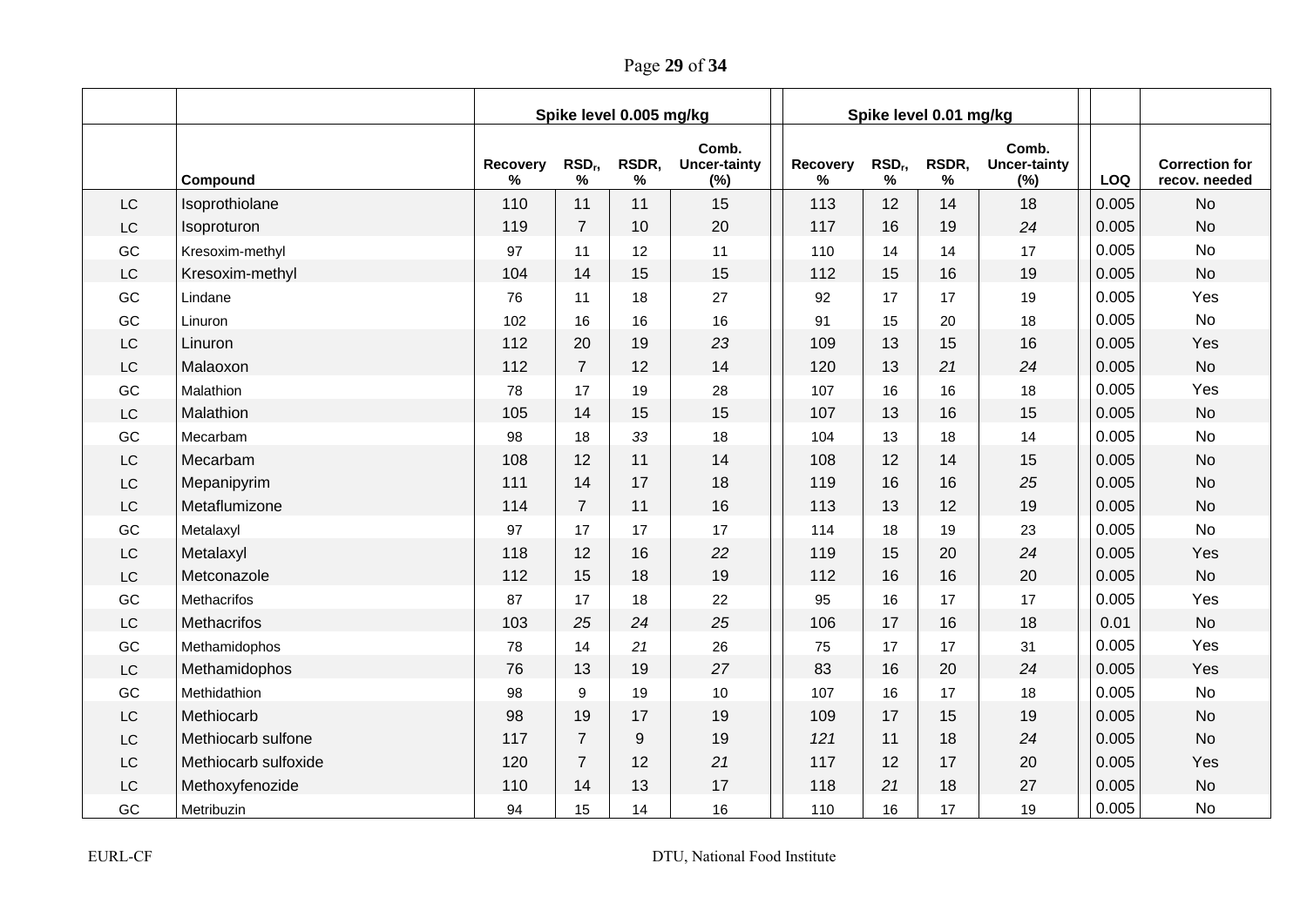Page **30** of **34**

|    |                    | Spike level 0.005 mg/kg |                       |                |                                     | Spike level 0.01 mg/kg |                         |            |                                     |            |                                        |
|----|--------------------|-------------------------|-----------------------|----------------|-------------------------------------|------------------------|-------------------------|------------|-------------------------------------|------------|----------------------------------------|
|    | Compound           | Recovery<br>℅           | RSD <sub>r</sub><br>% | RSDR,<br>%     | Comb.<br><b>Uncer-tainty</b><br>(%) | Recovery<br>%          | RSD <sub>r</sub> ,<br>% | RSDR,<br>% | Comb.<br><b>Uncer-tainty</b><br>(%) | <b>LOQ</b> | <b>Correction for</b><br>recov. needed |
| LC | Metribuzin         | 95                      | 14                    | 14             | 15                                  | 99                     | 11                      | 16         | 11                                  | 0.005      | <b>No</b>                              |
| LC | Metsulfuron-methyl | 120                     | $\overline{7}$        | $\overline{7}$ | 21                                  | 111                    | 17                      | 15         | 20                                  | 0.005      | Yes                                    |
| LC | Mevinphos          | 108                     | 15                    | 15             | 17                                  | 113                    | 10                      | 15         | 17                                  | 0.005      | <b>No</b>                              |
| LC | Monolinuron        | 111                     | 14                    | 15             | 18                                  | 115                    | 12                      | 16         | 19                                  | 0.005      | <b>No</b>                              |
| GC | Myclobutanil       | 99                      | 8                     | 8              | 8                                   | 107                    | 16                      | 16         | 17                                  | 0.005      | <b>No</b>                              |
| GC | Nuarimol           | 97                      | 9                     | 12             | 9                                   | 102                    | 12                      | 12         | 13                                  | 0.005      | <b>No</b>                              |
| GC | Ofurace            | 102                     | 6                     | 18             | 6                                   | 106                    | 15                      | 17         | 16                                  | 0.005      | <b>No</b>                              |
| LC | Ofurace            | 117                     | 10                    | 15             | 19                                  | 119                    | 12                      | 20         | 22                                  | 0.01       | Yes                                    |
| GC | Omethoate          | 96                      | 16                    | 18             | 17                                  | 83                     | 10                      |            | 19                                  | 0.005      | <b>No</b>                              |
| LC | Omethoate          | 87                      | 15                    | 15             | 20                                  | 88                     | 14                      | 17         | 18                                  | 0.005      | <b>No</b>                              |
| GC | Oxadixyl           | 102                     | 6                     | 9              | $\,6\,$                             | 106                    | 14                      | 14         | 16                                  | 0.005      | <b>No</b>                              |
| LC | Oxamyl             | 106                     | 11                    | 15             | 12                                  | 116                    | 16                      | 17         | 22                                  | 0.005      | <b>No</b>                              |
| LC | Oxycarboxin        | 117                     | $\overline{7}$        | 10             | 18                                  | 118                    | 11                      | 17         | 21                                  | 0.005      | <b>No</b>                              |
| GC | Paclobutrazol      | 99                      | 10                    | 20             | 10                                  | 102                    | 14                      | 16         | 14                                  | 0.005      | <b>No</b>                              |
| LC | Paclobutrazol      | 104                     | 13                    | 21             | 14                                  | 106                    | 19                      | 22         | 20                                  | 0.005      | <b>No</b>                              |
| GC | Parathion          | 98                      | 14                    | 20             | 15                                  | 102                    | 18                      | 20         | 18                                  | 0.005      | <b>No</b>                              |
| LC | Parathion-ethyl    | 83                      | 42                    | 39             | 45                                  | 108                    | 9                       | 15         | 12                                  | 0.01       | <b>No</b>                              |
| GC | Parathion-methyl   | 93                      | 11                    | 19             | 13                                  | 106                    | 16                      | 17         | 17                                  | 0.005      | <b>No</b>                              |
| GC | Penconazole        | 102                     | 5                     | 13             | 6                                   | 103                    | 16                      | 16         | 16                                  | 0.005      | <b>No</b>                              |
| LC | Penconazole        | 116                     | 10                    | 10             | 19                                  | 120                    | 13                      | 15         | 24                                  | 0.005      | <b>No</b>                              |
| GC | Pencycuron         | 90                      | 11                    | 11             | 14                                  | 100                    | 18                      | 18         | 18                                  | 0.005      | <b>No</b>                              |
| LC | Pencycuron         | 111                     | 11                    | 16             | 16                                  | 115                    | 14                      | 18         | 20                                  | 0.005      | <b>No</b>                              |
| LC | Pendimethalin      | 103                     | 10                    | 12             | 11                                  | 106                    | 12                      | 15         | 14                                  | 0.005      | <b>No</b>                              |
| GC | Permethrin I+II    | 88                      | 18                    | 21             | 22                                  | 93                     | 20                      | 20         | 22                                  | 0.005      | Yes                                    |
| GC | Phenthoate         | 94                      | 13                    | 14             | 14                                  | 102                    | 12                      | 13         | 13                                  | 0.005      | <b>No</b>                              |
| GC | Phosalone          | 106                     | 11                    | 17             | 12                                  | 110                    | 13                      | 13         | 17                                  | 0.005      | <b>No</b>                              |
| GC | Phosmet            | 84                      | 9                     | 11             | 18                                  | 106                    | 17                      | 19         | 17                                  | 0.005      | <b>No</b>                              |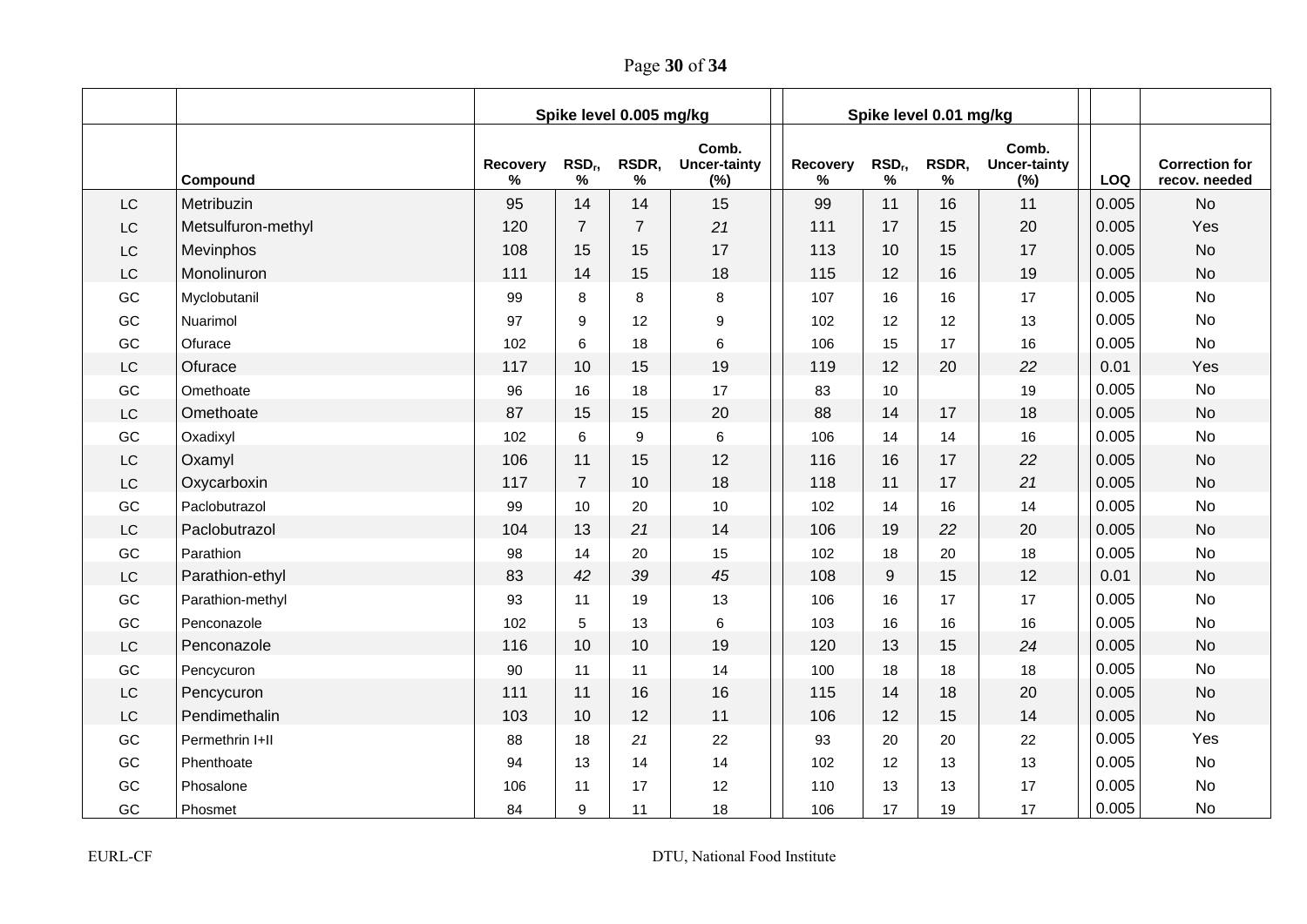Page **31** of **34**

|               |                         | Spike level 0.005 mg/kg |                       |            |                                     | Spike level 0.01 mg/kg |                                     |            |                                     |       |                                        |
|---------------|-------------------------|-------------------------|-----------------------|------------|-------------------------------------|------------------------|-------------------------------------|------------|-------------------------------------|-------|----------------------------------------|
|               | Compound                | Recovery<br>%           | RSD <sub>r</sub><br>% | RSDR,<br>% | Comb.<br><b>Uncer-tainty</b><br>(%) | Recovery<br>%          | RSD <sub>r</sub> ,<br>$\frac{9}{6}$ | RSDR,<br>% | Comb.<br><b>Uncer-tainty</b><br>(%) | LOQ   | <b>Correction for</b><br>recov. needed |
| GC            | Phosphamidon            | 92                      | 15                    | 20         | 17                                  | 96                     | 16                                  | 17         | 16                                  | 0.005 | <b>No</b>                              |
| $\mathsf{LC}$ | Phosphamidon            | 114                     | 8                     | 12         | 16                                  | 121                    | 12                                  | 19         | 24                                  | 0.005 | <b>No</b>                              |
| LC            | Phoxim                  | 101                     | 11                    | 11         | 11                                  | 108                    | 14                                  | 16         | 16                                  | 0.005 | <b>No</b>                              |
| GC            | Pirimicarb              | 95                      | 9                     | 11         | 11                                  | 101                    | 12                                  | 12         | 12                                  | 0.005 | <b>No</b>                              |
| LC            | Pirimicarb              | 111                     | 13                    | 13         | 17                                  | 115                    | 11                                  | 15         | 18                                  | 0.005 | <b>No</b>                              |
| GC            | Pirimicarb desmetyl     | 98                      | 9                     | 11         | 10                                  | 97                     | 17                                  | 16         | 17                                  | 0.005 | <b>No</b>                              |
| GC            | Pirimiphos methyl       | 86                      | 11                    | 14         | 18                                  | 98                     | 20                                  | 19         | 20                                  | 0.005 | No                                     |
| LC            | Pirimiphos-methyl       | 96                      | 12                    | 12         | 13                                  | 104                    | 12                                  | 15         | 12                                  | 0.005 | <b>No</b>                              |
| GC            | Prochloraz              |                         |                       |            |                                     | 99                     | 12                                  | 14         | 12                                  | 0.010 | No                                     |
| LC            | Prochloraz              | 103                     | 11                    | 19         | 11                                  | 105                    | 12                                  | 19         | 13                                  | 0.005 | <b>No</b>                              |
| GC            | Procymidone             | 97                      | 11                    | 12         | 12                                  | 107                    | 11                                  | 11         | 13                                  | 0.005 | <b>No</b>                              |
| GC            | Profenofos              | 95                      | 15                    | 16         | 15                                  | 95                     | 17                                  | 17         | 18                                  | 0.005 | <b>No</b>                              |
| LC            | Propamocarb             | 85                      | 15                    | 14         | 21                                  | 90                     | 18                                  | 18         | 21                                  | 0.005 | Yes                                    |
| LC            | Propargite              | 115                     | 8                     | 13         | 17                                  | 114                    | 12                                  | 19         | 18                                  | 0.005 | <b>No</b>                              |
| LC            | Propiconazole           | 113                     | 8                     | 10         | 15                                  | 113                    | 13                                  | 17         | 18                                  | 0.005 | <b>No</b>                              |
| GC            | Propiconazole I+II      | 86                      | 18                    | 19         | 23                                  | 91                     | 17                                  | 17         | 19                                  | 0.005 | Yes                                    |
| GC            | Propoxur                | 96                      | 8                     | 18         | 9                                   | 97                     | 15                                  | 17         | 15                                  | 0.005 | <b>No</b>                              |
| LC            | Propoxur                | 115                     | 11                    | 16         | 19                                  | 118                    | 10                                  | 22         | 21                                  | 0.005 | <b>No</b>                              |
| GC            | Propyzamide             | 99                      | 11                    | 11         | 11                                  | 103                    | 13                                  | 12         | 13                                  | 0.005 | <b>No</b>                              |
| LC            | Propyzamide             | 109                     | 12                    | 12         | 15                                  | 114                    | 12                                  | 14         | 18                                  | 0.005 | <b>No</b>                              |
| GC            | Prosulfocarb            | 90                      | 18                    | 18         | 21                                  | 97                     | 12                                  | 12         | 12                                  | 0.005 | Yes                                    |
| LC            | Prosulfocarb            | 103                     | 12                    | 13         | 12                                  | 107                    | 13                                  | 15         | 15                                  | 0.005 | <b>No</b>                              |
| LC            | Prosulfuron             | 115                     | 10                    | 12         | 18                                  | 110                    | 16                                  | 17         | 19                                  | 0.005 | <b>No</b>                              |
| LC            | Prothioconazole-desthio | 108                     | 12                    | 13         | 14                                  | 103                    | 16                                  | 17         | 17                                  | 0.005 | <b>No</b>                              |
| GC            | Prothiofos              | 75                      | 16                    | 20         | 29                                  | 91                     | 13                                  | 14         | 16                                  | 0.005 | Yes                                    |
| LC            | Pyraclostrobin          | 113                     | 11                    | 11         | 17                                  | 112                    | 13                                  | 16         | 17                                  | 0.005 | <b>No</b>                              |
| GC            | Pyrazophos              | 101                     | 8                     | 18         | 8                                   | 106                    | 13                                  | 17         | 15                                  | 0.005 | No                                     |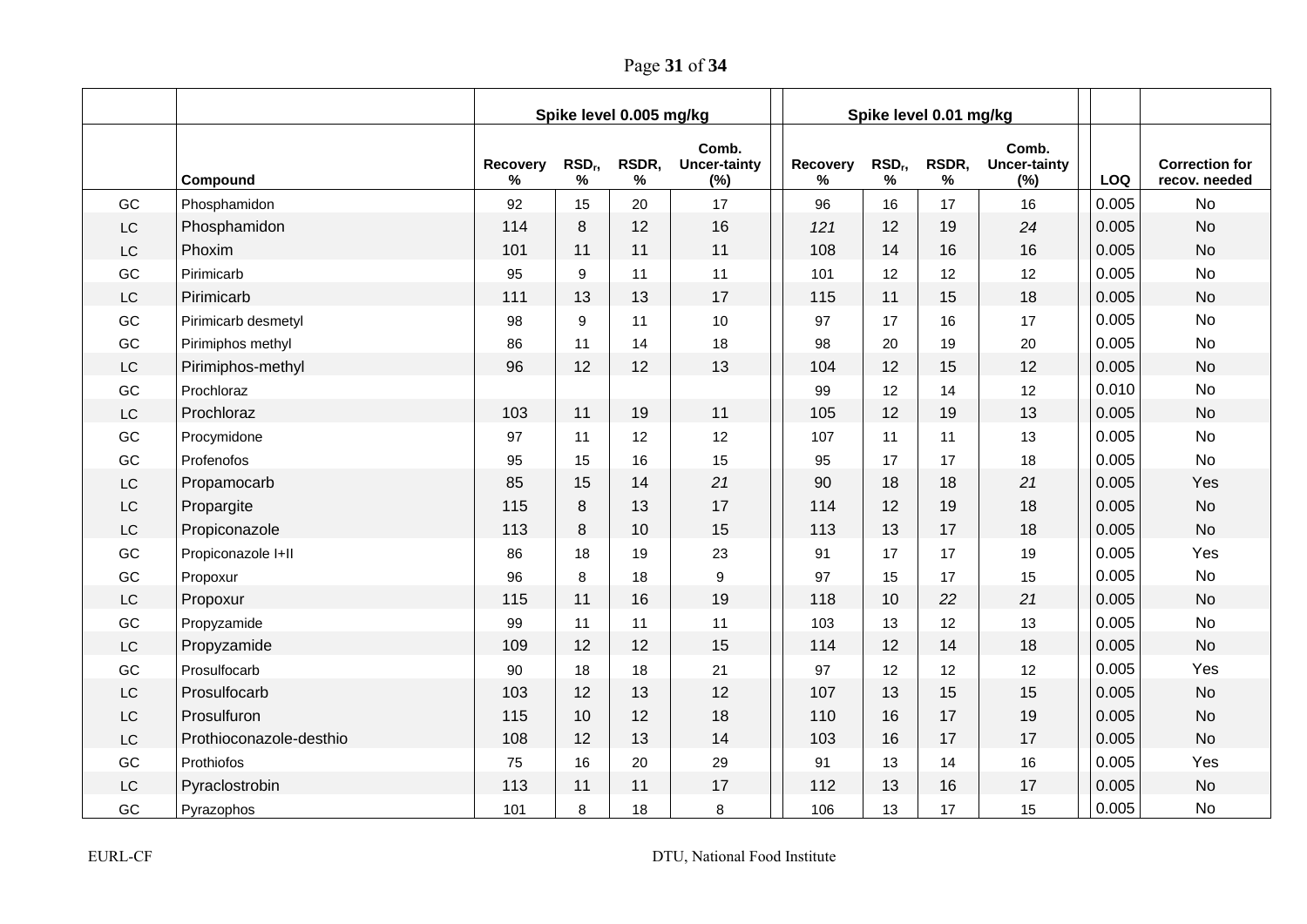Page **32** of **34**

|           |                 | Spike level 0.005 mg/kg |                            |            | Spike level 0.01 mg/kg              |               |                       |            |                                     |       |                                        |
|-----------|-----------------|-------------------------|----------------------------|------------|-------------------------------------|---------------|-----------------------|------------|-------------------------------------|-------|----------------------------------------|
|           | Compound        | Recovery<br>℅           | RSD <sub>r</sub> ,<br>$\%$ | RSDR,<br>% | Comb.<br><b>Uncer-tainty</b><br>(%) | Recovery<br>℅ | RSD <sub>r</sub><br>% | RSDR,<br>% | Comb.<br><b>Uncer-tainty</b><br>(%) | LOQ   | <b>Correction for</b><br>recov. needed |
| GC        | Pyridaben       | 97                      | 13                         | 13         | 13                                  | 101           | 16                    | 16         | 16                                  | 0.005 | <b>No</b>                              |
| GC        | Pyridaphenthion | 98                      | 8                          | 18         | 8                                   | 107           | 12                    | 18         | 14                                  | 0.005 | <b>No</b>                              |
| GC        | Pyrimethanil    | 82                      | 9                          | 12         | 21                                  | 89            | 13                    | 13         | 17                                  | 0.005 | Yes                                    |
| LC        | Pyrimethanil    | 107                     | 17                         | 18         | 18                                  | 107           | 13                    | 17         | 15                                  | 0.005 | <b>No</b>                              |
| GC        | Pyriproxyfen    | 89                      | $\overline{7}$             | 9          | 13                                  | 98            | 15                    | 15         | 15                                  | 0.005 | <b>No</b>                              |
| <b>LC</b> | Pyriproxyfen    | 101                     | 9                          | 10         | 9                                   | 103           | 14                    | 16         | 14                                  | 0.005 | <b>No</b>                              |
| GC        | Quinoxyfen      | 83                      | 6                          | 6          | 18                                  | 90            | 14                    | 14         | 17                                  | 0.005 | No                                     |
| <b>LC</b> | Quinoxyfen      | 97                      | 11                         | 12         | 11                                  | 101           | 12                    | 14         | 12                                  | 0.005 | <b>No</b>                              |
| GC        | Simazine        | 97                      | 11                         | 13         | 12                                  | 100           | 16                    | 16         | 16                                  | 0.005 | No                                     |
| <b>LC</b> | Simazine        | 110                     | $\overline{7}$             | 12         | 13                                  | 117           | 11                    | 19         | 20                                  | 0.005 | <b>No</b>                              |
| <b>LC</b> | Spirodiclofen   | 101                     | 10                         | 11         | 10                                  | 102           | 15                    | 19         | 15                                  | 0.005 | <b>No</b>                              |
| <b>LC</b> | Spiroxamine     | 91                      | 30                         | 30         | 31                                  | 108           | 11                    | 13         | 14                                  | 0.01  | <b>No</b>                              |
| GC        | Tebuconazole    | 88                      | 14                         | 26         | 18                                  | 99            | 15                    | 19         | 15                                  | 0.005 | <b>No</b>                              |
| <b>LC</b> | Tebuconazole    | 120                     | $\overline{7}$             | 6          | 22                                  | 127           | 13                    | 19         | 30                                  | 0.005 | Yes                                    |
| <b>LC</b> | Tebufenozide    | 115                     | 17                         | 16         | 22                                  | 128           | 30                    | 27         | 41                                  | 0.005 | Yes                                    |
| GC        | Tebufenpyrad    | 93                      | $\overline{7}$             | 15         | 10                                  | 98            | 12                    | 12         | 12                                  | 0.005 | <b>No</b>                              |
| LC        | Tebufenpyrad    | 112                     | 9                          | 12         | 15                                  | 115           | 15                    | 17         | 21                                  | 0.005 | <b>No</b>                              |
| GC        | Tecnazene       | 86                      | 20                         | 20         | 24                                  | 92            | 15                    | 16         | 17                                  | 0.005 | Yes                                    |
| <b>LC</b> | Teflubenzuron   | 114                     | 15                         | 16         | 20                                  | 118           | 14                    | 17         | 23                                  | 0.005 | <b>No</b>                              |
| GC        | Tefluthrin      | 84                      | 10                         | 11         | 19                                  | 92            | 15                    | 15         | 17                                  | 0.005 | <b>No</b>                              |
| GC        | Tetraconazole   | 103                     | 18                         | 19         | 18                                  | 103           | 18                    | 18         | 18                                  | 0.005 | <b>No</b>                              |
| GC        | Tetradifon      | 91                      | 8                          | 8          | 12                                  | 94            | 12                    | 12         | 14                                  | 0.005 | <b>No</b>                              |
| <b>LC</b> | Thiabendazole   | 111                     | 11                         | 11         | 16                                  | 111           | 13                    | 18         | 17                                  | 0.005 | <b>No</b>                              |
| <b>LC</b> | Thiacloprid     | 114                     | $\overline{7}$             | 8          | 15                                  | 111           | 14                    | 18         | 17                                  | 0.005 | <b>No</b>                              |
| GC        | Thiamethoxam    | 94                      | 16                         | 20         | 17                                  | 111           | 18                    | 18         | 21                                  | 0.005 | No                                     |
| <b>LC</b> | Thiamethoxam    | 114                     | 10                         | 11         | 17                                  | 112           | 11                    | 12         | 16                                  | 0.005 | <b>No</b>                              |
| GC        | Thiometon       | 66                      | 31                         | 44         | 46                                  | 81            | 14                    | 14         | 24                                  | 0.01  | Yes                                    |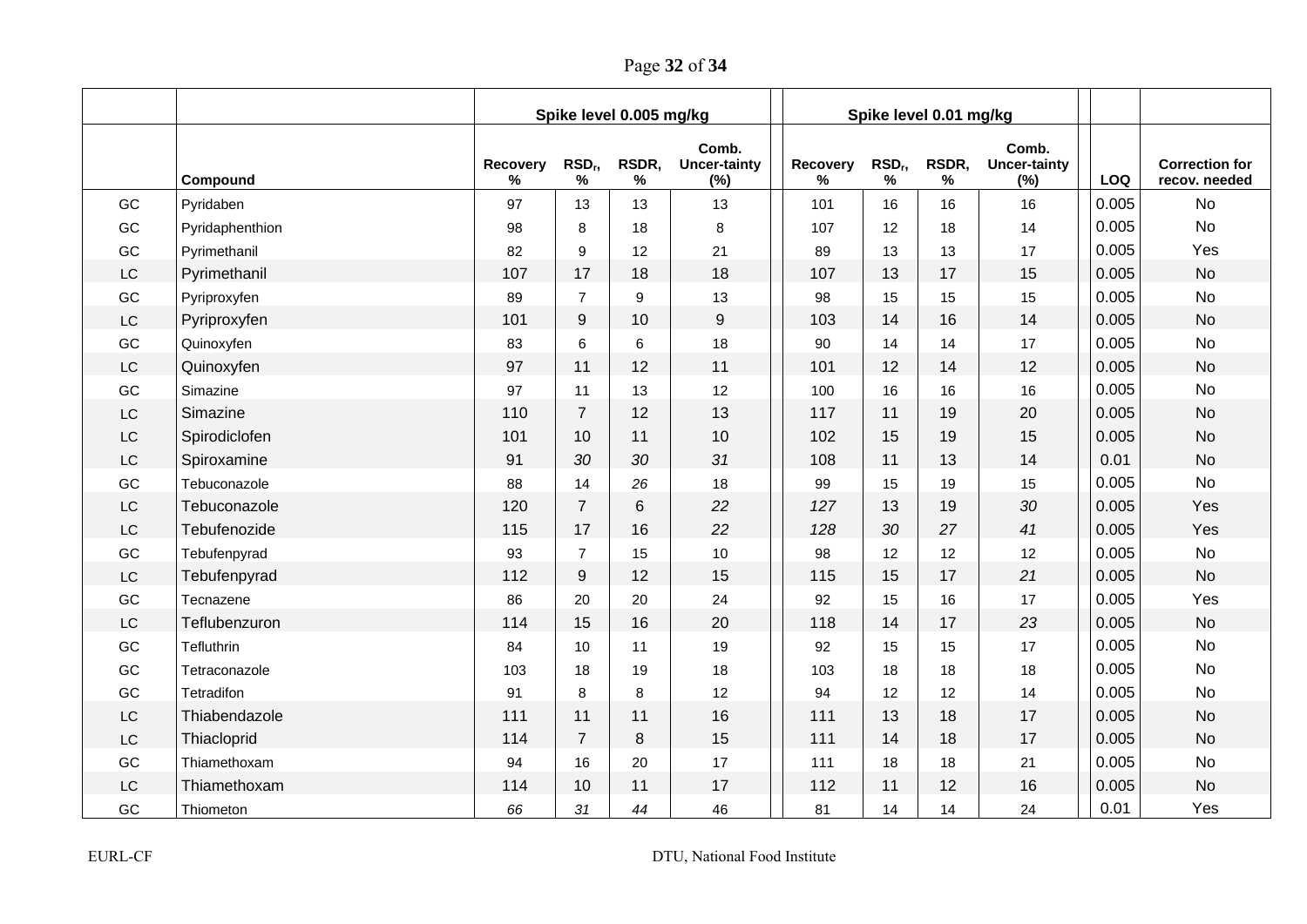Page **33** of **34**

|           |                  | Spike level 0.005 mg/kg |                         |                |                                     |                      | Spike level 0.01 mg/kg  |            |                                     |       |                                        |
|-----------|------------------|-------------------------|-------------------------|----------------|-------------------------------------|----------------------|-------------------------|------------|-------------------------------------|-------|----------------------------------------|
|           | Compound         | Recovery<br>%           | RSD <sub>r</sub> ,<br>% | RSDR,<br>%     | Comb.<br><b>Uncer-tainty</b><br>(%) | <b>Recovery</b><br>℅ | RSD <sub>r</sub> ,<br>% | RSDR,<br>℅ | Comb.<br><b>Uncer-tainty</b><br>(%) | LOQ   | <b>Correction for</b><br>recov. needed |
| GC        | Tolclofos-methyl | 87                      | 11                      | 12             | 17                                  | 97                   | 13                      | 13         | 13                                  | 0.005 | No                                     |
| LC        | Tolclofos-methyl | 84                      | 22                      | 23             | 27                                  | 99                   | 16                      | 15         | 16                                  | 0.01  | <b>No</b>                              |
| GC        | Triadimefon      | 105                     | 12                      | 12             | 13                                  | 111                  | 15                      | 16         | 18                                  | 0.005 | No                                     |
| LC        | Triadimefon      | 121                     | 11                      | 11             | 24                                  | 116                  | 16                      | 18         | 22                                  | 0.005 | Yes                                    |
| LC        | Triadimenol      | 108                     | 15                      | 15             | 17                                  | 112                  | 12                      | 15         | 17                                  | 0.005 | <b>No</b>                              |
| GC        | Triallate        | 81                      | 12                      | 17             | 22                                  | 89                   | 13                      | 13         | 17                                  | 0.005 | Yes                                    |
| LC        | <b>Triallate</b> | 101                     | 12                      | 11             | 12                                  | 107                  | 15                      | 17         | 17                                  | 0.005 | <b>No</b>                              |
| GC        | Triazophos       | 99                      | 8                       | 14             | 8                                   | 108                  | 16                      | 16         | 18                                  | 0.005 | <b>No</b>                              |
| <b>LC</b> | Triazophos       | 116                     | 11                      | 10             | 20                                  | 118                  | 11                      | 12         | 21                                  | 0.005 | <b>No</b>                              |
| GC        | Trichlorfon      | 69                      | 10                      | 19             | 33                                  | 73                   | 14                      | 25         | 31                                  | 0.005 | Yes                                    |
| GC        | Tricyclazole     | 98                      | 17                      | 17             | 17                                  | 103                  | 16                      | 17         | 16                                  | 0.005 | No                                     |
| <b>LC</b> | Tricyclazole     | 108                     | $\overline{7}$          | 9              | 11                                  | 110                  | 9                       | 17         | 13                                  | 0.005 | <b>No</b>                              |
| GC        | Trifloxystrobin  | 99                      | 14                      | 14             | 14                                  | 113                  | 16                      | 16         | 20                                  | 0.005 | <b>No</b>                              |
| LC        | Trifloxystrobin  | 110                     | $\overline{7}$          | $\overline{7}$ | 12                                  | 111                  | 12                      | 16         | 16                                  | 0.005 | <b>No</b>                              |
| <b>LC</b> | Triflumuron      | 108                     | 9                       | 11             | 12                                  | 107                  | 14                      | 15         | 16                                  | 0.005 | <b>No</b>                              |
| GC        | Trifluralin      | 79                      | 17                      | 22             | 27                                  | 90                   | 12                      | 12         | 16                                  | 0.01  | Yes                                    |
| GC        | Triticonazole    | 105                     | 10                      | 19             | 11                                  | 106                  | 14                      | 16         | 15                                  | 0.005 | No                                     |
| LC        | Triticonazole    | 113                     | 11                      | 13             | 17                                  | 114                  | 13                      | 19         | 19                                  | 0.005 | <b>No</b>                              |
| LC        | Vamidothion      | 108                     | 9                       | 10             | 12                                  | 111                  | 12                      | 17         | 16                                  | 0.005 | <b>No</b>                              |
| GC        | Vinclozolin      | 94                      | 9                       | 9              | 11                                  | 99                   | 15                      | 15         | 16                                  | 0.005 | <b>No</b>                              |
| GC        | Zoxamide         | 99                      | 13                      | 18             | 13                                  | 90                   | 17                      | 21         | 19                                  | 0.005 | No                                     |
| <b>LC</b> | Zoxamide         | 108                     | 11                      | 10             | 13                                  | 112                  | 11                      | 14         | 16                                  | 0.005 | <b>No</b>                              |